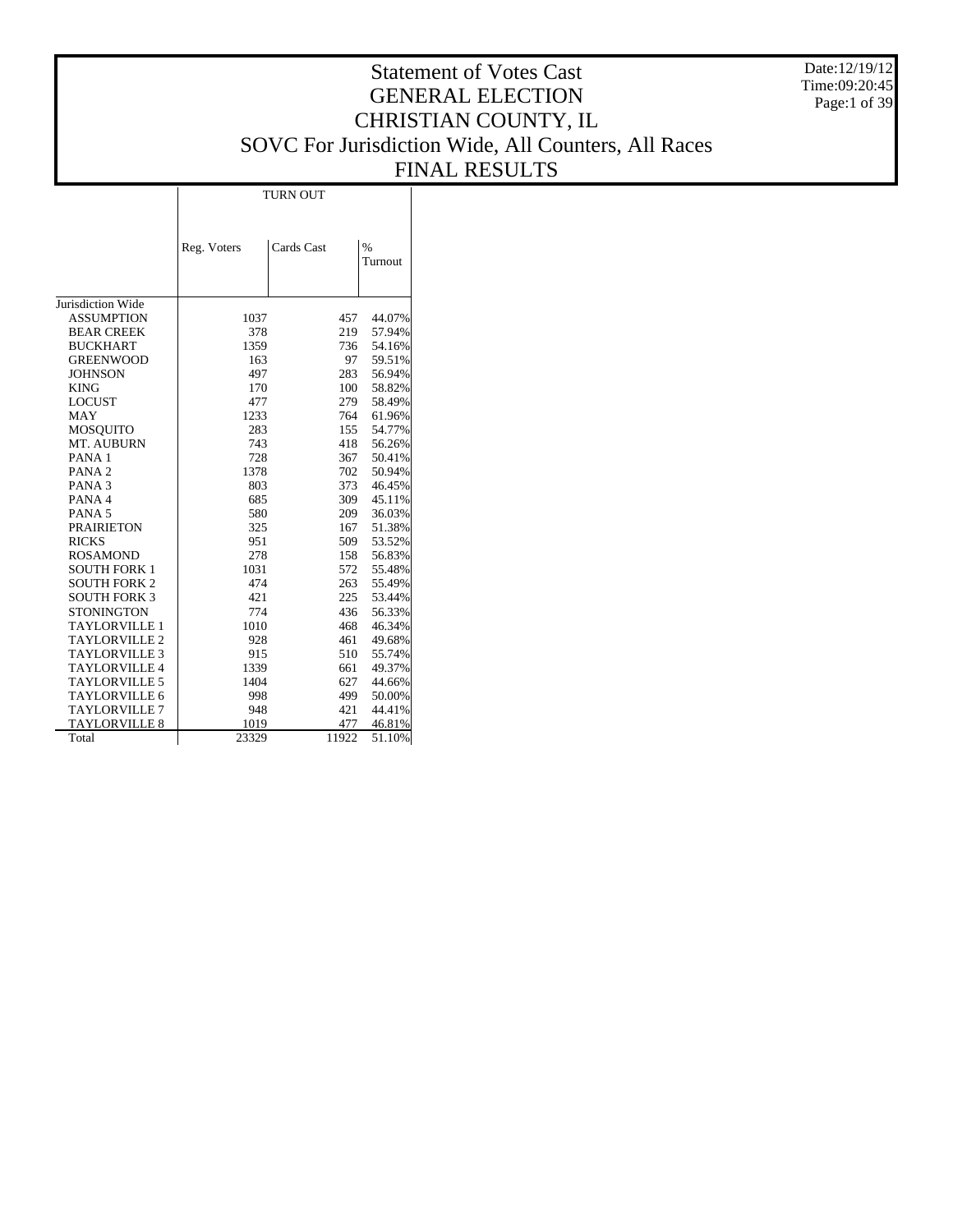Date:12/19/12 Time:09:20:45 Page:2 of 39

## Statement of Votes Cast GENERAL ELECTION CHRISTIAN COUNTY, IL SOVC For Jurisdiction Wide, All Counters, All Races FINAL RESULTS

|                      |             |                      |                    | <b>GOVERNOR / LT GOVERNOR</b>              |             |                            |             |                                   |        |
|----------------------|-------------|----------------------|--------------------|--------------------------------------------|-------------|----------------------------|-------------|-----------------------------------|--------|
|                      |             |                      |                    |                                            |             |                            |             |                                   |        |
|                      | Reg. Voters | <b>Times Counted</b> | <b>Total Votes</b> | <b>BLAGOJEVICH /</b><br><b>OUINN (DEM)</b> |             | TOPINKA / BIRKETT<br>(REP) |             | WHITNEY /<br><b>SAMUELS (REP)</b> |        |
| Jurisdiction Wide    |             |                      |                    |                                            |             |                            |             |                                   |        |
| <b>ASSUMPTION</b>    | 1037        | 457                  | 438                |                                            | 164 37.44%  | 181                        | 41.32%      | 84                                | 19.18% |
| <b>BEAR CREEK</b>    | 378         | 219                  | 213                | 86                                         | 40.38%      | 105                        | 49.30%      | 21                                | 9.86%  |
| <b>BUCKHART</b>      | 1359        | 729                  | 714                | 146                                        | 20.45%      | 490                        | 68.63%      | 75                                | 10.50% |
| <b>GREENWOOD</b>     | 163         | 97                   | 95                 | 13                                         | 13.68%      | 72                         | 75.79%      | 8                                 | 8.42%  |
| <b>JOHNSON</b>       | 497         | 283                  | 280                | 49                                         | 17.50%      | 192                        | 68.57%      | 31                                | 11.07% |
| <b>KING</b>          | 170         | 100                  | 100                | 25                                         | 25.00%      | 70                         | 70.00%      | $\overline{4}$                    | 4.00%  |
| <b>LOCUST</b>        | 477         | 279                  | 269                | 88                                         | 32.71%      | 148                        | 55.02%      | 32                                | 11.90% |
| <b>MAY</b>           | 1233        | 762                  | 742                | 252                                        | 33.96%      | 426                        | 57.41%      | 53                                | 7.14%  |
| <b>MOSQUITO</b>      | 283         | 155                  | 155                | 37                                         | 23.87%      |                            | 96 61.94%   | 20                                | 12.90% |
| MT. AUBURN           | 743         | 420                  | 415                | 112                                        | 26.99%      | 260                        | 62.65%      | 38                                | 9.16%  |
| PANA <sub>1</sub>    | 728         | 366                  | 362                | 151                                        | 41.71%      | 173                        | 47.79%      | 36                                | 9.94%  |
| PANA <sub>2</sub>    | 1378        | 702                  | 687                | 259                                        | 37.70%      | 335                        | 48.76%      | 83                                | 12.08% |
| PANA <sub>3</sub>    | 803         | 371                  | 361                | 155                                        | 42.94%      | 164                        | 45.43%      | 39                                | 10.80% |
| PANA 4               | 685         | 309                  | 304                | 156                                        | 51.32%      | 107                        | 35.20%      | 40                                | 13.16% |
| PANA <sub>5</sub>    | 580         | 209                  | 205                | 83                                         | 40.49%      | 98                         | 47.80%      | 22                                | 10.73% |
| <b>PRAIRIETON</b>    | 325         | 165                  | 164                | 45                                         | 27.44%      | 85                         | 51.83%      | 33                                | 20.12% |
| <b>RICKS</b>         | 951         | 509                  | 486                | 127                                        | 26.13%      | 314                        | 64.61%      | 42                                | 8.64%  |
| <b>ROSAMOND</b>      | 278         | 158                  | 153                | 34                                         | 22.22%      | 95                         | 62.09%      | 22                                | 14.38% |
| <b>SOUTH FORK 1</b>  | 1031        | 571                  | 558                | 237                                        | 42.47%      | 235                        | 42.11%      | 78                                | 13.98% |
| <b>SOUTH FORK 2</b>  | 474         | 263                  | 256                | 113                                        | 44.14%      | 115                        | 44.92%      | 27                                | 10.55% |
| <b>SOUTH FORK 3</b>  | 421         | 225                  | 221                | 86                                         | 38.91%      | 106                        | 47.96%      | 27                                | 12.22% |
| <b>STONINGTON</b>    | 774         | 435                  | 430                | 165                                        | 38.37%      | 208                        | 48.37%      | 52                                | 12.09% |
| <b>TAYLORVILLE 1</b> | 1010        | 467                  | 456                | 185                                        | 40.57%      | 218                        | 47.81%      | 47                                | 10.31% |
| <b>TAYLORVILLE 2</b> | 928         | 461                  | 451                | 182                                        | 40.35%      | 226                        | 50.11%      | 38                                | 8.43%  |
| <b>TAYLORVILLE 3</b> | 915         | 510                  | 500                | 196                                        | 39.20%      | 246                        | 49.20%      | 49                                | 9.80%  |
| TAYLORVILLE 4        | 1339        | 661                  | 644                | 280                                        | 43.48%      | 301                        | 46.74%      | 59                                | 9.16%  |
| <b>TAYLORVILLE 5</b> | 1404        | 627                  | 612                | 229                                        | 37.42%      | 322                        | 52.61%      | 52                                | 8.50%  |
| TAYLORVILLE 6        | 998         | 498                  | 487                | 165                                        | 33.88%      | 284                        | 58.32%      | 34                                | 6.98%  |
| <b>TAYLORVILLE 7</b> | 948         | 410                  | 402                | 174                                        | 43.28%      | 185                        | 46.02%      | 38                                | 9.45%  |
| <b>TAYLORVILLE 8</b> | 1019        | 474                  | 472                | 168                                        | 35.59%      |                            | 254 53.81%  | 40                                | 8.47%  |
| Total                | 23329       | 11892                | 11632              |                                            | 4162 35.78% |                            | 6111 52.54% | 1224                              | 10.52% |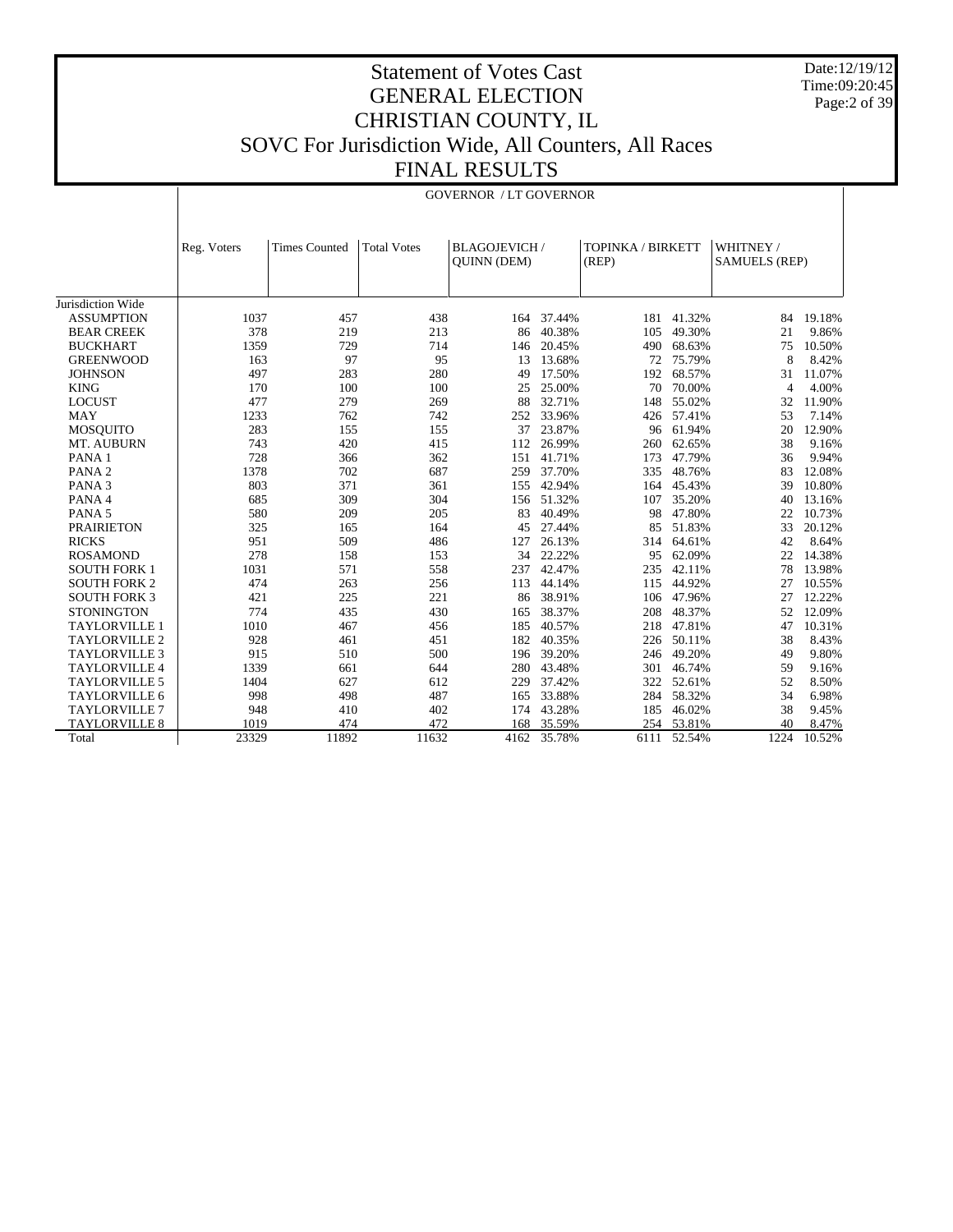Date:12/19/12 Time:09:20:45 Page:3 of 39

## Statement of Votes Cast GENERAL ELECTION CHRISTIAN COUNTY, IL SOVC For Jurisdiction Wide, All Counters, All Races FINAL RESULTS

|                      |                | <b>GOVERNOR / LT GOVERNOR</b> |                            |       |                  |       |                                    |       |                |       |  |
|----------------------|----------------|-------------------------------|----------------------------|-------|------------------|-------|------------------------------------|-------|----------------|-------|--|
|                      | NIEUKIRK/DEFA  |                               | STUFFLEBEAM/WI DAVID LOUIS |       | <b>SITO</b>      |       | <b>MARK ROBERT</b><br><b>MCCOY</b> |       | Write-In Votes |       |  |
| Jurisdiction Wide    |                |                               |                            |       |                  |       |                                    |       |                |       |  |
| <b>ASSUMPTION</b>    | 0              | 0.00%                         | $\mathbf{0}$               | 0.00% | $\overline{0}$   | 0.00% | $\theta$                           | 0.00% | 9              | 2.05% |  |
| <b>BEAR CREEK</b>    | $\mathbf{0}$   | 0.00%                         | $\mathbf{0}$               | 0.00% | $\overline{0}$   | 0.00% | $\overline{0}$                     | 0.00% | 1              | 0.47% |  |
| <b>BUCKHART</b>      | $\overline{0}$ | 0.00%                         | $\mathbf{1}$               | 0.14% | $\boldsymbol{0}$ | 0.00% | $\theta$                           | 0.00% | $\overline{c}$ | 0.28% |  |
| <b>GREENWOOD</b>     | 0              | 0.00%                         | $\overline{c}$             | 2.11% | $\theta$         | 0.00% | $\Omega$                           | 0.00% | $\Omega$       | 0.00% |  |
| <b>JOHNSON</b>       | $\overline{0}$ | 0.00%                         | 8                          | 2.86% | $\overline{0}$   | 0.00% | $\Omega$                           | 0.00% | $\Omega$       | 0.00% |  |
| <b>KING</b>          | 0              | 0.00%                         | 0                          | 0.00% | $\overline{0}$   | 0.00% | $\Omega$                           | 0.00% | 1              | 1.00% |  |
| <b>LOCUST</b>        | 0              | 0.00%                         | $\mathbf{1}$               | 0.37% | $\overline{0}$   | 0.00% | $\Omega$                           | 0.00% | $\overline{0}$ | 0.00% |  |
| <b>MAY</b>           | $\overline{0}$ | 0.00%                         | 10                         | 1.35% | $\Omega$         | 0.00% | $\Omega$                           | 0.00% | 1              | 0.13% |  |
| MOSQUITO             | 0              | 0.00%                         | $\mathbf{1}$               | 0.65% | $\theta$         | 0.00% | $\Omega$                           | 0.00% | 1              | 0.65% |  |
| MT. AUBURN           | $\overline{0}$ | 0.00%                         | 5                          | 1.20% | $\mathbf{0}$     | 0.00% | $\theta$                           | 0.00% | $\mathbf{0}$   | 0.00% |  |
| PANA <sub>1</sub>    | 0              | 0.00%                         | $\mathbf{1}$               | 0.28% | $\overline{0}$   | 0.00% | $\Omega$                           | 0.00% | 1              | 0.28% |  |
| PANA <sub>2</sub>    | $\overline{0}$ | 0.00%                         | 9                          | 1.31% | $\overline{0}$   | 0.00% | $\Omega$                           | 0.00% | 1              | 0.15% |  |
| PANA <sub>3</sub>    | $\overline{0}$ | 0.00%                         | $\mathbf{1}$               | 0.28% | $\overline{0}$   | 0.00% | $\Omega$                           | 0.00% | $\overline{c}$ | 0.55% |  |
| PANA 4               | 0              | 0.00%                         | 1                          | 0.33% | $\overline{0}$   | 0.00% | $\Omega$                           | 0.00% | $\Omega$       | 0.00% |  |
| PANA <sub>5</sub>    | $\mathbf{0}$   | 0.00%                         | $\overline{c}$             | 0.98% | $\overline{0}$   | 0.00% | $\overline{0}$                     | 0.00% | $\mathbf{0}$   | 0.00% |  |
| <b>PRAIRIETON</b>    | 0              | 0.00%                         | $\overline{0}$             | 0.00% | $\theta$         | 0.00% | $\theta$                           | 0.00% | 1              | 0.61% |  |
| <b>RICKS</b>         | $\overline{0}$ | 0.00%                         | $\overline{0}$             | 0.00% | $\overline{0}$   | 0.00% | $\overline{0}$                     | 0.00% | 3              | 0.62% |  |
| <b>ROSAMOND</b>      | $\theta$       | 0.00%                         | $\theta$                   | 0.00% | $\overline{0}$   | 0.00% | $\Omega$                           | 0.00% | $\overline{c}$ | 1.31% |  |
| <b>SOUTH FORK 1</b>  | $\Omega$       | 0.00%                         | 6                          | 1.08% | 1                | 0.18% | $\Omega$                           | 0.00% | 1              | 0.18% |  |
| <b>SOUTH FORK 2</b>  | $\theta$       | 0.00%                         | $\mathbf{1}$               | 0.39% | $\overline{0}$   | 0.00% | $\Omega$                           | 0.00% | $\theta$       | 0.00% |  |
| <b>SOUTH FORK 3</b>  | $\Omega$       | 0.00%                         | 2                          | 0.90% | $\Omega$         | 0.00% | $\Omega$                           | 0.00% | $\Omega$       | 0.00% |  |
| <b>STONINGTON</b>    | 0              | 0.00%                         | 4                          | 0.93% | $\overline{0}$   | 0.00% | $\overline{0}$                     | 0.00% | 1              | 0.23% |  |
| <b>TAYLORVILLE 1</b> | $\overline{0}$ | 0.00%                         | 4                          | 0.88% | $\theta$         | 0.00% | $\Omega$                           | 0.00% | 2              | 0.44% |  |
| <b>TAYLORVILLE 2</b> | 0              | 0.00%                         | 4                          | 0.89% | $\theta$         | 0.00% | $\Omega$                           | 0.00% | $\mathbf{1}$   | 0.22% |  |
| <b>TAYLORVILLE 3</b> | $\overline{c}$ | 0.40%                         | 4                          | 0.80% | $\theta$         | 0.00% | $\Omega$                           | 0.00% | 3              | 0.60% |  |
| <b>TAYLORVILLE 4</b> | $\theta$       | 0.00%                         | $\mathbf{0}$               | 0.00% | $\overline{0}$   | 0.00% | $\Omega$                           | 0.00% | 4              | 0.62% |  |
| <b>TAYLORVILLE 5</b> | 0              | 0.00%                         | 6                          | 0.98% | $\overline{0}$   | 0.00% | $\overline{0}$                     | 0.00% | 3              | 0.49% |  |
| TAYLORVILLE 6        | $\mathbf{0}$   | 0.00%                         | 4                          | 0.82% | $\overline{0}$   | 0.00% | $\Omega$                           | 0.00% | $\mathbf{0}$   | 0.00% |  |
| TAYLORVILLE 7        | $\mathbf{0}$   | 0.00%                         | $\boldsymbol{0}$           | 0.00% | $\overline{0}$   | 0.00% | $\overline{0}$                     | 0.00% | 5              | 1.24% |  |
| <b>TAYLORVILLE 8</b> | 0              | 0.00%                         | 7                          | 1.48% | $\overline{0}$   | 0.00% | 1                                  | 0.21% | $\overline{2}$ | 0.42% |  |
| Total                | $\mathfrak{D}$ | 0.02%                         | 84                         | 0.72% | 1                | 0.01% | $\mathbf{1}$                       | 0.01% | 47             | 0.40% |  |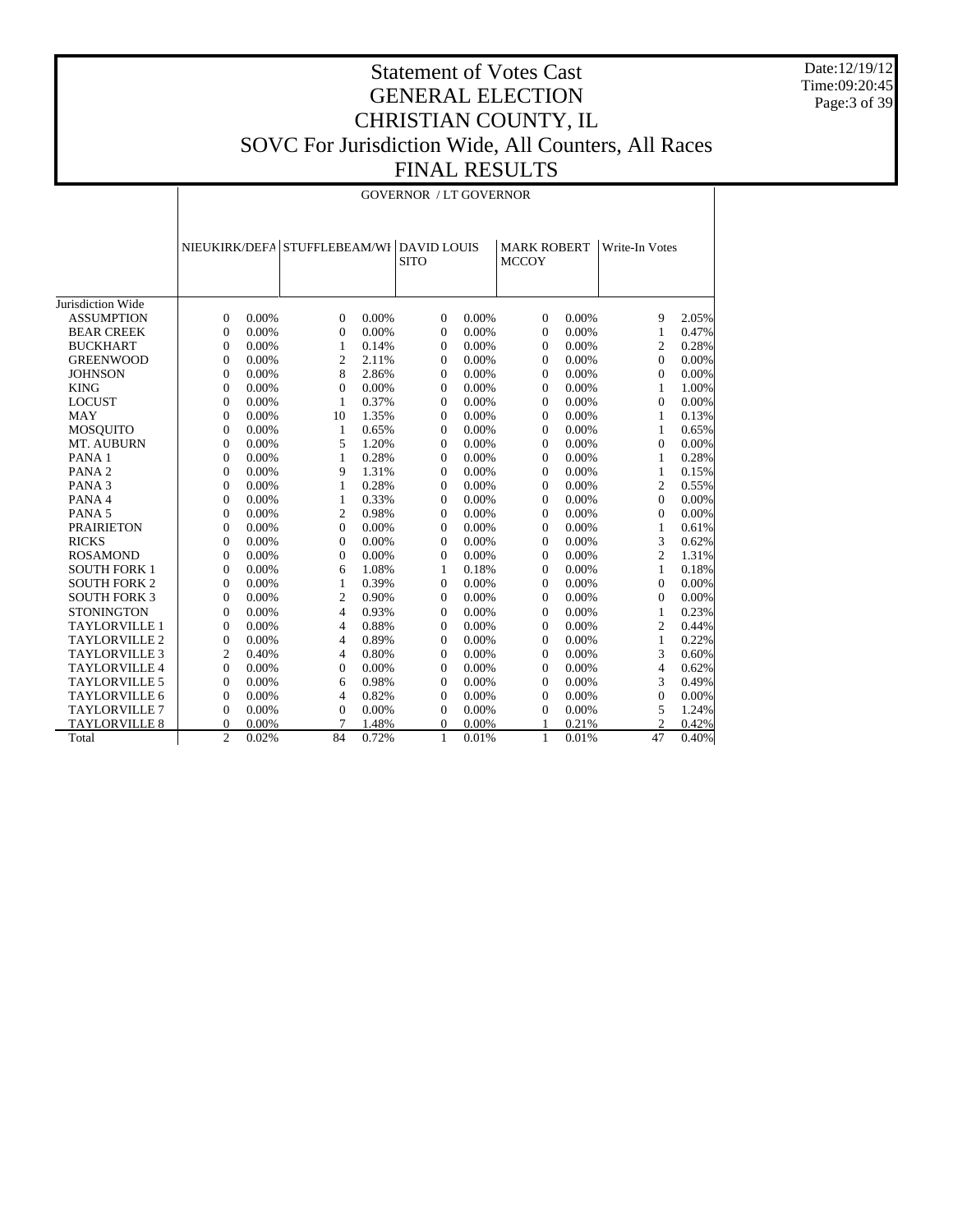Date:12/19/12 Time:09:20:45 Page:4 of 39

## Statement of Votes Cast GENERAL ELECTION CHRISTIAN COUNTY, IL SOVC For Jurisdiction Wide, All Counters, All Races FINAL RESULTS

ATTORNEY GENERAL

|                      | Reg. Voters | <b>Times Counted</b> | <b>Total Votes</b> | <b>LISA MADIGAN</b><br>(DEM) |        | STEWART UMHOLTZ |            | <b>DAVID BLACK</b><br>(GRN) |       |
|----------------------|-------------|----------------------|--------------------|------------------------------|--------|-----------------|------------|-----------------------------|-------|
|                      |             |                      |                    |                              |        |                 |            |                             |       |
| Jurisdiction Wide    |             |                      |                    |                              |        |                 |            |                             |       |
| <b>ASSUMPTION</b>    | 1037        | 457                  | 442                | 322                          | 72.85% |                 | 100 22.62% | 20                          | 4.52% |
| <b>BEAR CREEK</b>    | 378         | 219                  | 216                | 169                          | 78.24% | 35              | 16.20%     | 12                          | 5.56% |
| <b>BUCKHART</b>      | 1359        | 729                  | 719                | 507                          | 70.51% | 189             | 26.29%     | 23                          | 3.20% |
| <b>GREENWOOD</b>     | 163         | 97                   | 92                 | 60                           | 65.22% | 32              | 34.78%     | $\Omega$                    | 0.00% |
| <b>JOHNSON</b>       | 497         | 283                  | 280                | 163                          | 58.21% | 107             | 38.21%     | 10                          | 3.57% |
| <b>KING</b>          | 170         | 100                  | 98                 | 67                           | 68.37% | 28              | 28.57%     | 3                           | 3.06% |
| <b>LOCUST</b>        | 477         | 279                  | 275                | 207                          | 75.27% | 60              | 21.82%     | 8                           | 2.91% |
| <b>MAY</b>           | 1233        | 761                  | 746                | 525                          | 70.38% | 210             | 28.15%     | 11                          | 1.47% |
| <b>MOSQUITO</b>      | 283         | 155                  | 155                | 108                          | 69.68% | 39              | 25.16%     | 8                           | 5.16% |
| MT. AUBURN           | 743         | 418                  | 412                | 286                          | 69.42% | 117             | 28.40%     | 9                           | 2.18% |
| PANA <sub>1</sub>    | 728         | 366                  | 362                | 262                          | 72.38% | 88              | 24.31%     | 12                          | 3.31% |
| PANA <sub>2</sub>    | 1378        | 702                  | 688                | 499                          | 72.53% | 173             | 25.15%     | 15                          | 2.18% |
| PANA <sub>3</sub>    | 803         | 371                  | 364                | 281                          | 77.20% | 73              | 20.05%     | 10                          | 2.75% |
| PANA4                | 685         | 309                  | 306                | 241                          | 78.76% | 56              | 18.30%     | 9                           | 2.94% |
| PANA <sub>5</sub>    | 580         | 209                  | 206                | 153                          | 74.27% | 47              | 22.82%     | 6                           | 2.91% |
| <b>PRAIRIETON</b>    | 325         | 165                  | 164                | 107                          | 65.24% | 51              | 31.10%     | 6                           | 3.66% |
| <b>RICKS</b>         | 951         | 509                  | 498                | 371                          | 74.50% | 117             | 23.49%     | 10                          | 2.01% |
| <b>ROSAMOND</b>      | 278         | 158                  | 156                | 98                           | 62.82% | 53              | 33.97%     | 5                           | 3.21% |
| <b>SOUTH FORK 1</b>  | 1031        | 571                  | 559                | 449                          | 80.32% | 89              | 15.92%     | 21                          | 3.76% |
| <b>SOUTH FORK 2</b>  | 474         | 263                  | 260                | 206                          | 79.23% | 46              | 17.69%     | 8                           | 3.08% |
| <b>SOUTH FORK 3</b>  | 421         | 225                  | 218                | 177                          | 81.19% | 37              | 16.97%     | $\overline{4}$              | 1.83% |
| <b>STONINGTON</b>    | 774         | 435                  | 431                | 333                          | 77.26% | 85              | 19.72%     | 13                          | 3.02% |
| <b>TAYLORVILLE 1</b> | 1010        | 467                  | 459                | 337                          | 73.42% | 106             | 23.09%     | 15                          | 3.27% |
| <b>TAYLORVILLE 2</b> | 928         | 461                  | 455                | 337                          | 74.07% | 112             | 24.62%     | 6                           | 1.32% |
| <b>TAYLORVILLE 3</b> | 915         | 510                  | 503                | 392                          | 77.93% | 96              | 19.09%     | 15                          | 2.98% |
| <b>TAYLORVILLE 4</b> | 1339        | 661                  | 655                | 510                          | 77.86% | 128             | 19.54%     | 17                          | 2.60% |
| <b>TAYLORVILLE 5</b> | 1404        | 626                  | 611                | 447                          | 73.16% | 152             | 24.88%     | 11                          | 1.80% |
| TAYLORVILLE 6        | 998         | 498                  | 490                | 364                          | 74.29% | 115             | 23.47%     | 10                          | 2.04% |
| <b>TAYLORVILLE 7</b> | 948         | 410                  | 405                | 313                          | 77.28% | 80              | 19.75%     | 12                          | 2.96% |
| <b>TAYLORVILLE 8</b> | 1019        | 474                  | 465                | 341                          | 73.33% | 115             | 24.73%     | 8                           | 1.72% |
| Total                | 23329       | 11888                | 11690              | 8632                         | 73.84% | 2736            | 23.40%     | 317                         | 2.71% |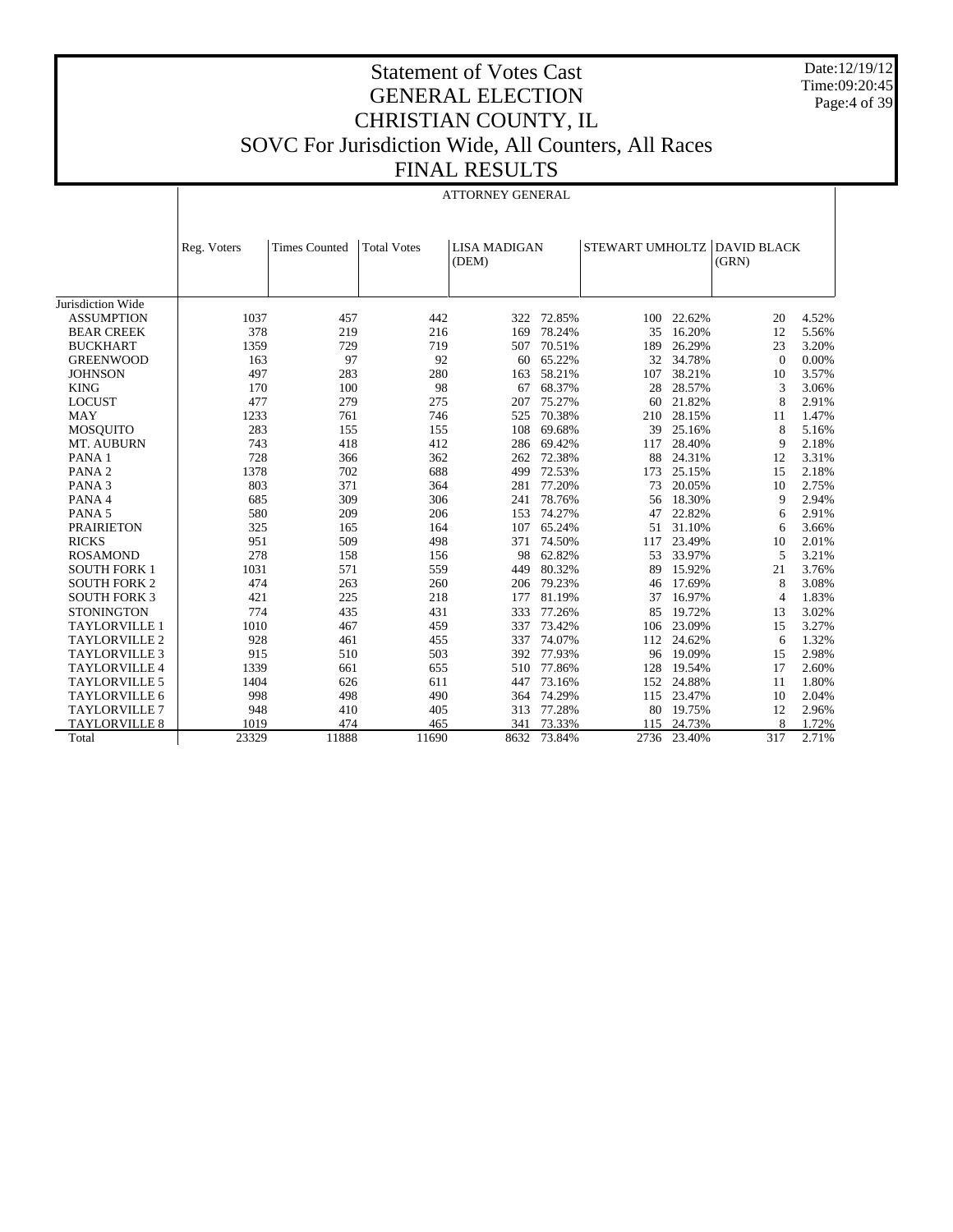Date:12/19/12 Time:09:20:45 Page:5 of 39

#### Statement of Votes Cast GENERAL ELECTION CHRISTIAN COUNTY, IL SOVC For Jurisdiction Wide, All Counters, All Races FINAL RESULTS ATTORNEY |

|                          | <b>GENERAL</b> |       |
|--------------------------|----------------|-------|
|                          | Write-In Votes |       |
| Jurisdiction Wide        |                |       |
| <b>ASSUMPTION</b>        | $\theta$       | 0.00% |
| <b>BEAR CREEK</b>        | $\theta$       | 0.00% |
| <b>BUCKHART</b>          | $\theta$       | 0.00% |
| <b>GREENWOOD</b>         | $\theta$       | 0.00% |
| <b>JOHNSON</b>           | $\theta$       | 0.00% |
| <b>KING</b>              | $\theta$       | 0.00% |
| LOCUST                   | $\theta$       | 0.00% |
| <b>MAY</b>               | $\overline{0}$ | 0.00% |
| <b>MOSQUITO</b>          | $\theta$       | 0.00% |
| MT. AUBURN               | $\theta$       | 0.00% |
| PANA <sub>1</sub>        | $\overline{0}$ | 0.00% |
| PANA <sub>2</sub>        | $\mathbf{1}$   | 0.15% |
| PANA <sub>3</sub>        | $\theta$       | 0.00% |
| PANA <sub>4</sub>        | $\theta$       | 0.00% |
| PANA <sub>5</sub>        | $\theta$       | 0.00% |
| <b>PRAIRIETON</b>        | $\theta$       | 0.00% |
| <b>RICKS</b>             | $\theta$       | 0.00% |
| <b>ROSAMOND</b>          | $\theta$       | 0.00% |
| <b>SOUTH FORK 1</b>      | $\theta$       | 0.00% |
| <b>SOUTH FORK 2</b>      | $\theta$       | 0.00% |
| <b>SOUTH FORK 3</b>      | $\theta$       | 0.00% |
| <b>STONINGTON</b>        | $\theta$       | 0.00% |
| <b>TAYLORVILLE 1</b>     | $\mathbf{1}$   | 0.22% |
| <b>TAYLORVILLE 2</b>     | $\theta$       | 0.00% |
| <b>TAYLORVILLE 3</b>     | $\Omega$       | 0.00% |
| <b>TAYLORVILLE 4</b>     | $\theta$       | 0.00% |
| TAYLORVILLE <sub>5</sub> | $\mathbf{1}$   | 0.16% |
| <b>TAYLORVILLE 6</b>     | 1              | 0.20% |
| <b>TAYLORVILLE 7</b>     | $\overline{0}$ | 0.00% |
| <b>TAYLORVILLE 8</b>     | 1              | 0.22% |
| Total                    | 5              | 0.04% |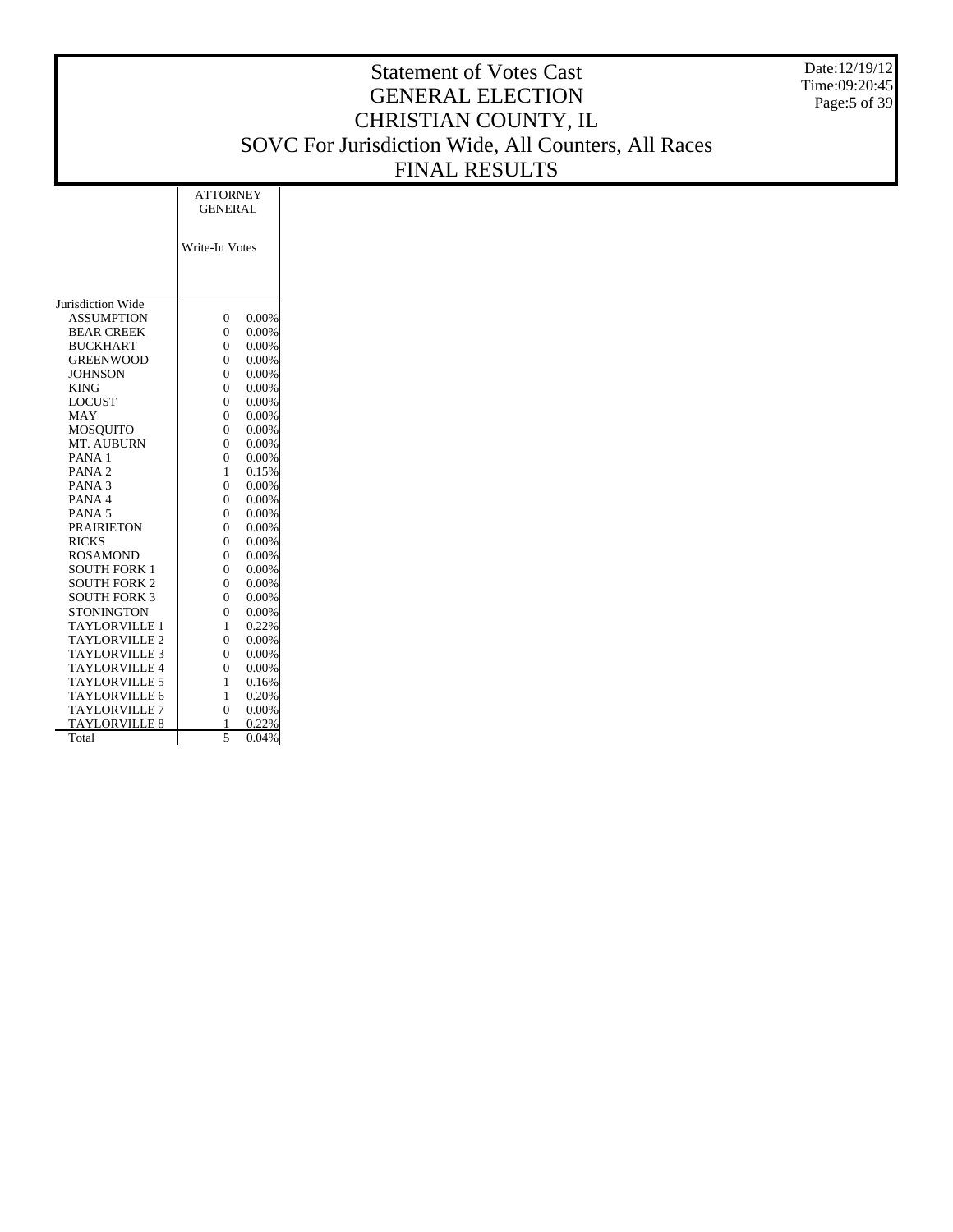Date:12/19/12 Time:09:20:45 Page:6 of 39

## Statement of Votes Cast GENERAL ELECTION CHRISTIAN COUNTY, IL SOVC For Jurisdiction Wide, All Counters, All Races FINAL RESULTS

 $\overline{\phantom{a}}$ 

SECRETARY OF STATE

|                      | Reg. Voters | <b>Times Counted</b> | <b>Total Votes</b> | <b>JESSE WHITE (DEM)</b> |             | <b>DAN RUTHERFORD</b><br>(REP) |        | <b>KAREN PETERSON</b><br>(GRN) |       |
|----------------------|-------------|----------------------|--------------------|--------------------------|-------------|--------------------------------|--------|--------------------------------|-------|
|                      |             |                      |                    |                          |             |                                |        |                                |       |
| Jurisdiction Wide    |             |                      |                    |                          |             |                                |        |                                |       |
| <b>ASSUMPTION</b>    | 1037        | 457                  | 450                | 226                      | 50.22%      | 196                            | 43.56% | 28                             | 6.22% |
| <b>BEAR CREEK</b>    | 378         | 219                  | 218                | 132                      | 60.55%      | 78                             | 35.78% | 8                              | 3.67% |
| <b>BUCKHART</b>      | 1359        | 729                  | 723                | 318                      | 43.98%      | 373                            | 51.59% | 32                             | 4.43% |
| <b>GREENWOOD</b>     | 163         | 97                   | 96                 | 40                       | 41.67%      | 56                             | 58.33% | $\Omega$                       | 0.00% |
| <b>JOHNSON</b>       | 497         | 283                  | 281                | 102                      | 36.30%      | 169                            | 60.14% | 10                             | 3.56% |
| <b>KING</b>          | 170         | 100                  | 100                | 46                       | 46.00%      | 54                             | 54.00% | $\Omega$                       | 0.00% |
| <b>LOCUST</b>        | 477         | 279                  | 279                | 142                      | 50.90%      | 126                            | 45.16% | 11                             | 3.94% |
| <b>MAY</b>           | 1233        | 761                  | 755                | 355                      | 47.02%      | 380                            | 50.33% | 20                             | 2.65% |
| <b>MOSQUITO</b>      | 283         | 155                  | 155                | 63                       | 40.65%      | 84                             | 54.19% | 8                              | 5.16% |
| MT. AUBURN           | 743         | 418                  | 413                | 190                      | 46.00%      | 210                            | 50.85% | 13                             | 3.15% |
| PANA <sub>1</sub>    | 728         | 366                  | 363                | 202                      | 55.65%      | 146                            | 40.22% | 15                             | 4.13% |
| PANA <sub>2</sub>    | 1378        | 702                  | 696                | 357                      | 51.29%      | 315                            | 45.26% | 24                             | 3.45% |
| PANA <sub>3</sub>    | 803         | 371                  | 368                | 215                      | 58.42%      | 137                            | 37.23% | 16                             | 4.35% |
| PANA4                | 685         | 309                  | 305                | 186                      | 60.98%      | 102                            | 33.44% | 17                             | 5.57% |
| PANA <sub>5</sub>    | 580         | 209                  | 208                | 106                      | 50.96%      | 96                             | 46.15% | 6                              | 2.88% |
| <b>PRAIRIETON</b>    | 325         | 165                  | 165                | 66                       | 40.00%      | 86                             | 52.12% | 13                             | 7.88% |
| <b>RICKS</b>         | 951         | 509                  | 506                | 259                      | 51.19%      | 230                            | 45.45% | 17                             | 3.36% |
| <b>ROSAMOND</b>      | 278         | 158                  | 157                | 66                       | 42.04%      | 87                             | 55.41% | 4                              | 2.55% |
| <b>SOUTH FORK 1</b>  | 1031        | 571                  | 559                | 334                      | 59.75%      | 201                            | 35.96% | 24                             | 4.29% |
| <b>SOUTH FORK 2</b>  | 474         | 263                  | 260                | 154                      | 59.23%      | 94                             | 36.15% | 12                             | 4.62% |
| <b>SOUTH FORK 3</b>  | 421         | 225                  | 218                | 125                      | 57.34%      | 86                             | 39.45% | $\overline{7}$                 | 3.21% |
| <b>STONINGTON</b>    | 774         | 435                  | 432                | 234                      | 54.17%      | 178                            | 41.20% | 20                             | 4.63% |
| <b>TAYLORVILLE 1</b> | 1010        | 467                  | 462                | 244                      | 52.81%      | 203                            | 43.94% | 15                             | 3.25% |
| <b>TAYLORVILLE 2</b> | 928         | 461                  | 455                | 232                      | 50.99%      | 212                            | 46.59% | 11                             | 2.42% |
| <b>TAYLORVILLE 3</b> | 915         | 510                  | 506                | 290                      | 57.31%      | 202                            | 39.92% | 14                             | 2.77% |
| <b>TAYLORVILLE 4</b> | 1339        | 661                  | 654                | 388                      | 59.33%      | 247                            | 37.77% | 19                             | 2.91% |
| <b>TAYLORVILLE 5</b> | 1404        | 626                  | 617                | 318                      | 51.54%      | 270                            | 43.76% | 28                             | 4.54% |
| <b>TAYLORVILLE 6</b> | 998         | 498                  | 492                | 252                      | 51.22%      | 224                            | 45.53% | 16                             | 3.25% |
| <b>TAYLORVILLE 7</b> | 948         | 410                  | 405                | 236                      | 58.27%      | 150                            | 37.04% | 19                             | 4.69% |
| <b>TAYLORVILLE 8</b> | 1019        | 474                  | 466                | 235                      | 50.43%      | 216                            | 46.35% | 15                             | 3.22% |
| Total                | 23329       | 11888                | 11764              |                          | 6113 51.96% | 5208                           | 44.27% | 442                            | 3.76% |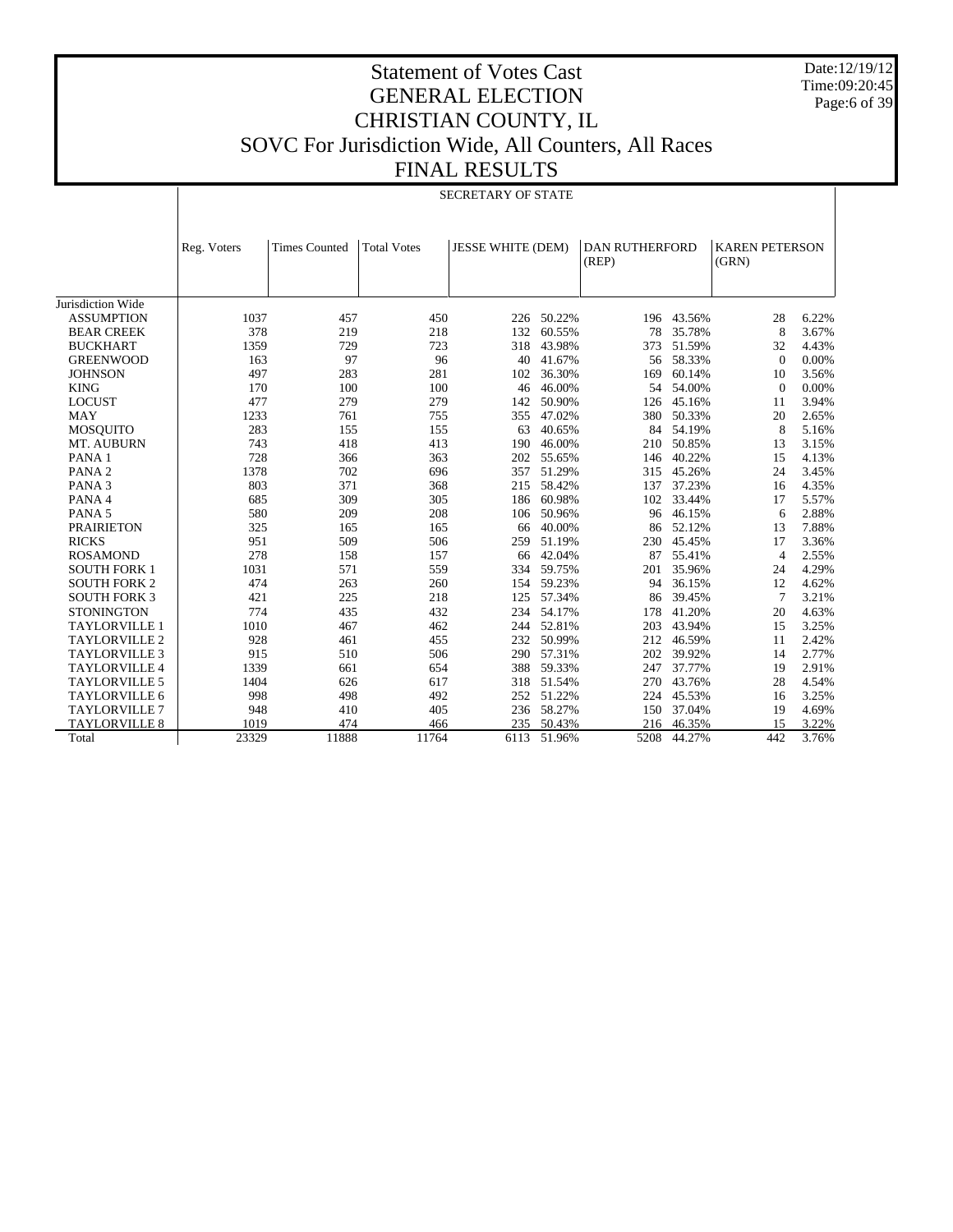Date:12/19/12 Time:09:20:45 Page:7 of 39

# Statement of Votes Cast GENERAL ELECTION CHRISTIAN COUNTY, IL SOVC For Jurisdiction Wide, All Counters, All Races FINAL RESULTS

SECRETARY OF STATE

|                      | Write-In Votes |          |
|----------------------|----------------|----------|
| Jurisdiction Wide    |                |          |
| <b>ASSUMPTION</b>    | $\theta$       | 0.00%    |
| <b>BEAR CREEK</b>    | $\theta$       | 0.00%    |
| <b>BUCKHART</b>      | $\theta$       | 0.00%    |
| <b>GREENWOOD</b>     | $\theta$       | 0.00%    |
| <b>JOHNSON</b>       | $\theta$       | 0.00%    |
| <b>KING</b>          | $\theta$       | 0.00%    |
| <b>LOCUST</b>        | $\theta$       | 0.00%    |
| MAY                  | $\theta$       | 0.00%    |
| MOSOUITO             | $\theta$       | 0.00%    |
| MT. AUBURN           | $\theta$       | 0.00%    |
| PANA 1               | $\theta$       | 0.00%    |
| PANA <sub>2</sub>    | $\theta$       | 0.00%    |
| PANA <sub>3</sub>    | $\theta$       | 0.00%    |
| PANA <sub>4</sub>    | $\theta$       | 0.00%    |
| PANA <sub>5</sub>    | $\theta$       | 0.00%    |
| <b>PRAIRIETON</b>    | $\theta$       | 0.00%    |
| <b>RICKS</b>         | $\theta$       | 0.00%    |
| <b>ROSAMOND</b>      | $\theta$       | 0.00%    |
| <b>SOUTH FORK 1</b>  | $\theta$       | $0.00\%$ |
| <b>SOUTH FORK 2</b>  | $\theta$       | 0.00%    |
| <b>SOUTH FORK 3</b>  | $\theta$       | 0.00%    |
| <b>STONINGTON</b>    | $\theta$       | 0.00%    |
| <b>TAYLORVILLE 1</b> | $\theta$       | 0.00%    |
| <b>TAYLORVILLE 2</b> | $\theta$       | 0.00%    |
| TAYLORVILLE 3        | $\theta$       | 0.00%    |
| <b>TAYLORVILLE 4</b> | 0              | 0.00%    |
| <b>TAYLORVILLE 5</b> | 1              | 0.16%    |
| <b>TAYLORVILLE 6</b> | $\overline{0}$ | 0.00%    |
| TAYLORVILLE 7        | $\theta$       | 0.00%    |
| <b>TAYLORVILLE 8</b> | $\overline{0}$ | 0.00%    |
| Total                | 1              | 0.01%    |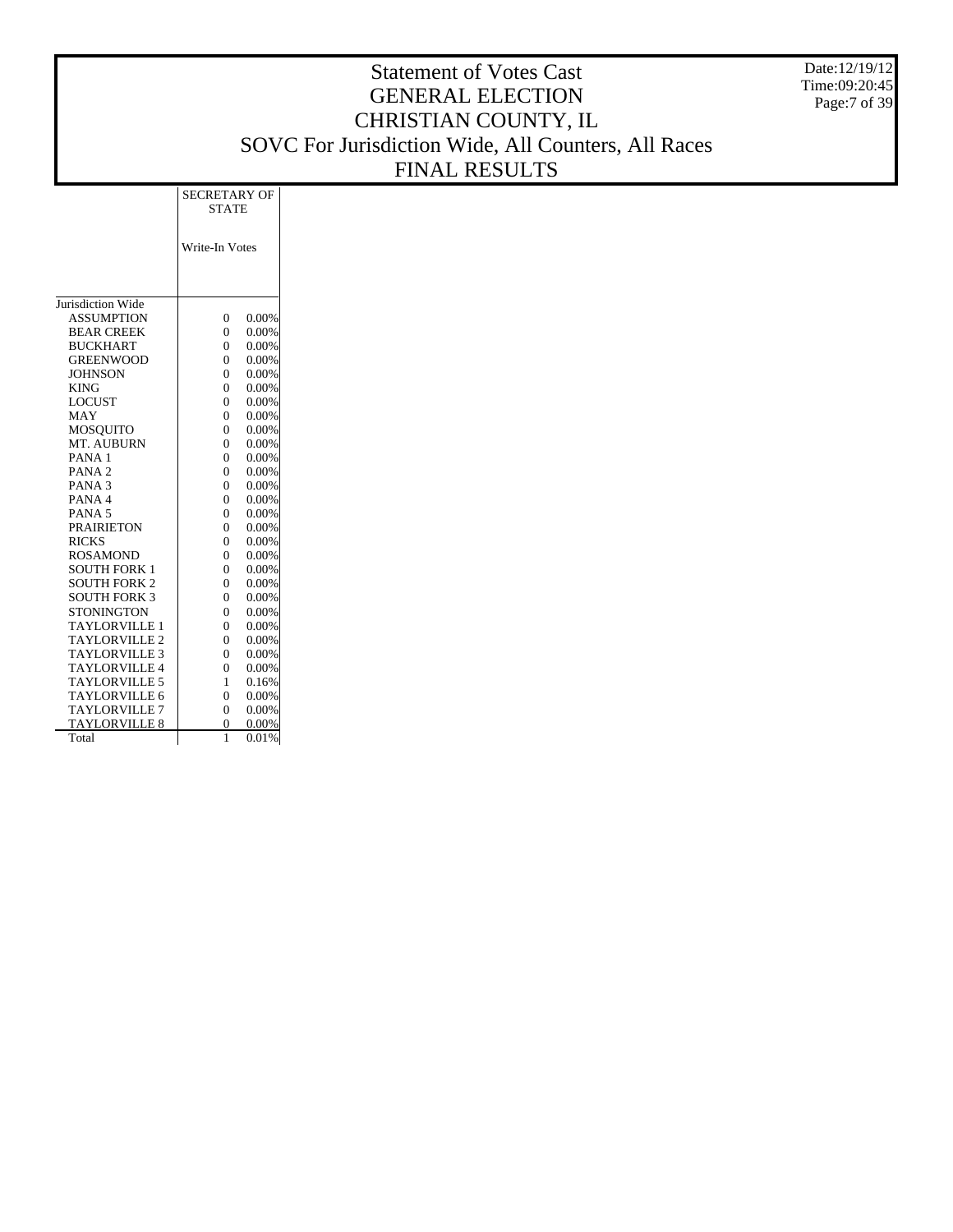Date:12/19/12 Time:09:20:45 Page:8 of 39

## Statement of Votes Cast GENERAL ELECTION CHRISTIAN COUNTY, IL SOVC For Jurisdiction Wide, All Counters, All Races FINAL RESULTS

|  | <b>COMPTROLLER</b> |
|--|--------------------|

|                      | Reg. Voters | <b>Times Counted</b> | <b>Total Votes</b> | <b>DANIEL W. HYNES</b><br>(DEM) |        | <b>CAROLE PANKAU</b><br>(REP) |        | <b>ALICIA SNYDER</b><br>(GRN) |       |
|----------------------|-------------|----------------------|--------------------|---------------------------------|--------|-------------------------------|--------|-------------------------------|-------|
|                      |             |                      |                    |                                 |        |                               |        |                               |       |
| Jurisdiction Wide    |             |                      |                    |                                 |        |                               |        |                               |       |
| <b>ASSUMPTION</b>    | 1037        | 457                  | 433                | 277                             | 63.97% | 135                           | 31.18% | 21                            | 4.85% |
| <b>BEAR CREEK</b>    | 378         | 219                  | 210                | 154                             | 73.33% | 49                            | 23.33% | $\overline{7}$                | 3.33% |
| <b>BUCKHART</b>      | 1359        | 729                  | 706                | 432                             | 61.19% | 255                           | 36.12% | 19                            | 2.69% |
| <b>GREENWOOD</b>     | 163         | 97                   | 91                 | 45                              | 49.45% | 43                            | 47.25% | 3                             | 3.30% |
| <b>JOHNSON</b>       | 497         | 283                  | 279                | 140                             | 50.18% | 130                           | 46.59% | 9                             | 3.23% |
| <b>KING</b>          | 170         | 100                  | 97                 | 53                              | 54.64% | 37                            | 38.14% | 7                             | 7.22% |
| <b>LOCUST</b>        | 477         | 279                  | 273                | 184                             | 67.40% | 80                            | 29.30% | 9                             | 3.30% |
| <b>MAY</b>           | 1233        | 761                  | 739                | 456                             | 61.71% | 269                           | 36.40% | 14                            | 1.89% |
| <b>MOSOUITO</b>      | 283         | 155                  | 145                | 79                              | 54.48% | 56                            | 38.62% | 10                            | 6.90% |
| MT. AUBURN           | 743         | 418                  | 403                | 244                             | 60.55% | 143                           | 35.48% | 16                            | 3.97% |
| PANA <sub>1</sub>    | 728         | 366                  | 355                | 226                             | 63.66% | 113                           | 31.83% | 16                            | 4.51% |
| PANA <sub>2</sub>    | 1378        | 702                  | 683                | 437                             | 63.98% | 227                           | 33.24% | 19                            | 2.78% |
| PANA <sub>3</sub>    | 803         | 371                  | 356                | 244                             | 68.54% | 101                           | 28.37% | 11                            | 3.09% |
| PANA 4               | 685         | 309                  | 296                | 212                             | 71.62% | 73                            | 24.66% | 11                            | 3.72% |
| PANA <sub>5</sub>    | 580         | 209                  | 203                | 126                             | 62.07% | 73                            | 35.96% | $\overline{4}$                | 1.97% |
| <b>PRAIRIETON</b>    | 325         | 165                  | 159                | 85                              | 53.46% | 65                            | 40.88% | 9                             | 5.66% |
| <b>RICKS</b>         | 951         | 509                  | 493                | 318                             | 64.50% | 150                           | 30.43% | 23                            | 4.67% |
| <b>ROSAMOND</b>      | 278         | 158                  | 145                | 75                              | 51.72% | 66                            | 45.52% | $\overline{4}$                | 2.76% |
| <b>SOUTH FORK 1</b>  | 1031        | 571                  | 542                | 398                             | 73.43% | 124                           | 22.88% | 20                            | 3.69% |
| <b>SOUTH FORK 2</b>  | 474         | 263                  | 254                | 168                             | 66.14% | 77                            | 30.31% | 9                             | 3.54% |
| <b>SOUTH FORK 3</b>  | 421         | 225                  | 212                | 151                             | 71.23% | 54                            | 25.47% | 7                             | 3.30% |
| <b>STONINGTON</b>    | 774         | 435                  | 423                | 274                             | 64.78% | 131                           | 30.97% | 18                            | 4.26% |
| <b>TAYLORVILLE 1</b> | 1010        | 467                  | 450                | 301                             | 66.89% | 129                           | 28.67% | 20                            | 4.44% |
| <b>TAYLORVILLE 2</b> | 928         | 461                  | 445                | 291                             | 65.39% | 145                           | 32.58% | 9                             | 2.02% |
| <b>TAYLORVILLE 3</b> | 915         | 510                  | 484                | 326                             | 67.36% | 139                           | 28.72% | 19                            | 3.93% |
| <b>TAYLORVILLE 4</b> | 1339        | 661                  | 639                | 439                             | 68.70% | 175                           | 27.39% | 25                            | 3.91% |
| <b>TAYLORVILLE 5</b> | 1404        | 626                  | 602                | 396                             | 65.78% | 187                           | 31.06% | 19                            | 3.16% |
| <b>TAYLORVILLE 6</b> | 998         | 498                  | 477                | 310                             | 64.99% | 152                           | 31.87% | 15                            | 3.14% |
| <b>TAYLORVILLE 7</b> | 948         | 410                  | 393                | 253                             | 64.38% | 120                           | 30.53% | 20                            | 5.09% |
| <b>TAYLORVILLE 8</b> | 1019        | 474                  | 457                | 283                             | 61.93% | 157                           | 34.35% | 17                            | 3.72% |
| Total                | 23329       | 11888                | 11444              | 7377                            | 64.46% | 3655                          | 31.94% | 410                           | 3.58% |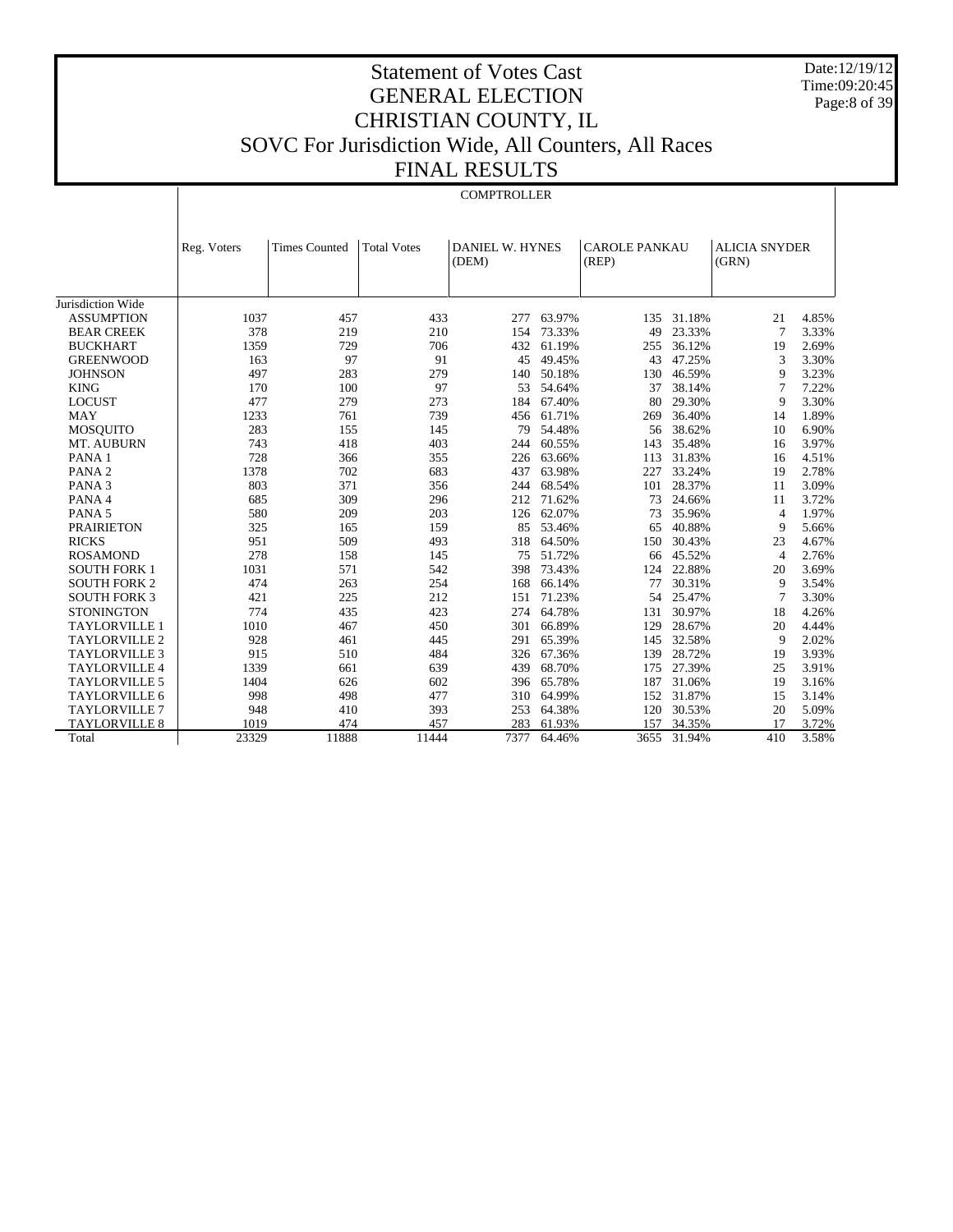Date:12/19/12 Time:09:20:45 Page:9 of 39

# Statement of Votes Cast GENERAL ELECTION CHRISTIAN COUNTY, IL SOVC For Jurisdiction Wide, All Counters, All Races FINAL RESULTS

COMPTROLLER

|                      | Write-In Votes |          |  |  |  |  |
|----------------------|----------------|----------|--|--|--|--|
| Jurisdiction Wide    |                |          |  |  |  |  |
| ASSUMPTION           | $\theta$       | 0.00%    |  |  |  |  |
| <b>BEAR CREEK</b>    | $\theta$       | 0.00%    |  |  |  |  |
| <b>BUCKHART</b>      | $\theta$       | 0.00%    |  |  |  |  |
| <b>GREENWOOD</b>     | $\theta$       | $0.00\%$ |  |  |  |  |
| <b>JOHNSON</b>       | $\theta$       | 0.00%    |  |  |  |  |
| <b>KING</b>          | $\theta$       | 0.00%    |  |  |  |  |
| <b>LOCUST</b>        | $\theta$       | $0.00\%$ |  |  |  |  |
| MAY                  | $\theta$       | 0.00%    |  |  |  |  |
| MOSQUITO             | $\theta$       | 0.00%    |  |  |  |  |
| MT. AUBURN           | $\theta$       | 0.00%    |  |  |  |  |
| PANA <sub>1</sub>    | $\theta$       | 0.00%    |  |  |  |  |
| PANA <sub>2</sub>    | $\theta$       | 0.00%    |  |  |  |  |
| PANA <sub>3</sub>    | $\theta$       | 0.00%    |  |  |  |  |
| PANA <sub>4</sub>    | $\theta$       | 0.00%    |  |  |  |  |
| PANA <sub>5</sub>    | $\theta$       | 0.00%    |  |  |  |  |
| <b>PRAIRIETON</b>    | $\theta$       | $0.00\%$ |  |  |  |  |
| <b>RICKS</b>         | $\overline{c}$ | 0.41%    |  |  |  |  |
| <b>ROSAMOND</b>      | $\theta$       | 0.00%    |  |  |  |  |
| <b>SOUTH FORK 1</b>  | $\theta$       | 0.00%    |  |  |  |  |
| <b>SOUTH FORK 2</b>  | $\theta$       | 0.00%    |  |  |  |  |
| <b>SOUTH FORK 3</b>  | $\theta$       | 0.00%    |  |  |  |  |
| <b>STONINGTON</b>    | $\theta$       | 0.00%    |  |  |  |  |
| <b>TAYLORVILLE 1</b> | $\theta$       | 0.00%    |  |  |  |  |
| <b>TAYLORVILLE 2</b> | $\theta$       | 0.00%    |  |  |  |  |
| <b>TAYLORVILLE 3</b> | $\theta$       | 0.00%    |  |  |  |  |
| TAYLORVILLE 4        | 0              | 0.00%    |  |  |  |  |
| <b>TAYLORVILLE 5</b> | $\theta$       | 0.00%    |  |  |  |  |
| TAYLORVILLE 6        | $\theta$       | 0.00%    |  |  |  |  |
| <b>TAYLORVILLE 7</b> | $\theta$       | 0.00%    |  |  |  |  |
| <b>TAYLORVILLE 8</b> | 0              | 0.00%    |  |  |  |  |
| Total                | $\mathfrak{D}$ | 0.02%    |  |  |  |  |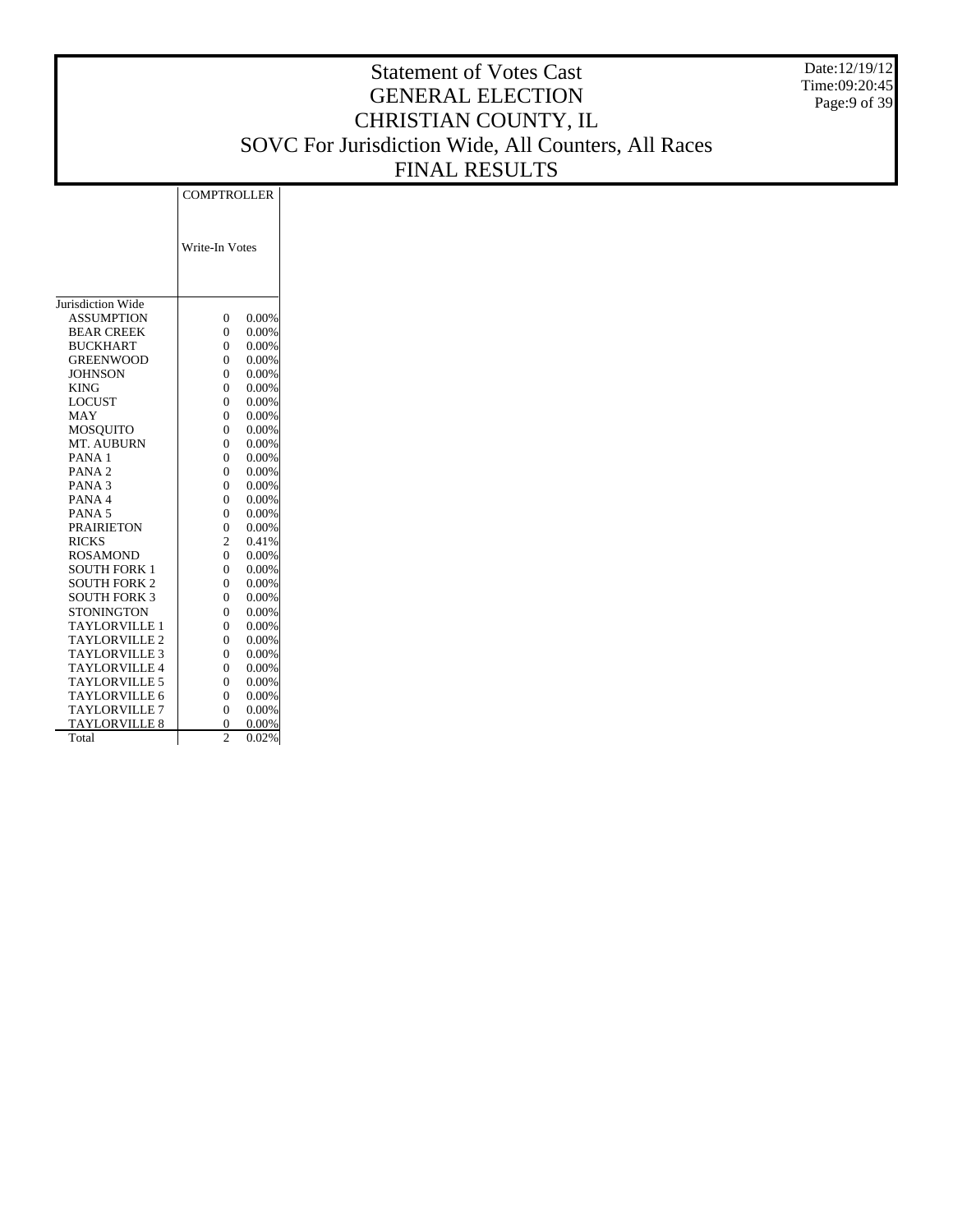Date:12/19/12 Time:09:20:45 Page:10 of 39

Τ

## Statement of Votes Cast GENERAL ELECTION CHRISTIAN COUNTY, IL SOVC For Jurisdiction Wide, All Counters, All Races FINAL RESULTS

|                          |             |                      |                    | <b>STATE TREASURER</b> |            |                  |        |                       |       |
|--------------------------|-------------|----------------------|--------------------|------------------------|------------|------------------|--------|-----------------------|-------|
|                          |             |                      |                    |                        |            |                  |        |                       |       |
|                          |             |                      |                    |                        |            |                  |        |                       |       |
|                          | Reg. Voters | <b>Times Counted</b> | <b>Total Votes</b> | A. GIANNOULIAS         |            | <b>CHRISTINE</b> |        | <b>D RODRIGUEZ</b>    |       |
|                          |             |                      |                    | (DEM)                  |            | RADOGNO (REP)    |        | <b>SCHLORFF (GRN)</b> |       |
|                          |             |                      |                    |                        |            |                  |        |                       |       |
|                          |             |                      |                    |                        |            |                  |        |                       |       |
| Jurisdiction Wide        |             |                      |                    |                        |            |                  |        |                       |       |
| <b>ASSUMPTION</b>        | 1037        | 457                  | 430                |                        | 220 51.16% | 181              | 42.09% | 29                    | 6.74% |
| <b>BEAR CREEK</b>        | 378         | 219                  | 209                | 117                    | 55.98%     | 83               | 39.71% | 8                     | 3.83% |
| <b>BUCKHART</b>          | 1359        | 729                  | 703                | 252                    | 35.85%     | 426              | 60.60% | 25                    | 3.56% |
| <b>GREENWOOD</b>         | 163         | 97                   | 88                 | 29                     | 32.95%     | 54               | 61.36% | 5                     | 5.68% |
| <b>JOHNSON</b>           | 497         | 283                  | 273                | 86                     | 31.50%     | 179              | 65.57% | 8                     | 2.93% |
| <b>KING</b>              | 170         | 100                  | 97                 | 30                     | 30.93%     | 65               | 67.01% | $\overline{c}$        | 2.06% |
| <b>LOCUST</b>            | 477         | 279                  | 264                | 129                    | 48.86%     | 128              | 48.48% | 7                     | 2.65% |
| MAY                      | 1233        | 761                  | 736                | 316                    | 42.93%     | 402              | 54.62% | 18                    | 2.45% |
| <b>MOSQUITO</b>          | 283         | 155                  | 149                | 53                     | 35.57%     | 89               | 59.73% | 7                     | 4.70% |
| MT. AUBURN               | 743         | 418                  | 403                | 164                    | 40.69%     | 219              | 54.34% | 20                    | 4.96% |
| PANA <sub>1</sub>        | 728         | 366                  | 350                | 173                    | 49.43%     | 155              | 44.29% | 22                    | 6.29% |
| PANA <sub>2</sub>        | 1378        | 702                  | 675                | 351                    | 52.00%     | 305              | 45.19% | 19                    | 2.81% |
| PANA <sub>3</sub>        | 803         | 371                  | 358                | 201                    | 56.15%     | 141              | 39.39% | 16                    | 4.47% |
| PANA 4                   | 685         | 309                  | 298                | 182                    | 61.07%     | 103              | 34.56% | 13                    | 4.36% |
| PANA <sub>5</sub>        | 580         | 209                  | 197                | 99                     | 50.25%     | 89               | 45.18% | 9                     | 4.57% |
| <b>PRAIRIETON</b>        | 325         | 165                  | 159                | 67                     | 42.14%     | 85               | 53.46% | 7                     | 4.40% |
| <b>RICKS</b>             | 951         | 509                  | 487                | 213                    | 43.74%     | 254              | 52.16% | 20                    | 4.11% |
| <b>ROSAMOND</b>          | 278         | 158                  | 148                | 50                     | 33.78%     | 92               | 62.16% | 6                     | 4.05% |
| <b>SOUTH FORK 1</b>      | 1031        | 571                  | 541                | 313                    | 57.86%     | 205              | 37.89% | 23                    | 4.25% |
| <b>SOUTH FORK 2</b>      | 474         | 263                  | 252                | 141                    | 55.95%     | 97               | 38.49% | 14                    | 5.56% |
| <b>SOUTH FORK 3</b>      | 421         | 225                  | 207                | 103                    | 49.76%     | 95               | 45.89% | 9                     | 4.35% |
| <b>STONINGTON</b>        | 774         | 435                  | 419                | 219                    | 52.27%     | 182              | 43.44% | 18                    | 4.30% |
| <b>TAYLORVILLE 1</b>     | 1010        | 467                  | 443                | 216                    | 48.76%     | 204              | 46.05% | 23                    | 5.19% |
| TAYLORVILLE <sub>2</sub> | 928         | 461                  | 442                | 211                    | 47.74%     | 213              | 48.19% | 18                    | 4.07% |
| <b>TAYLORVILLE 3</b>     | 915         | 510                  | 482                | 235                    | 48.76%     | 226              | 46.89% | 21                    | 4.36% |
| <b>TAYLORVILLE 4</b>     | 1339        | 661                  | 637                | 342                    | 53.69%     | 276              | 43.33% | 19                    | 2.98% |
| <b>TAYLORVILLE 5</b>     | 1404        | 626                  | 596                | 297                    | 49.83%     | 283              | 47.48% | 15                    | 2.52% |
| TAYLORVILLE 6            | 998         | 498                  | 471                | 215                    | 45.65%     | 237              | 50.32% | 19                    | 4.03% |
| TAYLORVILLE 7            | 948         | 410                  | 394                | 211                    | 53.55%     | 169              | 42.89% | 14                    | 3.55% |
| <b>TAYLORVILLE 8</b>     | 1019        | 474                  | 462                | 224                    | 48.48%     | 214              | 46.32% | 24                    | 5.19% |
| Total                    | 23329       | 11888                | 11370              | 5459                   | 48.01%     | 5451             | 47.94% | 458                   | 4.03% |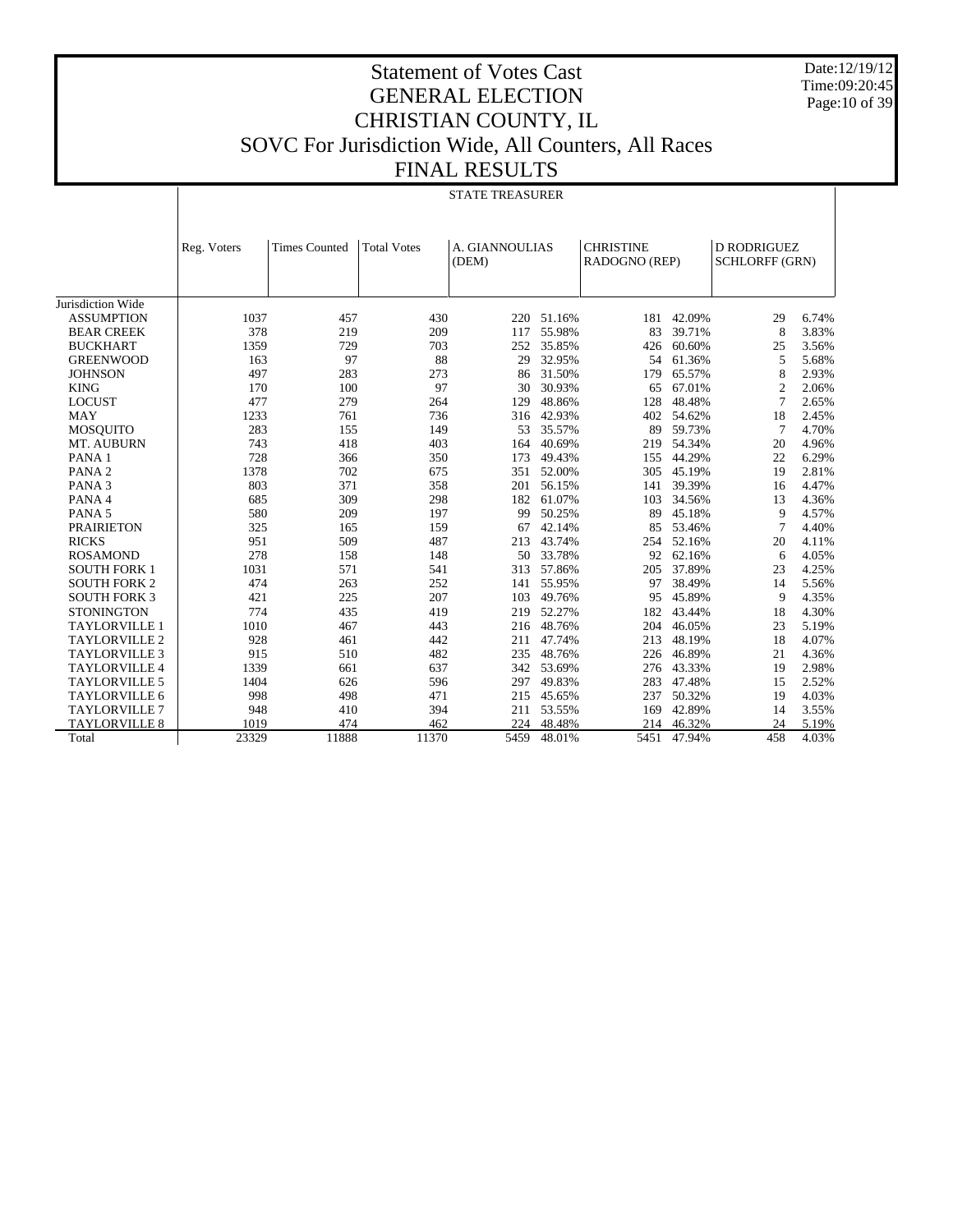Date:12/19/12 Time:09:20:45 Page:11 of 39

## Statement of Votes Cast GENERAL ELECTION CHRISTIAN COUNTY, IL SOVC For Jurisdiction Wide, All Counters, All Races

FINAL RESULTS

|                      | <b>STATE</b><br><b>TREASURER</b> |       |             |                  |                    | <b>CONGRESS DIST 17</b> |             |                              |            |                |          |
|----------------------|----------------------------------|-------|-------------|------------------|--------------------|-------------------------|-------------|------------------------------|------------|----------------|----------|
|                      | Write-In Votes                   |       | Reg. Voters | Times<br>Counted | <b>Total Votes</b> | PHIL HARE (DEM)         |             | <b>ANDREA ZINGA</b><br>(REP) |            | Write-In Votes |          |
| Jurisdiction Wide    |                                  |       |             |                  |                    |                         |             |                              |            |                |          |
| <b>ASSUMPTION</b>    | $\mathbf{0}$                     | 0.00% |             |                  |                    |                         |             |                              |            |                |          |
| <b>BEAR CREEK</b>    | -1                               | 0.48% |             |                  |                    |                         |             |                              |            |                |          |
| <b>BUCKHART</b>      | $\Omega$                         | 0.00% |             |                  |                    |                         |             |                              |            |                |          |
| <b>GREENWOOD</b>     | $\Omega$                         | 0.00% |             |                  |                    |                         |             |                              |            |                |          |
| <b>JOHNSON</b>       | $\mathbf{0}$                     | 0.00% |             |                  |                    |                         |             |                              |            |                |          |
| <b>KING</b>          | $\mathbf{0}$                     | 0.00% |             |                  |                    |                         |             |                              |            |                |          |
| <b>LOCUST</b>        | $\theta$                         | 0.00% |             |                  |                    |                         |             |                              |            |                |          |
| <b>MAY</b>           | $\theta$                         | 0.00% |             |                  |                    |                         |             |                              |            |                |          |
| <b>MOSQUITO</b>      | $\overline{0}$                   | 0.00% |             |                  |                    |                         |             |                              |            |                |          |
| MT. AUBURN           | $\Omega$                         | 0.00% |             |                  |                    |                         |             |                              |            |                |          |
| PANA <sub>1</sub>    | $\Omega$                         | 0.00% | 728         | 367              | 359                | 201                     | 55.99%      | 158                          | 44.01%     | $\overline{0}$ | 0.00%    |
| PANA <sub>2</sub>    | $\Omega$                         | 0.00% | 1378        | 702              | 685                | 382                     | 55.77%      | 303                          | 44.23%     | $\theta$       | 0.00%    |
| PANA <sub>3</sub>    | $\mathbf{0}$                     | 0.00% | 803         | 373              | 365                | 210                     | 57.53%      | 155                          | 42.47%     | $\mathbf{0}$   | 0.00%    |
| PANA 4               | $\mathbf{0}$                     | 0.00% | 685         | 309              | 301                | 201                     | 66.78%      | 100                          | 33.22%     | $\mathbf{0}$   | 0.00%    |
| PANA 5               | $\mathbf{0}$                     | 0.00% | 580         | 209              | 204                | 119                     | 58.33%      | 85                           | 41.67%     | $\overline{0}$ | 0.00%    |
| <b>PRAIRIETON</b>    | $\Omega$                         | 0.00% |             |                  |                    |                         |             |                              |            |                |          |
| <b>RICKS</b>         | $\mathbf{0}$                     | 0.00% |             |                  |                    |                         |             |                              |            |                |          |
| <b>ROSAMOND</b>      | $\theta$                         | 0.00% |             |                  |                    |                         |             |                              |            |                |          |
| <b>SOUTH FORK 1</b>  | $\Omega$                         | 0.00% |             |                  |                    |                         |             |                              |            |                |          |
| <b>SOUTH FORK 2</b>  | $\Omega$                         | 0.00% |             |                  |                    |                         |             |                              |            |                |          |
| <b>SOUTH FORK 3</b>  | $\Omega$                         | 0.00% |             |                  |                    |                         |             |                              |            |                |          |
| <b>STONINGTON</b>    | $\mathbf{0}$                     | 0.00% |             |                  |                    |                         |             |                              |            |                |          |
| <b>TAYLORVILLE 1</b> | $\mathbf{0}$                     | 0.00% |             |                  |                    |                         |             |                              |            |                |          |
| <b>TAYLORVILLE 2</b> | $\Omega$                         | 0.00% |             |                  |                    |                         |             |                              |            |                |          |
| <b>TAYLORVILLE 3</b> | $\Omega$                         | 0.00% |             |                  |                    |                         |             |                              |            |                |          |
| <b>TAYLORVILLE 4</b> | $\Omega$                         | 0.00% |             |                  |                    |                         |             |                              |            |                |          |
| <b>TAYLORVILLE 5</b> | -1                               | 0.17% |             |                  |                    |                         |             |                              |            |                |          |
| TAYLORVILLE 6        | $\Omega$                         | 0.00% |             |                  |                    |                         |             |                              |            |                |          |
| <b>TAYLORVILLE 7</b> | $\Omega$                         | 0.00% |             |                  |                    |                         |             |                              |            |                |          |
| <b>TAYLORVILLE 8</b> | $\mathbf{0}$                     | 0.00% |             |                  |                    |                         |             |                              |            |                |          |
| Total                | $\overline{c}$                   | 0.02% | 4174        | 1960             | 1914               |                         | 1113 58.15% |                              | 801 41.85% | $\mathbf{0}$   | $0.00\%$ |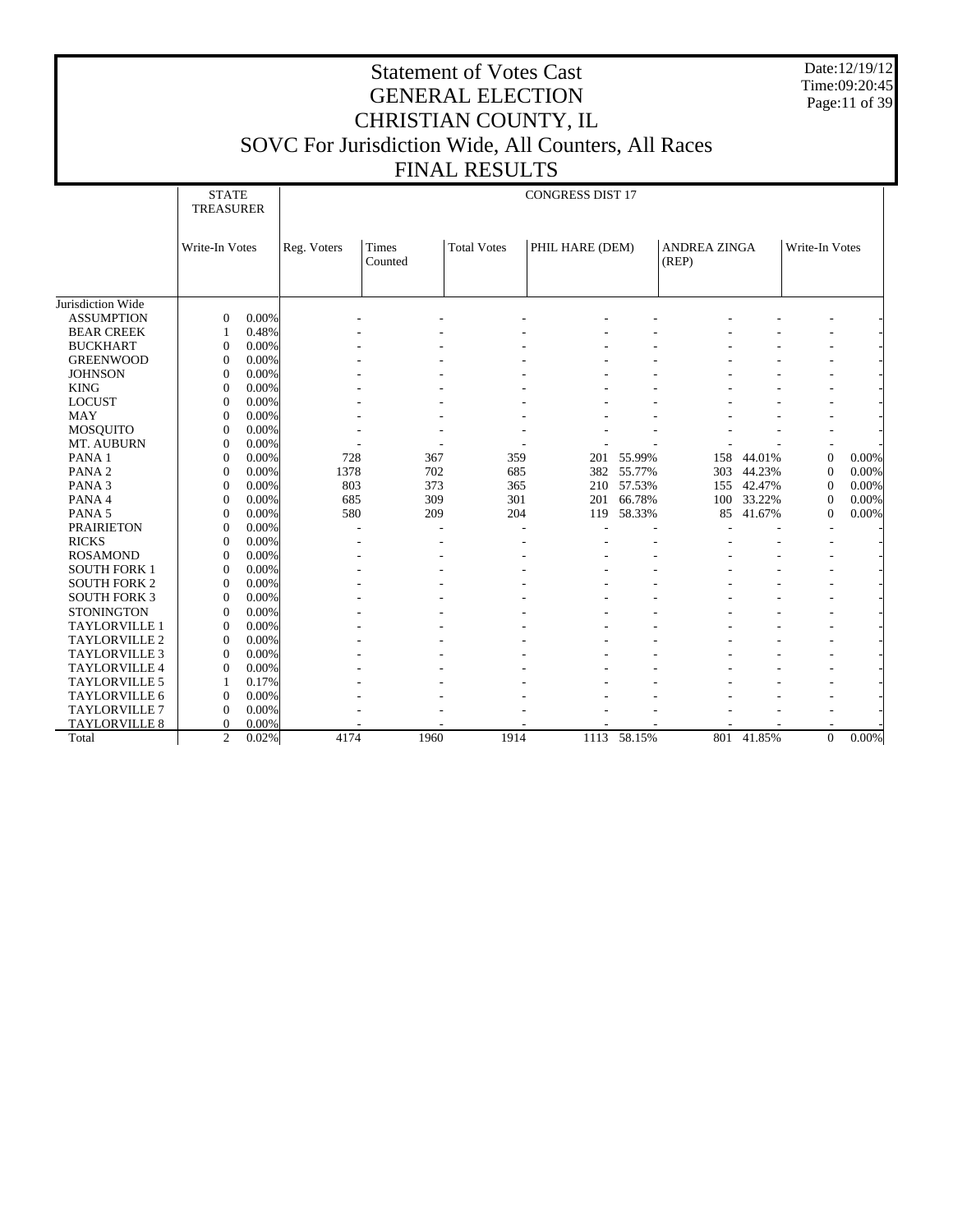Date:12/19/12 Time:09:20:45 Page:12 of 39

## Statement of Votes Cast GENERAL ELECTION CHRISTIAN COUNTY, IL SOVC For Jurisdiction Wide, All Counters, All Races FINAL RESULTS

CONGRESS DIST 19

|                      | Reg. Voters | <b>Times</b> | <b>Total Votes</b> | <b>DANNY L. STOVER</b> |        | <b>JOHN M. SHIMKUS</b> |        | Write-In Votes           |       |
|----------------------|-------------|--------------|--------------------|------------------------|--------|------------------------|--------|--------------------------|-------|
|                      |             | Counted      |                    | (DEM)                  |        | (REP)                  |        |                          |       |
|                      |             |              |                    |                        |        |                        |        |                          |       |
|                      |             |              |                    |                        |        |                        |        |                          |       |
| Jurisdiction Wide    |             |              |                    |                        |        |                        |        |                          |       |
| <b>ASSUMPTION</b>    | 1037        | 457          | 438                | 204                    | 46.58% | 234                    | 53.42% | 0                        | 0.00% |
| <b>BEAR CREEK</b>    | 378         | 219          | 217                | 94                     | 43.32% | 123                    | 56.68% | $\Omega$                 | 0.00% |
| <b>BUCKHART</b>      | 1359        | 736          | 729                | 221                    | 30.32% | 508                    | 69.68% | $\Omega$                 | 0.00% |
| <b>GREENWOOD</b>     | 163         | 97           | 95                 | 11                     | 11.58% | 84                     | 88.42% | $\Omega$                 | 0.00% |
| <b>JOHNSON</b>       | 497         | 283          | 278                | 64                     | 23.02% | 214                    | 76.98% | $\Omega$                 | 0.00% |
| <b>KING</b>          | 170         | 100          | 96                 | 24                     | 25.00% | 72                     | 75.00% | $\mathbf{0}$             | 0.00% |
| <b>LOCUST</b>        | 477         | 279          | 272                | 99                     | 36.40% | 173                    | 63.60% | $\mathbf{0}$             | 0.00% |
| <b>MAY</b>           | 1233        | 764          | 759                | 270                    | 35.57% | 489                    | 64.43% | $\Omega$                 | 0.00% |
| <b>MOSQUITO</b>      | 283         | 155          | 152                | 46                     | 30.26% | 106                    | 69.74% | $\Omega$                 | 0.00% |
| <b>MT. AUBURN</b>    | 743         | 418          | 414                | 157                    | 37.92% | 257                    | 62.08% | $\mathbf{0}$             | 0.00% |
| PANA <sub>1</sub>    |             |              |                    |                        |        |                        |        |                          |       |
| PANA <sub>2</sub>    |             |              |                    |                        |        |                        |        |                          |       |
| PANA <sub>3</sub>    |             |              |                    |                        |        |                        |        | ٠                        |       |
| PANA 4               |             |              |                    |                        |        |                        |        | $\overline{\phantom{a}}$ |       |
| PANA <sub>5</sub>    |             |              |                    |                        |        |                        |        | $\overline{\phantom{a}}$ |       |
| <b>PRAIRIETON</b>    | 325         | 167          | 164                | 59                     | 35.98% | 105                    | 64.02% | $\overline{0}$           | 0.00% |
| <b>RICKS</b>         | 951         | 509          | 505                | 170                    | 33.66% | 334                    | 66.14% | 1                        | 0.20% |
| <b>ROSAMOND</b>      | 278         | 158          | 155                | 37                     | 23.87% | 118                    | 76.13% | $\mathbf{0}$             | 0.00% |
| <b>SOUTH FORK 1</b>  | 1031        | 572          | 558                | 254                    | 45.52% | 304                    | 54.48% | $\Omega$                 | 0.00% |
| <b>SOUTH FORK 2</b>  | 474         | 263          | 254                | 132                    | 51.97% | 122                    | 48.03% | $\Omega$                 | 0.00% |
| <b>SOUTH FORK 3</b>  | 421         | 225          | 216                | 92                     | 42.59% | 124                    | 57.41% | $\Omega$                 | 0.00% |
| <b>STONINGTON</b>    | 774         | 436          | 432                | 174                    | 40.28% | 258                    | 59.72% | $\Omega$                 | 0.00% |
| <b>TAYLORVILLE 1</b> | 1010        | 468          | 464                | 194                    | 41.81% | 270                    | 58.19% | $\Omega$                 | 0.00% |
| <b>TAYLORVILLE 2</b> | 928         | 461          | 452                | 181                    | 40.04% | 271                    | 59.96% | $\Omega$                 | 0.00% |
| <b>TAYLORVILLE 3</b> | 915         | 510          | 497                | 208                    | 41.85% | 289                    | 58.15% | $\Omega$                 | 0.00% |
| <b>TAYLORVILLE 4</b> | 1339        | 661          | 650                | 279                    | 42.92% | 371                    | 57.08% | $\Omega$                 | 0.00% |
| TAYLORVILLE 5        | 1404        | 627          | 610                | 234                    | 38.36% | 375                    | 61.48% | 1                        | 0.16% |
| <b>TAYLORVILLE 6</b> | 998         | 499          | 491                | 169                    | 34.42% | 322                    | 65.58% | $\mathbf{0}$             | 0.00% |
| <b>TAYLORVILLE 7</b> | 948         | 421          | 418                | 169                    | 40.43% | 248                    | 59.33% | 1                        | 0.24% |
| <b>TAYLORVILLE 8</b> | 1019        | 477          | 468                | 171                    | 36.54% | 296                    | 63.25% |                          | 0.21% |
| Total                | 19155       | 9962         | 9784               | 3713                   | 37.95% | 6067                   | 62.01% | $\overline{4}$           | 0.04% |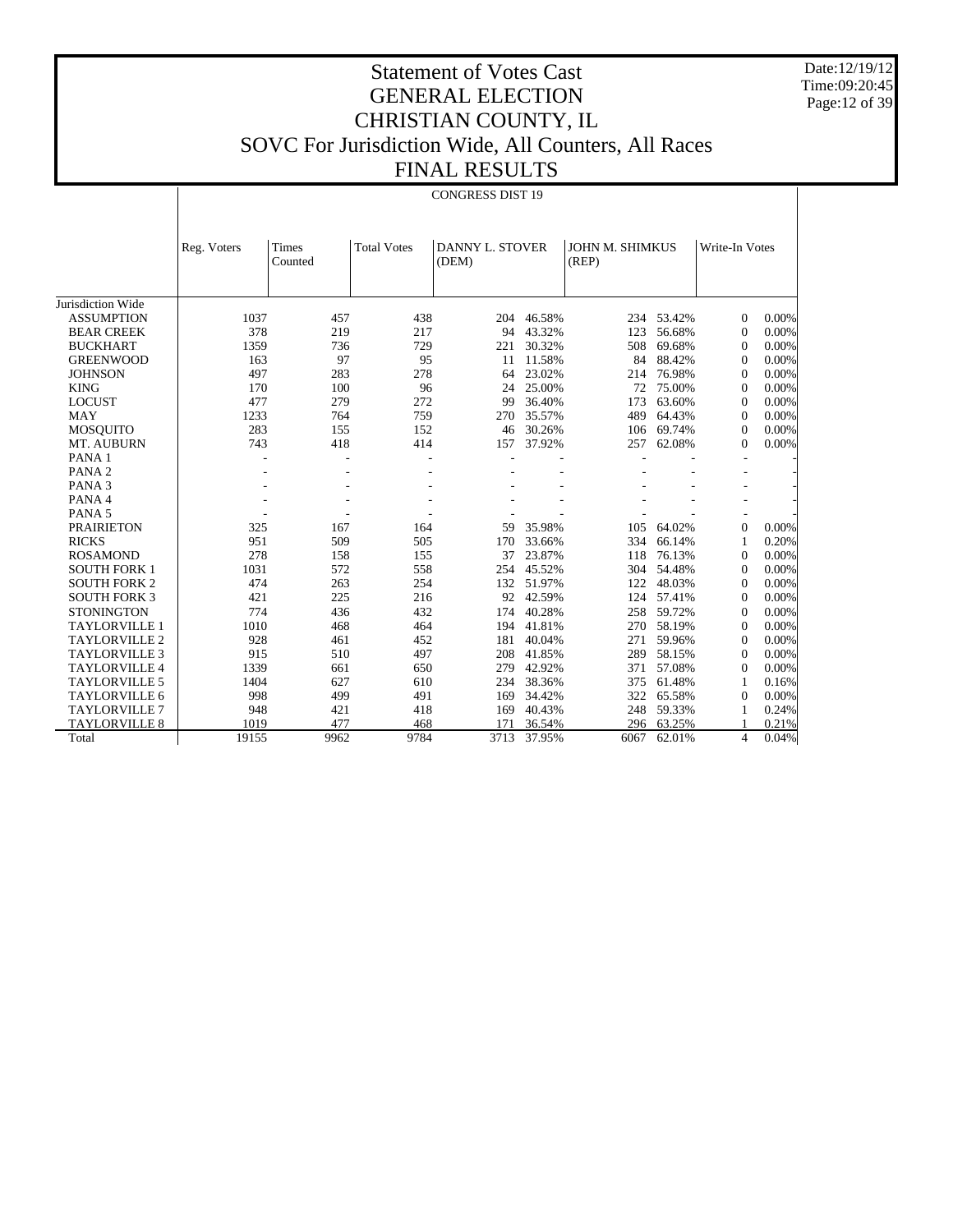Date:12/19/12 Time:09:20:45 Page:13 of 39

 $\top$ 

## Statement of Votes Cast GENERAL ELECTION CHRISTIAN COUNTY, IL SOVC For Jurisdiction Wide, All Counters, All Races FINAL RESULTS

STATE SENATE DIST 49

|                      | Reg. Voters | Times<br>Counted | <b>Total Votes</b> | <b>DEANNA DEMUZIO</b><br>(DEM) |        | JEFF RICHEY (REP) |            | Write-In Votes |       |
|----------------------|-------------|------------------|--------------------|--------------------------------|--------|-------------------|------------|----------------|-------|
| Jurisdiction Wide    |             |                  |                    |                                |        |                   |            |                |       |
| <b>ASSUMPTION</b>    | 1037        | 457              | 444                | 255                            | 57.43% | 189               | 42.57%     | $\mathbf{0}$   | 0.00% |
| <b>BEAR CREEK</b>    | 378         | 219              | 216                | 122                            | 56.48% | 94                | 43.52%     | $\mathbf{0}$   | 0.00% |
| <b>BUCKHART</b>      |             |                  |                    | $\overline{a}$                 |        |                   |            |                |       |
| <b>GREENWOOD</b>     | 163         | 97               | 96                 | 38                             | 39.58% | 58                | 60.42%     | $\mathbf{0}$   | 0.00% |
| <b>JOHNSON</b>       | 497         | 283              | 283                | 95                             | 33.57% | 188               | 66.43%     | $\mathbf{0}$   | 0.00% |
| <b>KING</b>          | 170         | 100              | 99                 | 42                             | 42.42% | 57                | 57.58%     | $\theta$       | 0.00% |
| <b>LOCUST</b>        | 477         | 279              | 279                | 133                            | 47.67% |                   | 146 52.33% | $\theta$       | 0.00% |
| <b>MAY</b>           | 144         | 79               | 78                 | 38                             | 48.72% | 40                | 51.28%     | $\Omega$       | 0.00% |
| <b>MOSOUITO</b>      |             |                  |                    |                                |        |                   |            |                |       |
| MT. AUBURN           |             |                  |                    |                                |        |                   |            |                |       |
| PANA 1               | 728         | 366              | 362                | 226                            | 62.43% | 136               | 37.57%     | $\mathbf{0}$   | 0.00% |
| PANA <sub>2</sub>    | 1378        | 702              | 697                | 412                            | 59.11% | 285               | 40.89%     | $\theta$       | 0.00% |
| PANA <sub>3</sub>    | 803         | 371              | 368                | 248                            | 67.39% | 120               | 32.61%     | $\mathbf{0}$   | 0.00% |
| PANA 4               | 685         | 309              | 307                | 219                            | 71.34% | 88                | 28.66%     | $\mathbf{0}$   | 0.00% |
| PANA <sub>5</sub>    | 580         | 209              | 207                | 129                            | 62.32% | 78                | 37.68%     | $\mathbf{0}$   | 0.00% |
| <b>PRAIRIETON</b>    |             |                  | $\overline{a}$     |                                |        |                   |            |                |       |
| <b>RICKS</b>         | 951         | 509              | 505                | 244                            | 48.32% | 260               | 51.49%     | 1              | 0.20% |
| <b>ROSAMOND</b>      | 278         | 158              | 156                | 65                             | 41.67% | 91                | 58.33%     | $\mathbf{0}$   | 0.00% |
| <b>SOUTH FORK 1</b>  | 1031        | 571              | 563                | 337                            | 59.86% | 226               | 40.14%     | $\Omega$       | 0.00% |
| <b>SOUTH FORK 2</b>  | 474         | 263              | 257                | 143                            | 55.64% | 114               | 44.36%     | $\mathbf{0}$   | 0.00% |
| <b>SOUTH FORK 3</b>  | 421         | 225              | 221                | 124                            | 56.11% | 97                | 43.89%     | $\theta$       | 0.00% |
| <b>STONINGTON</b>    |             |                  |                    | $\overline{\phantom{a}}$       |        |                   |            |                |       |
| <b>TAYLORVILLE 1</b> | 1010        | 467              | 463                | 229                            | 49.46% | 234               | 50.54%     | $\mathbf{0}$   | 0.00% |
| <b>TAYLORVILLE 2</b> | 928         | 461              | 455                | 224                            | 49.23% | 231               | 50.77%     | $\theta$       | 0.00% |
| <b>TAYLORVILLE 3</b> | 915         | 510              | 501                | 271                            | 54.09% | 230               | 45.91%     | $\theta$       | 0.00% |
| <b>TAYLORVILLE 4</b> | 1339        | 661              | 655                | 351                            | 53.59% | 304               | 46.41%     | $\Omega$       | 0.00% |
| <b>TAYLORVILLE 5</b> | 1404        | 626              | 618                | 326                            | 52.75% | 291               | 47.09%     | 1              | 0.16% |
| TAYLORVILLE 6        | 998         | 498              | 495                | 242                            | 48.89% | 253               | 51.11%     | $\mathbf{0}$   | 0.00% |
| <b>TAYLORVILLE 7</b> | 948         | 410              | 403                | 215                            | 53.35% | 187               | 46.40%     | $\mathbf{1}$   | 0.25% |
| <b>TAYLORVILLE 8</b> | 993         | 449              | 444                | 203                            | 45.72% | 241               | 54.28%     | $\Omega$       | 0.00% |
| Total                | 18730       | 9279             | 9172               | 4931                           | 53.76% | 4238              | 46.21%     | 3              | 0.03% |

 $\overline{\phantom{a}}$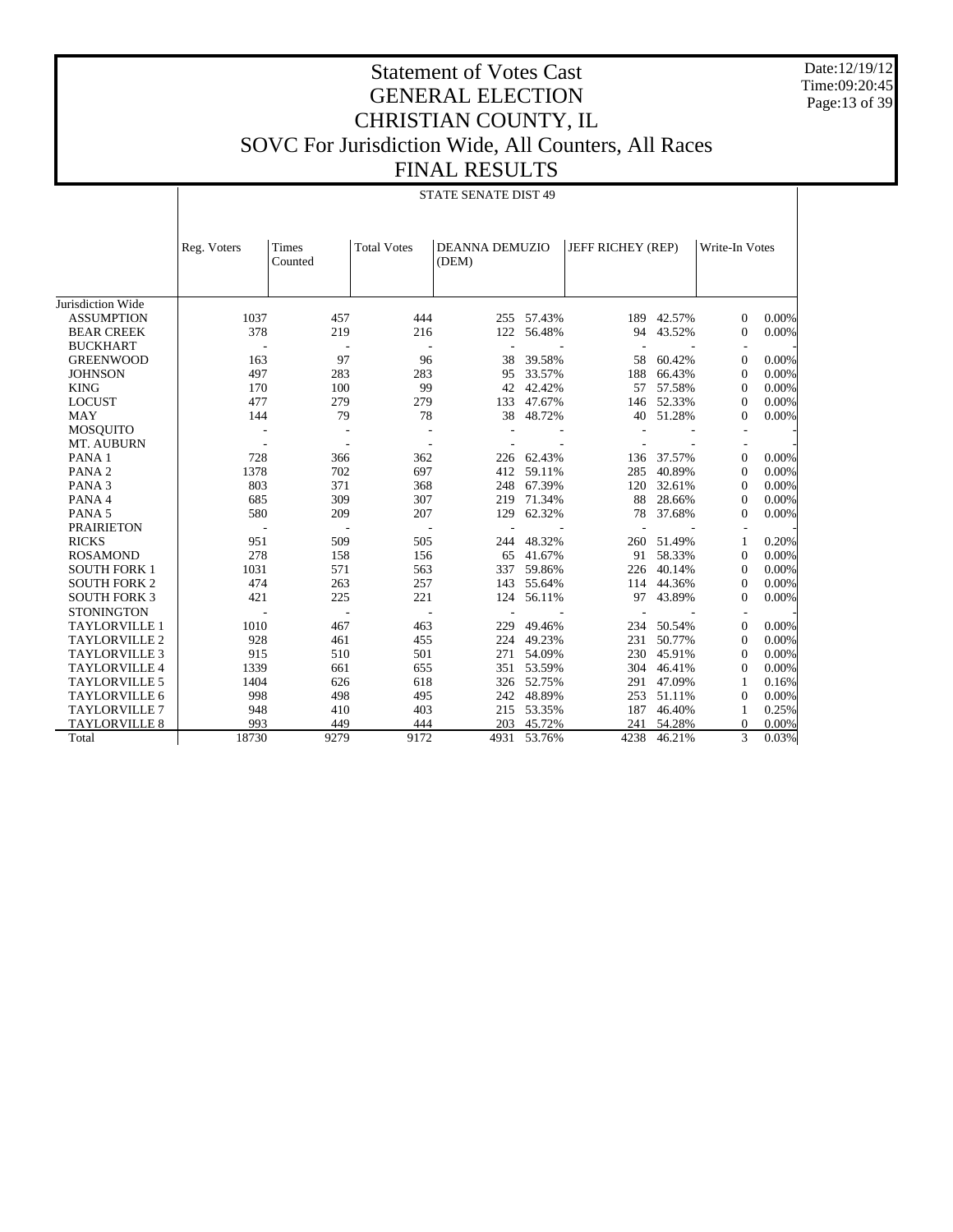Date:12/19/12 Time:09:20:45 Page:14 of 39

## Statement of Votes Cast GENERAL ELECTION CHRISTIAN COUNTY, IL SOVC For Jurisdiction Wide, All Counters, All Races FINAL RESULTS

STATE REP DIST 87

|                      | Reg. Voters | Times<br>Counted | <b>Total Votes</b> | <b>BILL MITCHELL</b><br>(REP) |             | Write-In Votes |       |
|----------------------|-------------|------------------|--------------------|-------------------------------|-------------|----------------|-------|
| Jurisdiction Wide    |             |                  |                    |                               |             |                |       |
| <b>ASSUMPTION</b>    |             |                  |                    |                               |             |                |       |
| <b>BEAR CREEK</b>    |             |                  |                    |                               |             |                |       |
| <b>BUCKHART</b>      | 1359        | 729              | 610                | 608                           | 99.67%      | $\overline{c}$ | 0.33% |
| <b>GREENWOOD</b>     |             |                  |                    |                               |             |                |       |
| <b>JOHNSON</b>       |             |                  |                    |                               |             |                |       |
| <b>KING</b>          |             |                  |                    |                               |             |                |       |
| <b>LOCUST</b>        |             |                  |                    |                               |             |                |       |
| MAY                  | 1089        | 682              | 541                | 538                           | 99.45%      | 3              | 0.55% |
| MOSQUITO             | 283         | 155              | 134                | 132                           | 98.51%      | $\overline{c}$ | 1.49% |
| MT. AUBURN           | 743         | 418              | 327                | 323                           | 98.78%      | $\overline{4}$ | 1.22% |
| PANA <sub>1</sub>    |             |                  |                    |                               |             |                |       |
| PANA <sub>2</sub>    |             |                  |                    |                               |             |                |       |
| PANA <sub>3</sub>    |             |                  |                    |                               |             |                |       |
| PANA 4               |             |                  |                    |                               |             |                |       |
| PANA <sub>5</sub>    |             |                  |                    |                               |             |                |       |
| <b>PRAIRIETON</b>    | 325         | 165              | 137                |                               | 137 100.00% | $\Omega$       | 0.00% |
| <b>RICKS</b>         |             |                  |                    |                               |             |                |       |
| <b>ROSAMOND</b>      |             |                  |                    |                               |             |                |       |
| <b>SOUTH FORK 1</b>  |             |                  |                    |                               |             |                |       |
| <b>SOUTH FORK 2</b>  |             |                  |                    |                               |             |                |       |
| <b>SOUTH FORK 3</b>  |             |                  |                    |                               |             |                |       |
| <b>STONINGTON</b>    | 774         | 435              | 353                | 350                           | 99.15%      | 3              | 0.85% |
| <b>TAYLORVILLE 1</b> |             |                  |                    |                               |             |                |       |
| <b>TAYLORVILLE 2</b> |             |                  |                    |                               |             |                |       |
| <b>TAYLORVILLE 3</b> |             |                  |                    |                               |             |                |       |
| <b>TAYLORVILLE 4</b> |             |                  |                    |                               |             |                |       |
| <b>TAYLORVILLE 5</b> |             |                  |                    |                               |             |                |       |
| <b>TAYLORVILLE 6</b> |             |                  |                    |                               |             |                |       |
| <b>TAYLORVILLE 7</b> |             |                  |                    |                               |             |                |       |
| TAYLORVILLE 8        | 26          | 25               | 17                 |                               | 17 100.00%  | $\Omega$       | 0.00% |
| Total                | 4599        | 2609             | 2119               | 2105                          | 99.34%      | 14             | 0.66% |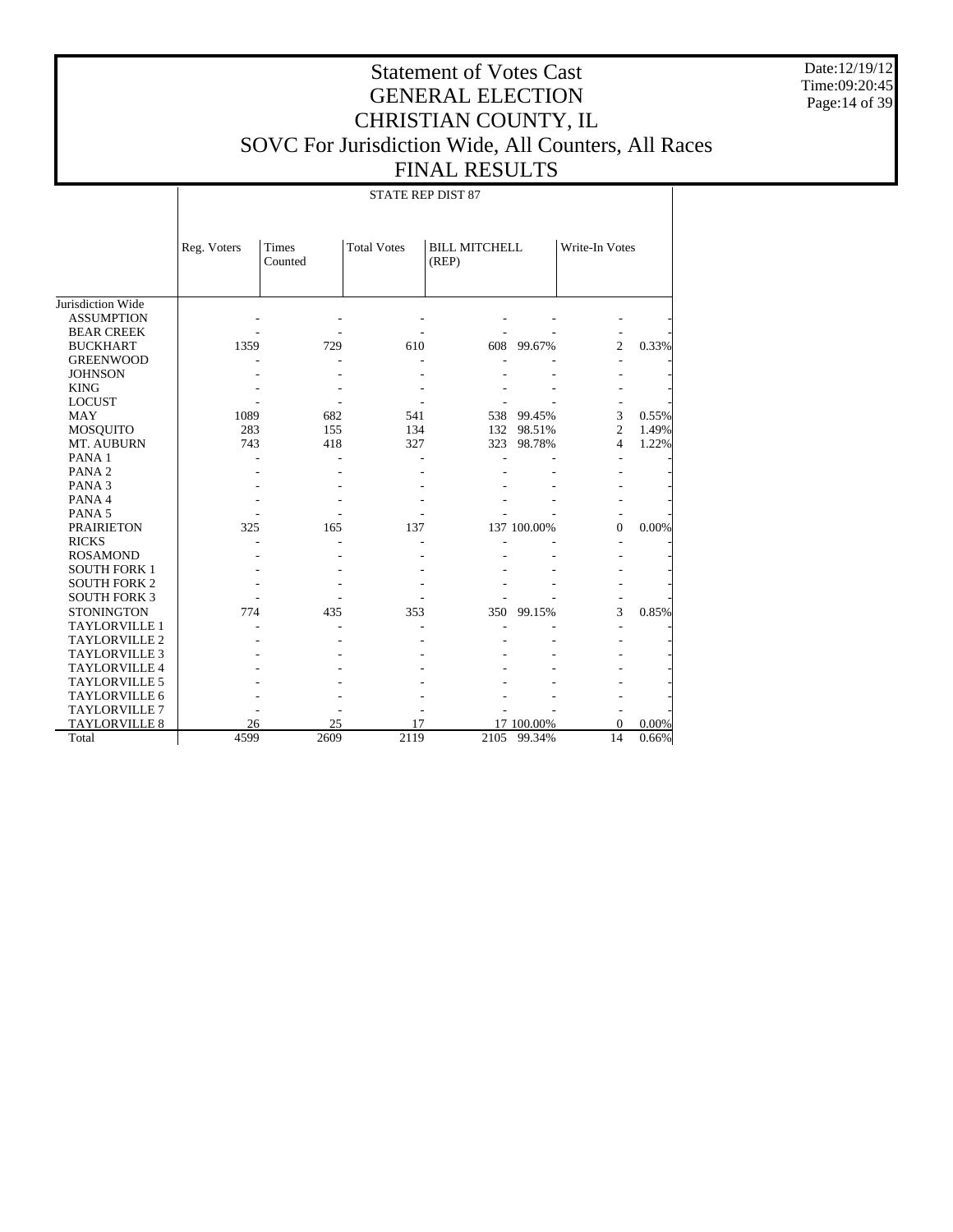Date:12/19/12 Time:09:20:45 Page:15 of 39

## Statement of Votes Cast GENERAL ELECTION CHRISTIAN COUNTY, IL SOVC For Jurisdiction Wide, All Counters, All Races FINAL RESULTS

STATE REP DIST 98

|                      | Reg. Voters | Times<br>Counted | <b>Total Votes</b> | <b>GARY HANNIG</b><br>(DEM) |             | Write-In Votes           |       |
|----------------------|-------------|------------------|--------------------|-----------------------------|-------------|--------------------------|-------|
| Jurisdiction Wide    |             |                  |                    |                             |             |                          |       |
| <b>ASSUMPTION</b>    | 1037        | 457              | 369                |                             | 367 99.46%  | $\mathfrak{2}$           | 0.54% |
| <b>BEAR CREEK</b>    | 378         | 219              | 185                |                             | 185 100.00% | $\Omega$                 | 0.00% |
| <b>BUCKHART</b>      |             |                  |                    |                             |             |                          |       |
| <b>GREENWOOD</b>     | 163         | 97               | 73                 |                             | 73 100.00%  | $\mathbf{0}$             | 0.00% |
| <b>JOHNSON</b>       | 497         | 283              | 232                | 230                         | 99.14%      | 2                        | 0.86% |
| <b>KING</b>          | 170         | 100              | 83                 | 82                          | 98.80%      | 1                        | 1.20% |
| <b>LOCUST</b>        | 477         | 279              | 235                | 234                         | 99.57%      | 1                        | 0.43% |
| <b>MAY</b>           | 144         | 79               | 71                 | 70                          | 98.59%      | 1                        | 1.41% |
| <b>MOSQUITO</b>      |             |                  |                    |                             |             |                          |       |
| MT. AUBURN           |             |                  |                    |                             |             |                          |       |
| PANA <sub>1</sub>    | 728         | 366              | 312                | 309                         | 99.04%      | 3                        | 0.96% |
| PANA <sub>2</sub>    | 1378        | 702              | 597                | 593                         | 99.33%      | $\overline{4}$           | 0.67% |
| PANA <sub>3</sub>    | 803         | 371              | 331                | 329                         | 99.40%      | $\mathfrak{2}$           | 0.60% |
| PANA 4               | 685         | 309              | 276                | 274                         | 99.28%      | $\overline{c}$           | 0.72% |
| PANA <sub>5</sub>    | 580         | 209              | 175                | 172                         | 98.29%      | 3                        | 1.71% |
| <b>PRAIRIETON</b>    |             |                  |                    |                             |             | ÷,                       |       |
| <b>RICKS</b>         | 951         | 509              | 423                | 420                         | 99.29%      | 3                        | 0.71% |
| <b>ROSAMOND</b>      | 278         | 158              | 127                | 126                         | 99.21%      | 1                        | 0.79% |
| <b>SOUTH FORK 1</b>  | 1031        | 571              | 502                | 498                         | 99.20%      | 4                        | 0.80% |
| <b>SOUTH FORK 2</b>  | 474         | 263              | 218                |                             | 218 100.00% | $\mathbf{0}$             | 0.00% |
| <b>SOUTH FORK 3</b>  | 421         | 225              | 190                |                             | 190 100.00% | $\mathbf{0}$             | 0.00% |
| <b>STONINGTON</b>    |             |                  |                    |                             |             | $\overline{\phantom{a}}$ |       |
| <b>TAYLORVILLE 1</b> | 1010        | 467              | 408                | 403                         | 98.77%      | 5                        | 1.23% |
| <b>TAYLORVILLE 2</b> | 928         | 461              | 384                | 380                         | 98.96%      | 4                        | 1.04% |
| <b>TAYLORVILLE 3</b> | 915         | 510              | 422                | 417                         | 98.82%      | 5                        | 1.18% |
| <b>TAYLORVILLE 4</b> | 1339        | 661              | 557                | 554                         | 99.46%      | 3                        | 0.54% |
| <b>TAYLORVILLE 5</b> | 1404        | 626              | 517                | 512                         | 99.03%      | 5                        | 0.97% |
| <b>TAYLORVILLE 6</b> | 998         | 498              | 405                | 402                         | 99.26%      | 3                        | 0.74% |
| <b>TAYLORVILLE 7</b> | 948         | 410              | 350                | 348                         | 99.43%      | $\mathfrak{2}$           | 0.57% |
| <b>TAYLORVILLE 8</b> | 993         | 449              | 373                | 371                         | 99.46%      | $\overline{c}$           | 0.54% |
| Total                | 18730       | 9279             | 7815               | 7757                        | 99.26%      | 58                       | 0.74% |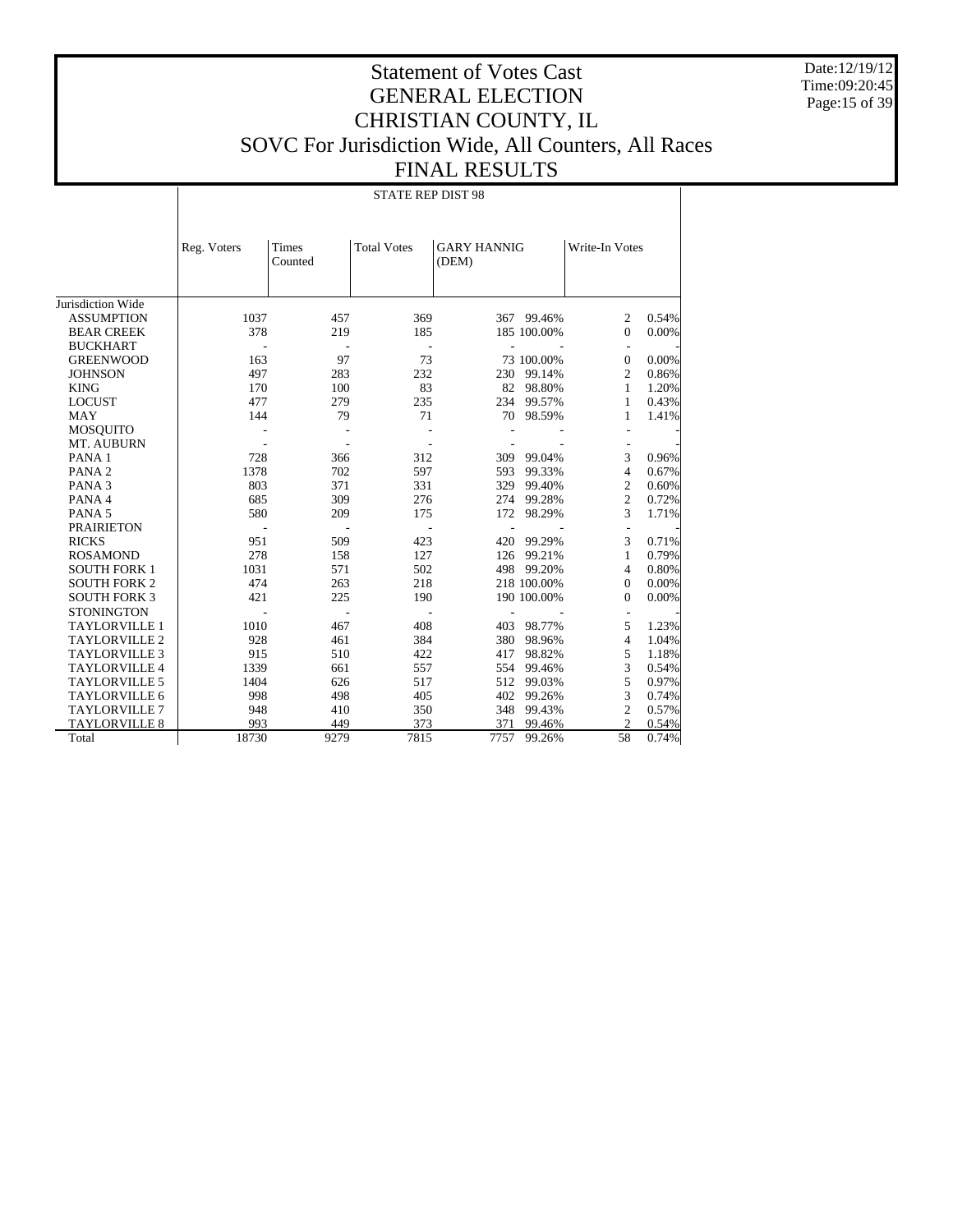Date:12/19/12 Time:09:20:45 Page:16 of 39

## Statement of Votes Cast GENERAL ELECTION CHRISTIAN COUNTY, IL SOVC For Jurisdiction Wide, All Counters, All Races FINAL RESULTS

ESR (CHRISTIAN)

|                      | Reg. Voters      | <b>Times Counted</b> | <b>Total Votes</b> | <b>GREG SPRINGER</b> |             | Write-In Votes |       |
|----------------------|------------------|----------------------|--------------------|----------------------|-------------|----------------|-------|
|                      |                  |                      |                    | (DEM)                |             |                |       |
|                      |                  |                      |                    |                      |             |                |       |
| Jurisdiction Wide    |                  |                      |                    |                      |             |                |       |
| <b>ASSUMPTION</b>    | $\boldsymbol{0}$ | $\mathbf{0}$         | $\mathbf{0}$       | $\mathbf{0}$         |             | $\overline{0}$ |       |
| <b>BEAR CREEK</b>    | 378              | 219                  | 182                |                      | 182 100.00% | $\theta$       | 0.00% |
| <b>BUCKHART</b>      | 1357             | 727                  | 589                | 587                  | 99.66%      | $\overline{2}$ | 0.34% |
| <b>GREENWOOD</b>     | 163              | 97                   | 71                 |                      | 71 100.00%  | $\Omega$       | 0.00% |
| <b>JOHNSON</b>       | 497              | 283                  | 211                | 210                  | 99.53%      | 1              | 0.47% |
| <b>KING</b>          | 170              | 100                  | 85                 |                      | 85 100.00%  | $\mathbf{0}$   | 0.00% |
| <b>LOCUST</b>        | 461              | 274                  | 226                | 225                  | 99.56%      | 1              | 0.44% |
| <b>MAY</b>           | 1220             | 757                  | 628                | 623                  | 99.20%      | 5              | 0.80% |
| <b>MOSQUITO</b>      | 158              | 94                   | 66                 | 65                   | 98.48%      | 1              | 1.52% |
| MT. AUBURN           | 623              | 346                  | 265                | 263                  | 99.25%      | $\overline{2}$ | 0.75% |
| PANA 1               | 728              | 366                  | 306                | 304                  | 99.35%      | $\overline{2}$ | 0.65% |
| PANA <sub>2</sub>    | 1378             | 702                  | 580                | 579                  | 99.83%      | 1              | 0.17% |
| PANA <sub>3</sub>    | 803              | 371                  | 322                | 321                  | 99.69%      | 1              | 0.31% |
| PANA 4               | 673              | 307                  | 260                | 258                  | 99.23%      | $\overline{c}$ | 0.77% |
| PANA <sub>5</sub>    | 569              | 204                  | 171                | 169                  | 98.83%      | $\overline{2}$ | 1.17% |
| <b>PRAIRIETON</b>    | 43               | 31                   | 27                 |                      | 27 100.00%  | $\mathbf{0}$   | 0.00% |
| <b>RICKS</b>         | 951              | 509                  | 416                | 414                  | 99.52%      | $\overline{2}$ | 0.48% |
| <b>ROSAMOND</b>      | 278              | 158                  | 124                | 123                  | 99.19%      | 1              | 0.81% |
| <b>SOUTH FORK 1</b>  | 1031             | 571                  | 493                | 490                  | 99.39%      | 3              | 0.61% |
| <b>SOUTH FORK 2</b>  | 423              | 241                  | 189                |                      | 189 100.00% | $\mathbf{0}$   | 0.00% |
| <b>SOUTH FORK 3</b>  | 421              | 225                  | 184                |                      | 184 100.00% | $\theta$       | 0.00% |
| <b>STONINGTON</b>    | 773              | 434                  | 354                | 353                  | 99.72%      | 1              | 0.28% |
| <b>TAYLORVILLE 1</b> | 1010             | 467                  | 394                | 392                  | 99.49%      | 2              | 0.51% |
| <b>TAYLORVILLE 2</b> | 928              | 461                  | 371                |                      | 371 100.00% | $\theta$       | 0.00% |
| <b>TAYLORVILLE 3</b> | 915              | 510                  | 402                | 399                  | 99.25%      | 3              | 0.75% |
| <b>TAYLORVILLE 4</b> | 1339             | 661                  | 546                | 545                  | 99.82%      | 1              | 0.18% |
| <b>TAYLORVILLE 5</b> | 1404             | 626                  | 496                | 490                  | 98.79%      | 6              | 1.21% |
| <b>TAYLORVILLE 6</b> | 998              | 498                  | 394                | 392                  | 99.49%      | 2              | 0.51% |
| <b>TAYLORVILLE 7</b> | 948              | 410                  | 345                | 343                  | 99.42%      | 2              | 0.58% |
| <b>TAYLORVILLE 8</b> | 1019             | 474                  | 387                | 384                  | 99.22%      | 3              | 0.78% |
| Total                | 21659            | 11123                | 9084               | 9038                 | 99.49%      | 46             | 0.51% |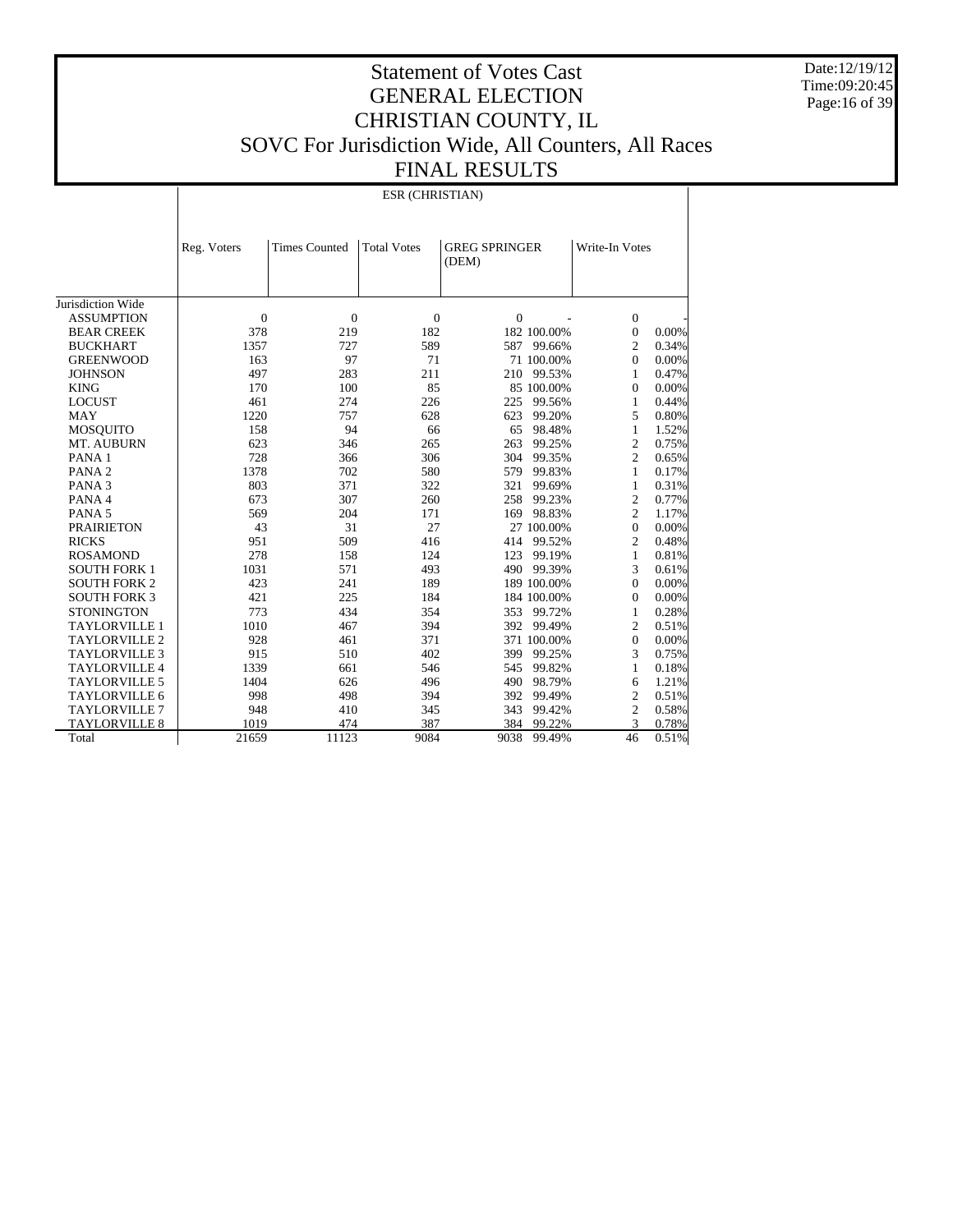Date:12/19/12 Time:09:20:45 Page:17 of 39

## Statement of Votes Cast GENERAL ELECTION CHRISTIAN COUNTY, IL SOVC For Jurisdiction Wide, All Counters, All Races FINAL RESULTS

ESR (SHELBY)

|                      | Reg. Voters | Times<br>Counted | <b>Total Votes</b> | <b>JOHN McNARY</b><br>(DEM) |           | <b>LINDO JAMES</b><br>SMITH (REP) |            | Write-In Votes |          |
|----------------------|-------------|------------------|--------------------|-----------------------------|-----------|-----------------------------------|------------|----------------|----------|
| Jurisdiction Wide    |             |                  |                    |                             |           |                                   |            |                |          |
| <b>ASSUMPTION</b>    | 1037        | 457              | 384                | 248                         | 64.58%    |                                   | 136 35.42% | $\Omega$       | 0.00%    |
| <b>BEAR CREEK</b>    |             | ٠                |                    |                             |           |                                   |            |                |          |
| <b>BUCKHART</b>      |             |                  |                    |                             |           |                                   |            |                |          |
| <b>GREENWOOD</b>     |             |                  |                    |                             |           |                                   |            |                |          |
| <b>JOHNSON</b>       |             |                  |                    |                             |           |                                   |            |                |          |
| <b>KING</b>          |             |                  |                    |                             |           |                                   |            |                |          |
| <b>LOCUST</b>        | 16          | 5                | 5                  | 2                           | 40.00%    | 3                                 | 60.00%     | $\Omega$       | 0.00%    |
| <b>MAY</b>           | 13          | 4                | 3                  | $\Omega$                    | 0.00%     |                                   | 3 100.00%  | $\Omega$       | 0.00%    |
| <b>MOSQUITO</b>      |             |                  |                    |                             |           |                                   |            |                |          |
| <b>MT. AUBURN</b>    |             |                  |                    |                             |           |                                   |            |                |          |
| PANA <sub>1</sub>    |             |                  |                    |                             |           |                                   |            |                |          |
| PANA <sub>2</sub>    |             |                  |                    |                             |           |                                   |            |                |          |
| PANA <sub>3</sub>    |             |                  |                    |                             |           |                                   |            |                |          |
| PANA 4               | 12          | $\overline{c}$   | 1                  |                             | 1 100,00% | $\Omega$                          | 0.00%      | $\Omega$       | 0.00%    |
| PANA <sub>5</sub>    | 11          | 5                | 5                  | $\Omega$                    | 0.00%     |                                   | 5 100.00%  | $\theta$       | 0.00%    |
| <b>PRAIRIETON</b>    | 280         | 133              | 121                | 63                          | 52.07%    | 58                                | 47.93%     | $\Omega$       | 0.00%    |
| <b>RICKS</b>         |             |                  |                    |                             |           |                                   |            |                |          |
| <b>ROSAMOND</b>      |             |                  |                    |                             |           |                                   |            |                |          |
| <b>SOUTH FORK 1</b>  |             |                  |                    |                             |           |                                   |            |                |          |
| <b>SOUTH FORK 2</b>  |             |                  |                    |                             |           |                                   |            |                |          |
| <b>SOUTH FORK 3</b>  |             |                  |                    |                             |           |                                   |            |                |          |
| <b>STONINGTON</b>    |             |                  |                    |                             |           |                                   |            |                |          |
| <b>TAYLORVILLE 1</b> |             |                  |                    |                             |           |                                   |            |                |          |
| TAYLORVILLE 2        |             |                  |                    |                             |           |                                   |            |                |          |
| <b>TAYLORVILLE 3</b> |             |                  |                    |                             |           |                                   |            |                |          |
| <b>TAYLORVILLE 4</b> |             |                  |                    |                             |           |                                   |            |                |          |
| <b>TAYLORVILLE 5</b> |             |                  |                    |                             |           |                                   |            |                |          |
| <b>TAYLORVILLE 6</b> |             |                  |                    |                             |           |                                   |            |                |          |
| <b>TAYLORVILLE 7</b> |             |                  |                    |                             |           |                                   |            |                |          |
| <b>TAYLORVILLE 8</b> |             |                  |                    |                             |           |                                   |            |                |          |
| Total                | 1369        | 606              | 519                | 314                         | 60.50%    |                                   | 205 39.50% | $\Omega$       | $0.00\%$ |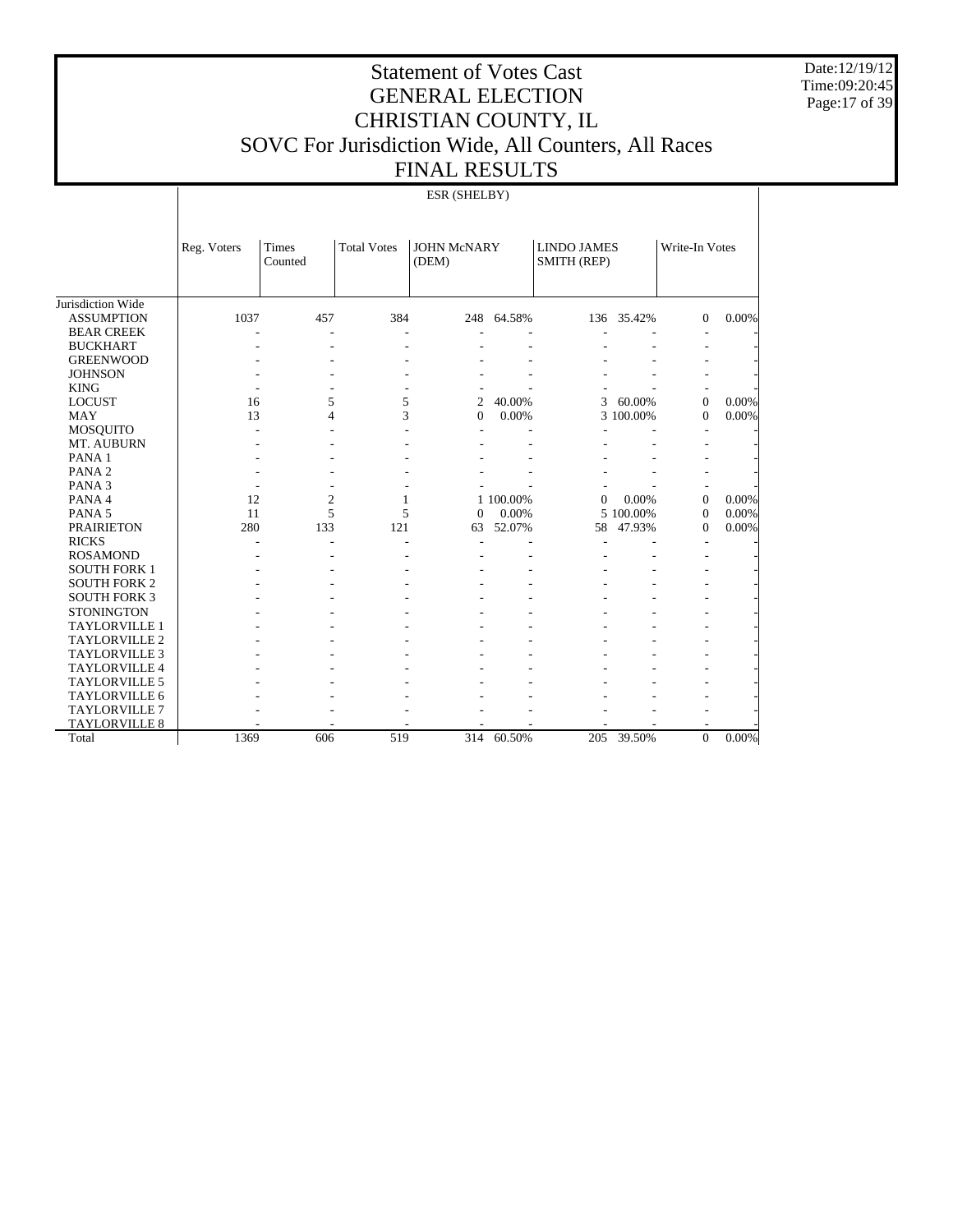Date:12/19/12 Time:09:20:45 Page:18 of 39

## Statement of Votes Cast GENERAL ELECTION CHRISTIAN COUNTY, IL SOVC For Jurisdiction Wide, All Counters, All Races FINAL RESULTS

ESR (MACON)

|                      | Reg. Voters    | <b>Times</b><br>Counted |    | Total Votes   RICHARD SHELBY   Write-In Votes<br>(REP) |            |          |       |
|----------------------|----------------|-------------------------|----|--------------------------------------------------------|------------|----------|-------|
| Jurisdiction Wide    |                |                         |    |                                                        |            |          |       |
| <b>ASSUMPTION</b>    |                |                         |    |                                                        |            |          |       |
| <b>BEAR CREEK</b>    |                |                         |    |                                                        |            |          |       |
| <b>BUCKHART</b>      |                |                         |    |                                                        |            |          |       |
| <b>GREENWOOD</b>     |                |                         |    |                                                        |            |          |       |
| <b>JOHNSON</b>       |                |                         |    |                                                        |            |          |       |
| <b>KING</b>          |                |                         |    |                                                        |            |          |       |
| <b>LOCUST</b>        |                |                         |    |                                                        |            |          |       |
| MAY                  |                |                         |    |                                                        |            |          |       |
| MOSQUITO             | 125            | 61                      | 51 |                                                        | 51 100.00% | $\Omega$ | 0.00% |
| MT. AUBURN           |                |                         |    |                                                        |            |          |       |
| PANA <sub>1</sub>    |                |                         |    |                                                        |            |          |       |
| PANA <sub>2</sub>    |                |                         |    |                                                        |            |          |       |
| PANA <sub>3</sub>    |                |                         |    |                                                        |            |          |       |
| PANA 4               |                |                         |    |                                                        |            |          |       |
| PANA <sub>5</sub>    |                |                         |    |                                                        |            |          |       |
| <b>PRAIRIETON</b>    | $\overline{c}$ | 1                       | 1  |                                                        | 1 100.00%  | $\Omega$ | 0.00% |
| <b>RICKS</b>         |                |                         |    |                                                        |            |          |       |
| <b>ROSAMOND</b>      |                |                         |    |                                                        |            |          |       |
| <b>SOUTH FORK 1</b>  |                |                         |    |                                                        |            |          |       |
| <b>SOUTH FORK 2</b>  |                |                         |    |                                                        |            |          |       |
| <b>SOUTH FORK 3</b>  |                |                         |    |                                                        |            |          |       |
| <b>STONINGTON</b>    |                | 1                       | 1  |                                                        | 1 100.00%  | $\Omega$ | 0.00% |
| <b>TAYLORVILLE 1</b> |                |                         |    |                                                        |            |          |       |
| <b>TAYLORVILLE 2</b> |                |                         |    |                                                        |            |          |       |
| <b>TAYLORVILLE 3</b> |                |                         |    |                                                        |            |          |       |
| <b>TAYLORVILLE 4</b> |                |                         |    |                                                        |            |          |       |
| <b>TAYLORVILLE 5</b> |                |                         |    |                                                        |            |          |       |
| <b>TAYLORVILLE 6</b> |                |                         |    |                                                        |            |          |       |
| <b>TAYLORVILLE 7</b> |                |                         |    |                                                        |            |          |       |
| <b>TAYLORVILLE 8</b> |                |                         |    |                                                        |            |          |       |
| Total                | 128            | 63                      | 53 |                                                        | 53 100.00% | $\Omega$ | 0.00% |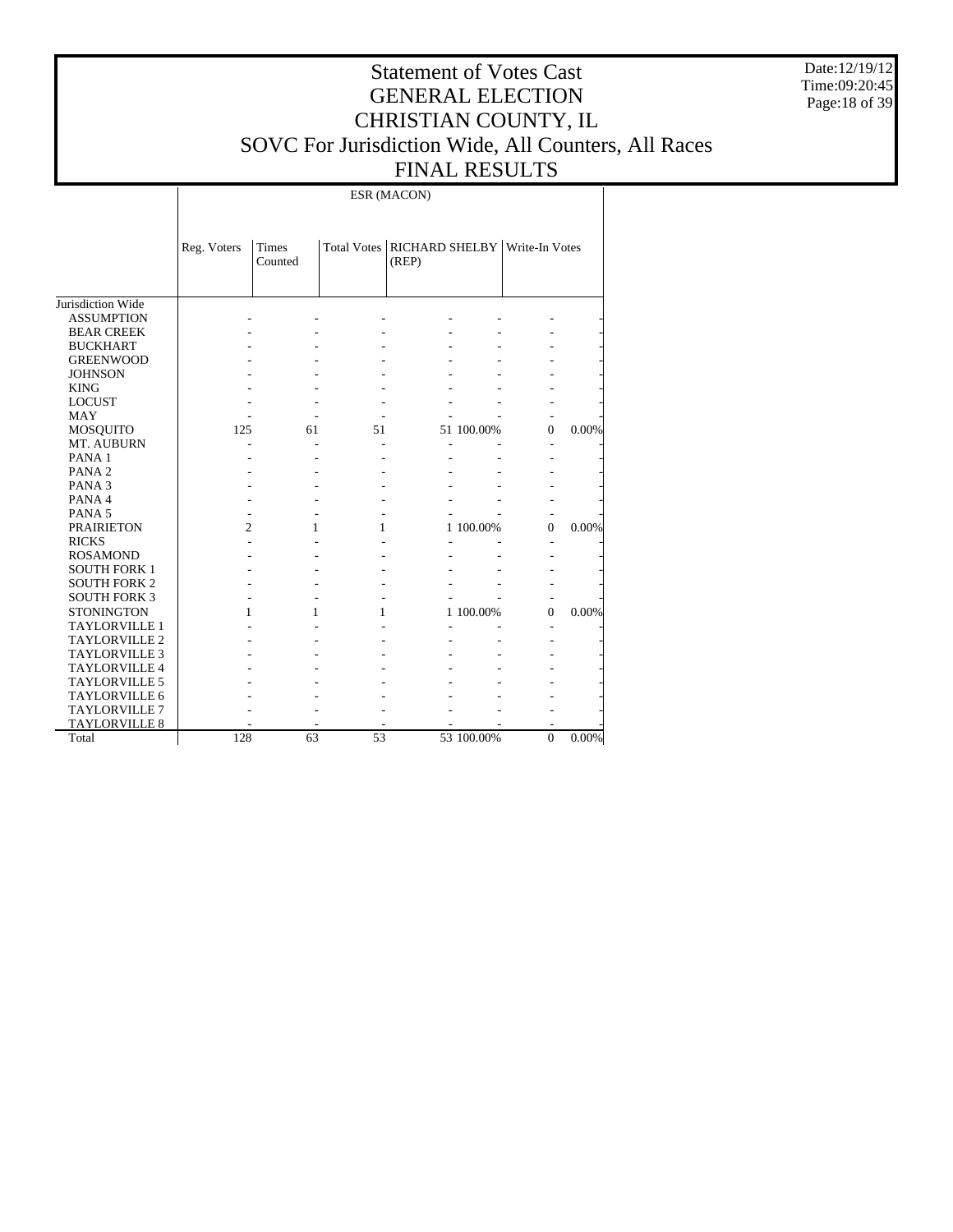Date:12/19/12 Time:09:20:45 Page:19 of 39

## Statement of Votes Cast GENERAL ELECTION CHRISTIAN COUNTY, IL SOVC For Jurisdiction Wide, All Counters, All Races FINAL RESULTS

ESR (SANGAMON)

|                      | Reg. Voters | Times<br>Counted |                | Total Votes   HELEN TOLAN<br>(REP) |            | Write-In Votes |       |
|----------------------|-------------|------------------|----------------|------------------------------------|------------|----------------|-------|
| Jurisdiction Wide    |             |                  |                |                                    |            |                |       |
| <b>ASSUMPTION</b>    |             |                  |                |                                    |            |                |       |
| <b>BEAR CREEK</b>    |             |                  |                |                                    |            |                |       |
| <b>BUCKHART</b>      | 2           | 2                | $\overline{c}$ |                                    | 2 100.00%  | $\Omega$       | 0.00% |
| <b>GREENWOOD</b>     |             |                  |                |                                    |            |                |       |
| <b>JOHNSON</b>       |             |                  |                |                                    |            |                |       |
| <b>KING</b>          | 0           | $\Omega$         | $\theta$       | 0                                  |            | 0              |       |
| <b>LOCUST</b>        |             |                  |                |                                    |            |                |       |
| <b>MAY</b>           |             |                  |                |                                    |            |                |       |
| <b>MOSQUITO</b>      |             |                  |                |                                    |            |                |       |
| MT. AUBURN           | 120         | 72               | 58             | 57                                 | 98.28%     | 1              | 1.72% |
| PANA <sub>1</sub>    |             |                  |                |                                    |            |                |       |
| PANA <sub>2</sub>    |             |                  |                |                                    |            |                |       |
| PANA <sub>3</sub>    |             |                  |                |                                    |            |                |       |
| PANA 4               |             |                  |                |                                    |            |                |       |
| PANA <sub>5</sub>    |             |                  |                |                                    |            |                |       |
| <b>PRAIRIETON</b>    |             |                  |                |                                    |            |                |       |
| <b>RICKS</b>         |             |                  |                |                                    |            |                |       |
| <b>ROSAMOND</b>      |             |                  |                |                                    |            |                |       |
| <b>SOUTH FORK 1</b>  |             |                  |                |                                    |            |                |       |
| <b>SOUTH FORK 2</b>  | 51          | 22               | 17             |                                    | 17 100.00% | $\Omega$       | 0.00% |
| <b>SOUTH FORK 3</b>  |             |                  |                |                                    |            |                |       |
| <b>STONINGTON</b>    |             |                  |                |                                    |            |                |       |
| <b>TAYLORVILLE 1</b> |             |                  |                |                                    |            |                |       |
| <b>TAYLORVILLE 2</b> |             |                  |                |                                    |            |                |       |
| <b>TAYLORVILLE 3</b> |             |                  |                |                                    |            |                |       |
| <b>TAYLORVILLE 4</b> |             |                  |                |                                    |            |                |       |
| <b>TAYLORVILLE 5</b> |             |                  |                |                                    |            |                |       |
| <b>TAYLORVILLE 6</b> |             |                  |                |                                    |            |                |       |
| <b>TAYLORVILLE 7</b> |             |                  |                |                                    |            |                |       |
| <b>TAYLORVILLE 8</b> |             |                  |                |                                    |            |                |       |
| Total                | 173         | 96               | 77             | 76                                 | 98.70%     | 1              | 1.30% |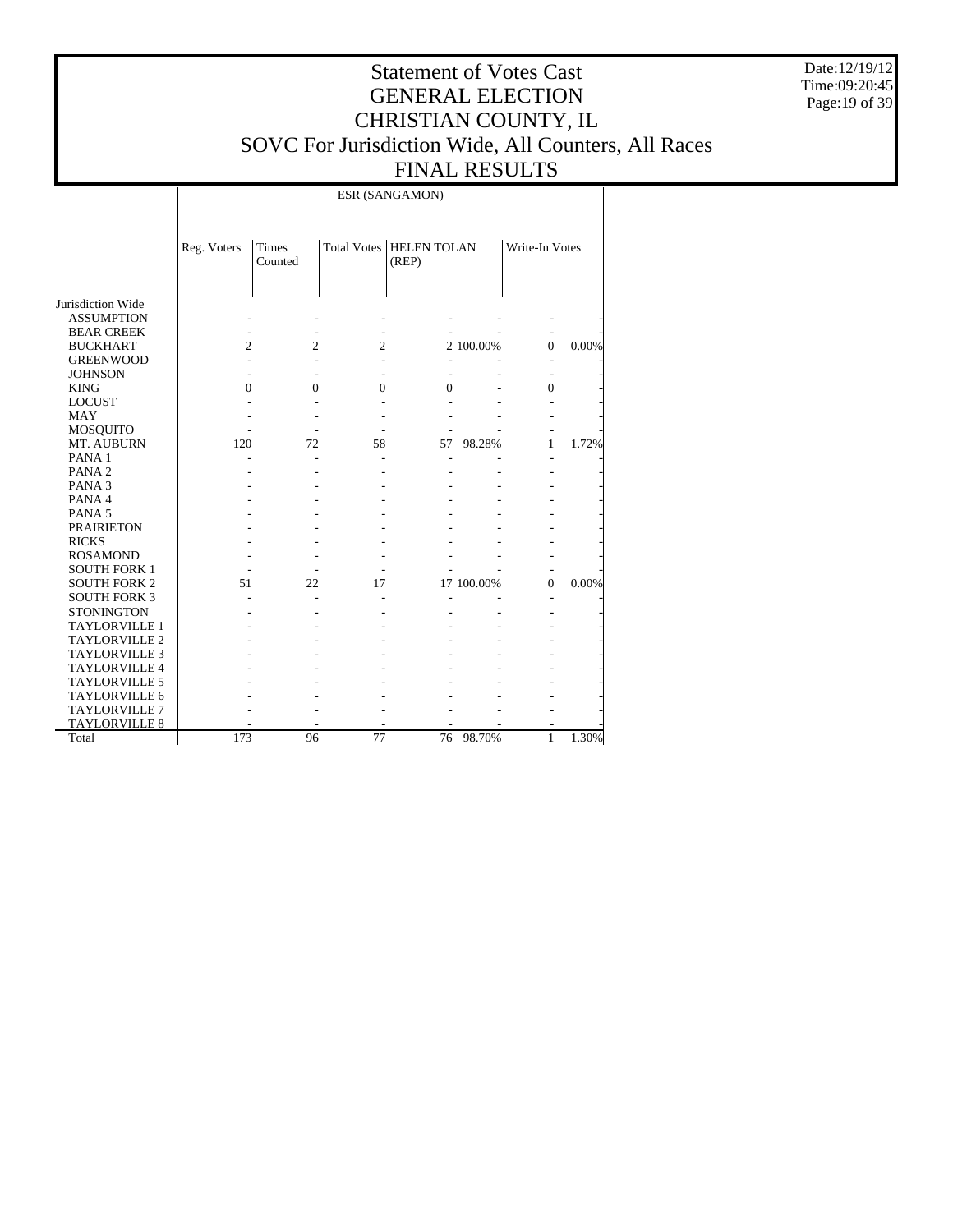Date:12/19/12 Time:09:20:45 Page:20 of 39

## Statement of Votes Cast GENERAL ELECTION CHRISTIAN COUNTY, IL SOVC For Jurisdiction Wide, All Counters, All Races FINAL RESULTS

COUNTY CLERK

|                      | Reg. Voters | <b>Times Counted</b> | <b>Total Votes</b> | LINDA K. CURTIN<br>(DEM) | Write-In Votes           |          |
|----------------------|-------------|----------------------|--------------------|--------------------------|--------------------------|----------|
|                      |             |                      |                    |                          |                          |          |
|                      |             |                      |                    |                          |                          |          |
| Jurisdiction Wide    |             |                      |                    |                          |                          |          |
| <b>ASSUMPTION</b>    | 1037        | 457                  | 387                | 384 99.22%               | 3                        | 0.78%    |
| <b>BEAR CREEK</b>    | 378         | 219                  | 195                | 195 100.00%              | $\Omega$                 | $0.00\%$ |
| <b>BUCKHART</b>      | 1359        | 729                  | 619                | 619 100.00%              | $\Omega$                 | 0.00%    |
| <b>GREENWOOD</b>     | 163         | 97                   | 73                 | 73 100.00%               | $\mathbf{0}$             | 0.00%    |
| <b>JOHNSON</b>       | 497         | 283                  | 223                | 222                      | 99.55%<br>1              | 0.45%    |
| <b>KING</b>          | 170         | 100                  | 84                 | 84 100.00%               | $\theta$                 | 0.00%    |
| <b>LOCUST</b>        | 477         | 279                  | 235                | 233                      | 99.15%<br>2              | 0.85%    |
| <b>MAY</b>           | 1233        | 761                  | 670                | 666                      | 99.40%<br>4              | 0.60%    |
| <b>MOSQUITO</b>      | 283         | 155                  | 137                | 135                      | 98.54%<br>2              | 1.46%    |
| <b>MT. AUBURN</b>    | 743         | 418                  | 351                | 349                      | $\overline{c}$<br>99.43% | 0.57%    |
| PANA <sub>1</sub>    | 728         | 366                  | 309                | 307                      | $\overline{c}$<br>99.35% | 0.65%    |
| PANA <sub>2</sub>    | 1378        | 702                  | 604                | 604 100.00%              | $\mathbf{0}$             | $0.00\%$ |
| PANA <sub>3</sub>    | 803         | 371                  | 329                | 329 100.00%              | $\theta$                 | 0.00%    |
| PANA 4               | 685         | 309                  | 271                | 269                      | $\overline{c}$<br>99.26% | 0.74%    |
| PANA <sub>5</sub>    | 580         | 209                  | 181                | 179                      | $\overline{c}$<br>98.90% | 1.10%    |
| <b>PRAIRIETON</b>    | 325         | 165                  | 137                | 137 100.00%              | $\mathbf{0}$             | $0.00\%$ |
| <b>RICKS</b>         | 951         | 509                  | 432                | 431                      | 99.77%<br>1              | 0.23%    |
| <b>ROSAMOND</b>      | 278         | 158                  | 124                | 121                      | 3<br>97.58%              | 2.42%    |
| <b>SOUTH FORK 1</b>  | 1031        | 571                  | 505                | 503                      | $\overline{c}$<br>99.60% | 0.40%    |
| <b>SOUTH FORK 2</b>  | 474         | 263                  | 214                | 214 100.00%              | $\mathbf{0}$             | $0.00\%$ |
| <b>SOUTH FORK 3</b>  | 421         | 225                  | 198                | 198 100.00%              | $\overline{0}$           | 0.00%    |
| <b>STONINGTON</b>    | 774         | 435                  | 396                | 394                      | $\overline{c}$<br>99.49% | 0.51%    |
| <b>TAYLORVILLE 1</b> | 1010        | 467                  | 417                | 415                      | $\overline{c}$<br>99.52% | 0.48%    |
| <b>TAYLORVILLE 2</b> | 928         | 461                  | 389                | 389 100.00%              | $\mathbf{0}$             | 0.00%    |
| <b>TAYLORVILLE 3</b> | 915         | 510                  | 423                | 421                      | $\overline{c}$<br>99.53% | 0.47%    |
| <b>TAYLORVILLE 4</b> | 1339        | 661                  | 576                | 574                      | $\mathfrak{2}$<br>99.65% | 0.35%    |
| <b>TAYLORVILLE 5</b> | 1404        | 626                  | 535                | 532                      | 3<br>99.44%              | 0.56%    |
| <b>TAYLORVILLE 6</b> | 998         | 498                  | 426                | 424                      | $\overline{c}$<br>99.53% | 0.47%    |
| <b>TAYLORVILLE 7</b> | 948         | 410                  | 362                | 361                      | 99.72%<br>1              | 0.28%    |
| <b>TAYLORVILLE 8</b> | 1019        | 474                  | 407                | 405                      | $\overline{c}$<br>99.51% | 0.49%    |
| Total                | 23329       | 11888                | 10209              | 10167                    | 42<br>99.59%             | 0.41%    |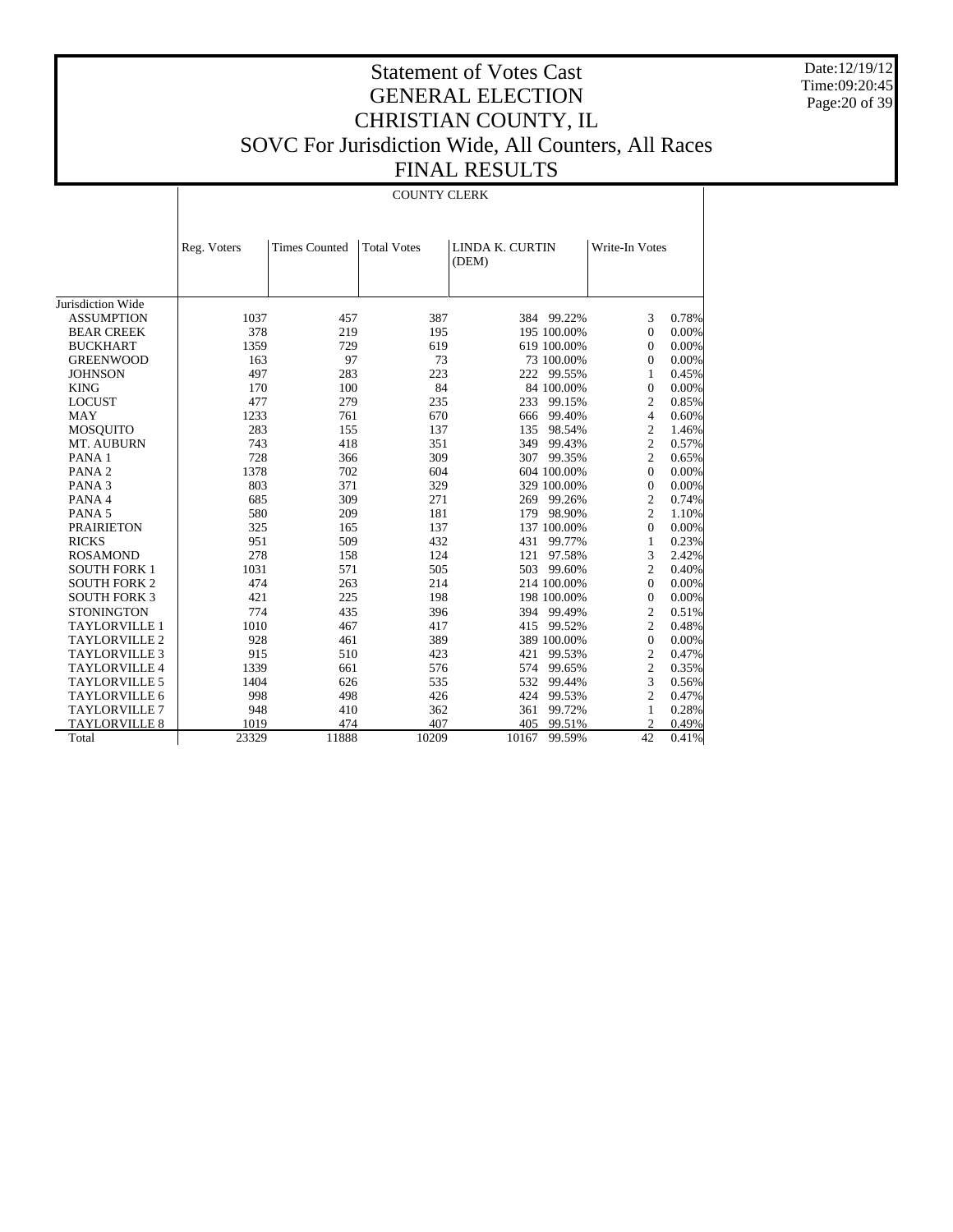Date:12/19/12 Time:09:20:45 Page:21 of 39

## Statement of Votes Cast GENERAL ELECTION CHRISTIAN COUNTY, IL SOVC For Jurisdiction Wide, All Counters, All Races FINAL RESULTS

#### COUNTY TREASURER

|                      | Reg. Voters | <b>Times Counted</b> | <b>Total Votes</b> | <b>COLLEEN M. HADLEY</b><br>(DEM) |             | Write-In Votes |          |
|----------------------|-------------|----------------------|--------------------|-----------------------------------|-------------|----------------|----------|
| Jurisdiction Wide    |             |                      |                    |                                   |             |                |          |
| <b>ASSUMPTION</b>    | 1037        | 457                  | 389                | 387                               | 99.49%      | $\mathfrak{2}$ | 0.51%    |
| <b>BEAR CREEK</b>    | 378         | 219                  | 198                |                                   | 198 100.00% | $\mathbf{0}$   | 0.00%    |
| <b>BUCKHART</b>      | 1359        | 729                  | 612                | 611                               | 99.84%      | 1              | 0.16%    |
| <b>GREENWOOD</b>     | 163         | 97                   | 77                 |                                   | 77 100.00%  | $\mathbf{0}$   | 0.00%    |
| <b>JOHNSON</b>       | 497         | 283                  | 223                |                                   | 223 100.00% | $\mathbf{0}$   | 0.00%    |
| <b>KING</b>          | 170         | 100                  | 81                 | 80                                | 98.77%      | 1              | 1.23%    |
| <b>LOCUST</b>        | 477         | 279                  | 232                | 231                               | 99.57%      | $\mathbf{1}$   | 0.43%    |
| MAY                  | 1233        | 761                  | 662                | 657                               | 99.24%      | 5              | 0.76%    |
| <b>MOSQUITO</b>      | 283         | 155                  | 130                | 128                               | 98.46%      | $\overline{c}$ | 1.54%    |
| MT. AUBURN           | 743         | 418                  | 348                | 346                               | 99.43%      | $\overline{c}$ | 0.57%    |
| PANA <sub>1</sub>    | 728         | 366                  | 309                | 306                               | 99.03%      | 3              | 0.97%    |
| PANA <sub>2</sub>    | 1378        | 702                  | 596                | 595                               | 99.83%      | 1              | 0.17%    |
| PANA <sub>3</sub>    | 803         | 371                  | 329                |                                   | 329 100.00% | $\mathbf{0}$   | 0.00%    |
| PANA 4               | 685         | 309                  | 274                | 272                               | 99.27%      | $\overline{c}$ | 0.73%    |
| PANA <sub>5</sub>    | 580         | 209                  | 173                | 171                               | 98.84%      | $\overline{c}$ | 1.16%    |
| <b>PRAIRIETON</b>    | 325         | 165                  | 134                |                                   | 134 100.00% | $\Omega$       | 0.00%    |
| <b>RICKS</b>         | 951         | 509                  | 427                | 426                               | 99.77%      | 1              | 0.23%    |
| <b>ROSAMOND</b>      | 278         | 158                  | 128                | 127                               | 99.22%      | 1              | 0.78%    |
| <b>SOUTH FORK 1</b>  | 1031        | 571                  | 502                | 500                               | 99.60%      | $\overline{c}$ | 0.40%    |
| <b>SOUTH FORK 2</b>  | 474         | 263                  | 211                |                                   | 211 100.00% | $\Omega$       | $0.00\%$ |
| <b>SOUTH FORK 3</b>  | 421         | 225                  | 191                |                                   | 191 100.00% | $\mathbf{0}$   | $0.00\%$ |
| <b>STONINGTON</b>    | 774         | 435                  | 374                | 372                               | 99.47%      | $\overline{c}$ | 0.53%    |
| <b>TAYLORVILLE 1</b> | 1010        | 467                  | 401                | 399                               | 99.50%      | $\overline{c}$ | 0.50%    |
| <b>TAYLORVILLE 2</b> | 928         | 461                  | 385                | 382                               | 99.22%      | 3              | 0.78%    |
| <b>TAYLORVILLE 3</b> | 915         | 510                  | 424                | 421                               | 99.29%      | 3              | 0.71%    |
| <b>TAYLORVILLE 4</b> | 1339        | 661                  | 572                | 570                               | 99.65%      | $\overline{c}$ | 0.35%    |
| <b>TAYLORVILLE 5</b> | 1404        | 626                  | 520                | 515                               | 99.04%      | 5              | 0.96%    |
| <b>TAYLORVILLE 6</b> | 998         | 498                  | 418                | 417                               | 99.76%      | 1              | 0.24%    |
| <b>TAYLORVILLE 7</b> | 948         | 410                  | 357                | 354                               | 99.16%      | 3              | 0.84%    |
| <b>TAYLORVILLE 8</b> | 1019        | 474                  | 400                | 399                               | 99.75%      |                | 0.25%    |
| Total                | 23329       | 11888                | 10077              | 10029                             | 99.52%      | 48             | 0.48%    |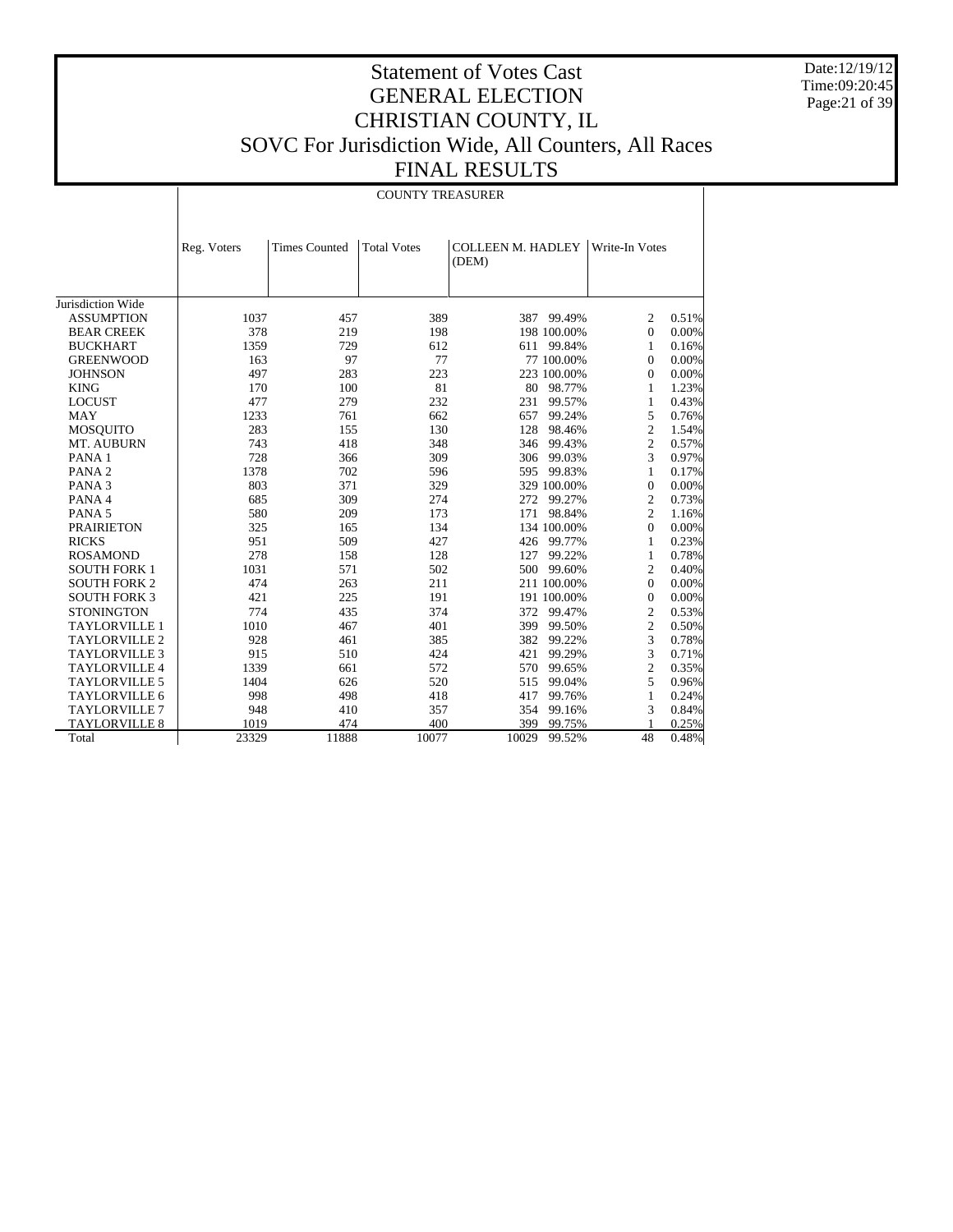Date:12/19/12 Time:09:20:45 Page:22 of 39

## Statement of Votes Cast GENERAL ELECTION CHRISTIAN COUNTY, IL SOVC For Jurisdiction Wide, All Counters, All Races FINAL RESULTS

COUNTY SHERIFF

|                      | ROBERT E.<br>Reg. Voters<br><b>Times Counted</b><br><b>Total Votes</b><br>KINDERMANN (DEM) |       | Write-In Votes |             |            |                |       |
|----------------------|--------------------------------------------------------------------------------------------|-------|----------------|-------------|------------|----------------|-------|
|                      |                                                                                            |       |                |             |            |                |       |
| Jurisdiction Wide    |                                                                                            |       |                |             |            |                |       |
| <b>ASSUMPTION</b>    | 1037                                                                                       | 457   | 377            | 373 98.94%  |            | $\overline{4}$ | 1.06% |
| <b>BEAR CREEK</b>    | 378                                                                                        | 219   | 198            | 198 100.00% |            | $\overline{0}$ | 0.00% |
| <b>BUCKHART</b>      | 1359                                                                                       | 729   | 621            | 620         | 99.84%     | 1              | 0.16% |
| <b>GREENWOOD</b>     | 163                                                                                        | 97    | 84             | 83          | 98.81%     | 1              | 1.19% |
| <b>JOHNSON</b>       | 497                                                                                        | 283   | 241            | 240 99.59%  |            | 1              | 0.41% |
| <b>KING</b>          | 170                                                                                        | 100   | 84             |             | 84 100.00% | $\theta$       | 0.00% |
| <b>LOCUST</b>        | 477                                                                                        | 279   | 241            | 238         | 98.76%     | 3              | 1.24% |
| <b>MAY</b>           | 1233                                                                                       | 761   | 685            | 680         | 99.27%     | 5              | 0.73% |
| <b>MOSQUITO</b>      | 283                                                                                        | 155   | 129            | 129 100.00% |            | $\theta$       | 0.00% |
| MT. AUBURN           | 743                                                                                        | 418   | 353            | 352 99.72%  |            | 1              | 0.28% |
| PANA <sub>1</sub>    | 728                                                                                        | 366   | 318            | 316 99.37%  |            | 2              | 0.63% |
| PANA <sub>2</sub>    | 1378                                                                                       | 702   | 625            | 625 100.00% |            | $\overline{0}$ | 0.00% |
| PANA <sub>3</sub>    | 803                                                                                        | 371   | 337            | 337 100.00% |            | $\theta$       | 0.00% |
| PANA 4               | 685                                                                                        | 309   | 279            | 277         | 99.28%     | $\overline{c}$ | 0.72% |
| PANA <sub>5</sub>    | 580                                                                                        | 209   | 187            | 185 98.93%  |            | 2              | 1.07% |
| <b>PRAIRIETON</b>    | 325                                                                                        | 165   | 137            | 137 100.00% |            | $\Omega$       | 0.00% |
| <b>RICKS</b>         | 951                                                                                        | 509   | 436            | 430 98.62%  |            | 6              | 1.38% |
| <b>ROSAMOND</b>      | 278                                                                                        | 158   | 143            | 143 100.00% |            | $\overline{0}$ | 0.00% |
| <b>SOUTH FORK 1</b>  | 1031                                                                                       | 571   | 504            | 501         | 99.40%     | 3              | 0.60% |
| <b>SOUTH FORK 2</b>  | 474                                                                                        | 263   | 209            | 207 99.04%  |            | $\overline{c}$ | 0.96% |
| <b>SOUTH FORK 3</b>  | 421                                                                                        | 225   | 193            | 193 100.00% |            | $\Omega$       | 0.00% |
| <b>STONINGTON</b>    | 774                                                                                        | 435   | 377            | 376         | 99.73%     | 1              | 0.27% |
| <b>TAYLORVILLE 1</b> | 1010                                                                                       | 467   | 416            | 415         | 99.76%     | $\mathbf{1}$   | 0.24% |
| <b>TAYLORVILLE 2</b> | 928                                                                                        | 461   | 389            | 388         | 99.74%     | 1              | 0.26% |
| <b>TAYLORVILLE 3</b> | 915                                                                                        | 510   | 438            | 436         | 99.54%     | 2              | 0.46% |
| <b>TAYLORVILLE 4</b> | 1339                                                                                       | 661   | 584            | 579         | 99.14%     | 5              | 0.86% |
| <b>TAYLORVILLE 5</b> | 1404                                                                                       | 626   | 533            | 527         | 98.87%     | 6              | 1.13% |
| TAYLORVILLE 6        | 998                                                                                        | 498   | 442            | 438         | 99.10%     | $\overline{4}$ | 0.90% |
| <b>TAYLORVILLE 7</b> | 948                                                                                        | 410   | 358            | 355         | 99.16%     | 3              | 0.84% |
| <b>TAYLORVILLE 8</b> | 1019                                                                                       | 474   | 415            | 414 99.76%  |            | 1              | 0.24% |
| Total                | 23329                                                                                      | 11888 | 10333          | 10276       | 99.45%     | 57             | 0.55% |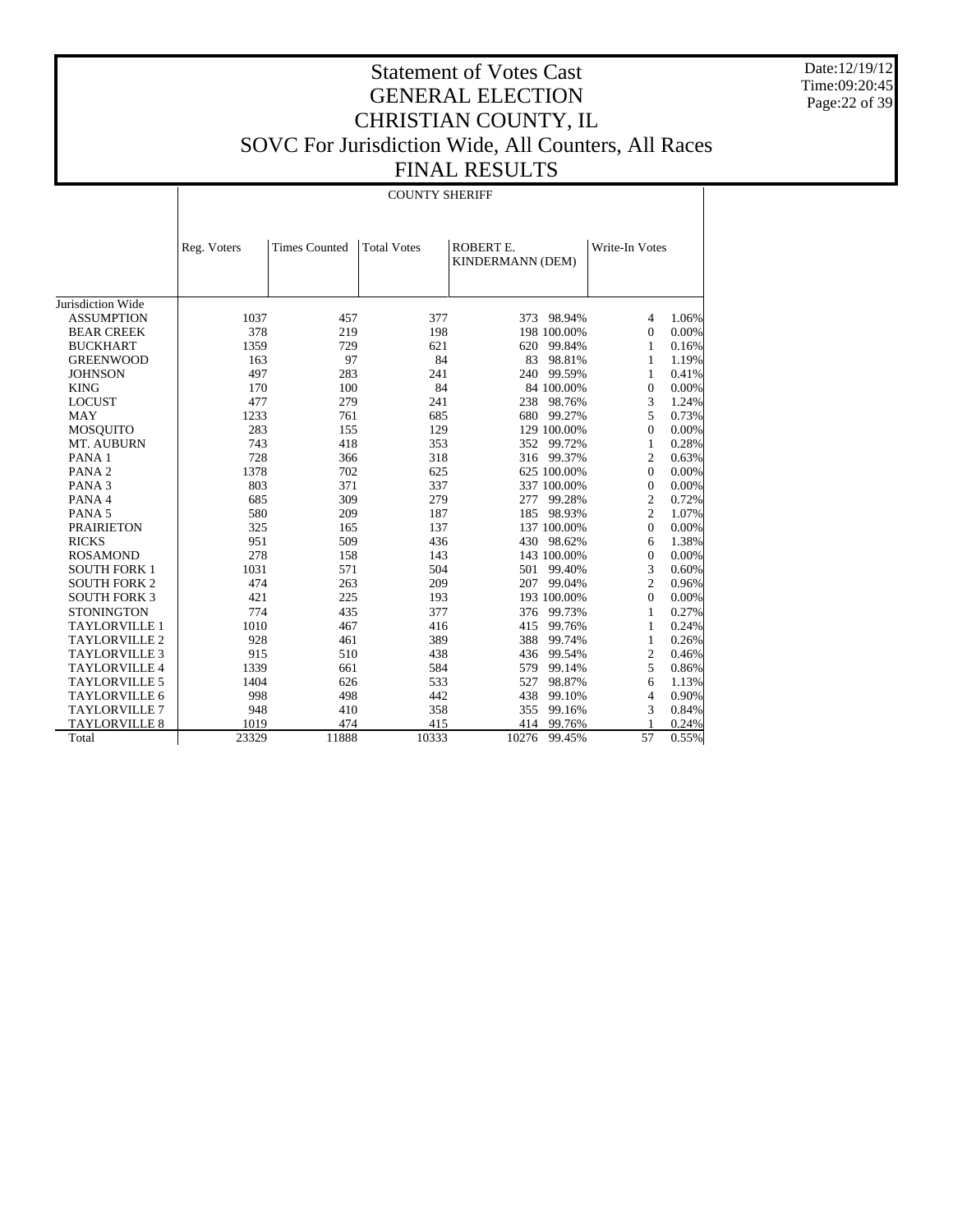Date:12/19/12 Time:09:20:45 Page:23 of 39

## Statement of Votes Cast GENERAL ELECTION CHRISTIAN COUNTY, IL SOVC For Jurisdiction Wide, All Counters, All Races FINAL RESULTS

#### COUNTY SVR ASMNT

|                      | Reg. Voters | <b>Times Counted</b> | <b>Total Votes</b> | RONALD D. FINLEY<br>(DEM) |             | Write-In Votes |       |
|----------------------|-------------|----------------------|--------------------|---------------------------|-------------|----------------|-------|
|                      |             |                      |                    |                           |             |                |       |
| Jurisdiction Wide    |             |                      |                    |                           |             |                |       |
| <b>ASSUMPTION</b>    | 1037        | 457                  | 365                | 362                       | 99.18%      | 3              | 0.82% |
| <b>BEAR CREEK</b>    | 378         | 219                  | 178                | 177                       | 99.44%      | 1              | 0.56% |
| <b>BUCKHART</b>      | 1359        | 729                  | 585                | 584                       | 99.83%      | 1              | 0.17% |
| <b>GREENWOOD</b>     | 163         | 97                   | 69                 |                           | 69 100.00%  | $\Omega$       | 0.00% |
| <b>JOHNSON</b>       | 497         | 283                  | 217                |                           | 217 100.00% | $\Omega$       | 0.00% |
| <b>KING</b>          | 170         | 100                  | 76                 |                           | 76 100.00%  | $\Omega$       | 0.00% |
| <b>LOCUST</b>        | 477         | 279                  | 229                |                           | 229 100.00% | 0              | 0.00% |
| <b>MAY</b>           | 1233        | 761                  | 636                | 633                       | 99.53%      | 3              | 0.47% |
| <b>MOSQUITO</b>      | 283         | 155                  | 115                | 114                       | 99.13%      | 1              | 0.87% |
| MT. AUBURN           | 743         | 418                  | 320                | 319                       | 99.69%      | 1              | 0.31% |
| PANA <sub>1</sub>    | 728         | 366                  | 288                | 287                       | 99.65%      | 1              | 0.35% |
| PANA <sub>2</sub>    | 1378        | 702                  | 575                | 571                       | 99.30%      | 4              | 0.70% |
| PANA <sub>3</sub>    | 803         | 371                  | 311                | 308                       | 99.04%      | 3              | 0.96% |
| PANA 4               | 685         | 309                  | 254                | 252                       | 99.21%      | $\overline{c}$ | 0.79% |
| PANA <sub>5</sub>    | 580         | 209                  | 173                | 172                       | 99.42%      | 1              | 0.58% |
| <b>PRAIRIETON</b>    | 325         | 165                  | 127                |                           | 127 100.00% | $\overline{0}$ | 0.00% |
| <b>RICKS</b>         | 951         | 509                  | 420                | 418                       | 99.52%      | 2              | 0.48% |
| <b>ROSAMOND</b>      | 278         | 158                  | 127                | 125                       | 98.43%      | $\overline{c}$ | 1.57% |
| <b>SOUTH FORK 1</b>  | 1031        | 571                  | 492                | 489                       | 99.39%      | 3              | 0.61% |
| <b>SOUTH FORK 2</b>  | 474         | 263                  | 199                | 198                       | 99.50%      | 1              | 0.50% |
| <b>SOUTH FORK 3</b>  | 421         | 225                  | 178                |                           | 178 100,00% | $\overline{0}$ | 0.00% |
| <b>STONINGTON</b>    | 774         | 435                  | 357                |                           | 357 100.00% | 0              | 0.00% |
| <b>TAYLORVILLE 1</b> | 1010        | 467                  | 386                | 382                       | 98.96%      | 4              | 1.04% |
| <b>TAYLORVILLE 2</b> | 928         | 461                  | 363                | 362                       | 99.72%      | 1              | 0.28% |
| <b>TAYLORVILLE 3</b> | 915         | 510                  | 404                | 400                       | 99.01%      | 4              | 0.99% |
| <b>TAYLORVILLE 4</b> | 1339        | 661                  | 539                | 536                       | 99.44%      | 3              | 0.56% |
| <b>TAYLORVILLE 5</b> | 1404        | 626                  | 500                | 495                       | 99.00%      | 5              | 1.00% |
| TAYLORVILLE 6        | 998         | 498                  | 405                | 402                       | 99.26%      | 3              | 0.74% |
| <b>TAYLORVILLE 7</b> | 948         | 410                  | 336                | 335                       | 99.70%      | 1              | 0.30% |
| TAYLORVILLE 8        | 1019        | 474                  | 384                | 382                       | 99.48%      | 2              | 0.52% |
| Total                | 23329       | 11888                | 9608               | 9556                      | 99.46%      | 52             | 0.54% |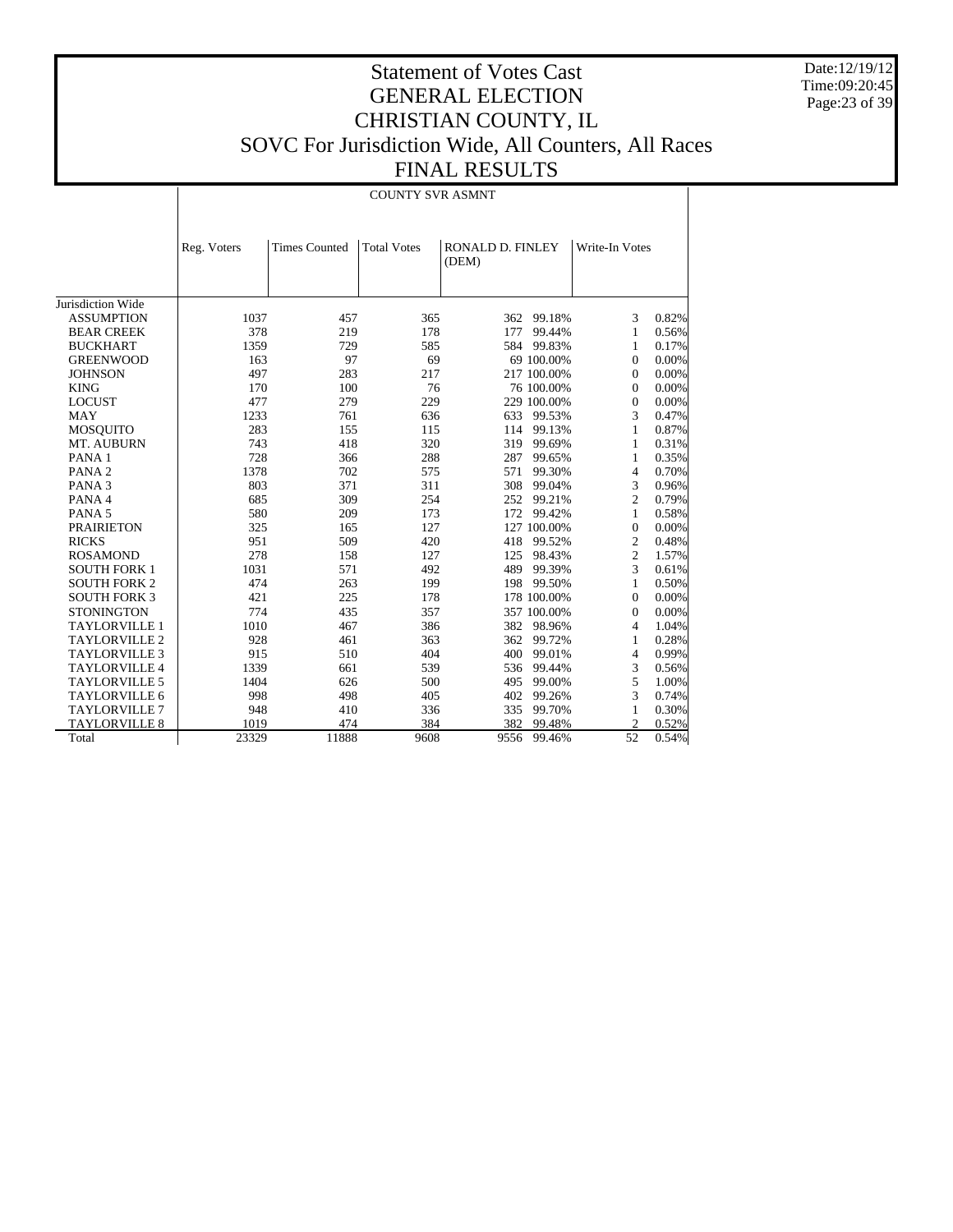Date:12/19/12 Time:09:20:45 Page:24 of 39

## Statement of Votes Cast GENERAL ELECTION CHRISTIAN COUNTY, IL SOVC For Jurisdiction Wide, All Counters, All Races FINAL RESULTS

| <b>COUNTY BOARD D1</b> |
|------------------------|
|------------------------|

|                      | Reg. Voters | Times<br>Counted | <b>Total Votes</b> | TIMOTHY W.<br><b>BUTCHER (DEM)</b> |            | TIMOTHY J.<br>CARLSON (REP) |        | Write-In Votes |       |
|----------------------|-------------|------------------|--------------------|------------------------------------|------------|-----------------------------|--------|----------------|-------|
| Jurisdiction Wide    |             |                  |                    |                                    |            |                             |        |                |       |
| <b>ASSUMPTION</b>    | 1037        | 457              | 541                |                                    | 294 54.34% | 243                         | 44.92% | 4              | 0.74% |
| <b>BEAR CREEK</b>    |             |                  |                    |                                    |            |                             |        |                |       |
| <b>BUCKHART</b>      |             |                  |                    |                                    |            |                             |        |                |       |
| <b>GREENWOOD</b>     |             |                  |                    |                                    |            |                             |        |                |       |
| <b>JOHNSON</b>       |             |                  |                    |                                    |            |                             |        |                |       |
| <b>KING</b>          |             |                  |                    |                                    |            |                             |        |                |       |
| <b>LOCUST</b>        |             |                  |                    |                                    |            |                             |        |                |       |
| <b>MAY</b>           | 1233        | 761              | 971                | 456                                | 46.96%     | 509                         | 52.42% | 6              | 0.62% |
| <b>MOSQUITO</b>      | 283         | 155              | 212                | 117                                | 55.19%     | 95                          | 44.81% | $\Omega$       | 0.00% |
| <b>MT. AUBURN</b>    | 743         | 418              | 581                | 314                                | 54.04%     | 264                         | 45.44% | 3              | 0.52% |
| PANA <sub>1</sub>    |             |                  |                    |                                    |            |                             |        |                |       |
| PANA <sub>2</sub>    |             |                  |                    |                                    |            |                             |        |                |       |
| PANA <sub>3</sub>    |             |                  |                    |                                    |            |                             |        |                |       |
| PANA 4               | 685         | 309              | 380                | 224                                | 58.95%     | 156                         | 41.05% | $\Omega$       | 0.00% |
| PANA <sub>5</sub>    | 580         | 209              | 247                | 130                                | 52.63%     | 117                         | 47.37% | $\Omega$       | 0.00% |
| <b>PRAIRIETON</b>    | 325         | 165              | 212                | 98                                 | 46.23%     | 113                         | 53.30% | 1              | 0.47% |
| <b>RICKS</b>         |             |                  |                    |                                    |            |                             |        |                |       |
| <b>ROSAMOND</b>      |             |                  |                    |                                    |            |                             |        |                |       |
| <b>SOUTH FORK 1</b>  |             |                  |                    |                                    |            |                             |        |                |       |
| <b>SOUTH FORK 2</b>  |             |                  |                    |                                    |            |                             |        |                |       |
| <b>SOUTH FORK 3</b>  |             |                  |                    |                                    |            |                             |        |                |       |
| <b>STONINGTON</b>    | 774         | 435              | 585                | 275                                | 47.01%     | 308                         | 52.65% | $\overline{c}$ | 0.34% |
| <b>TAYLORVILLE 1</b> |             |                  |                    |                                    |            |                             |        |                |       |
| <b>TAYLORVILLE 2</b> |             |                  |                    |                                    |            |                             |        |                |       |
| <b>TAYLORVILLE 3</b> |             |                  |                    |                                    |            |                             |        |                |       |
| <b>TAYLORVILLE 4</b> |             |                  |                    |                                    |            |                             |        |                |       |
| <b>TAYLORVILLE 5</b> |             |                  |                    |                                    |            |                             |        |                |       |
| <b>TAYLORVILLE 6</b> |             |                  |                    |                                    |            |                             |        |                |       |
| <b>TAYLORVILLE 7</b> |             |                  |                    |                                    |            |                             |        |                |       |
| <b>TAYLORVILLE 8</b> |             |                  |                    |                                    |            |                             |        |                |       |
| Total                | 5660        | 2909             | 3729               | 1908                               | 51.17%     | 1805                        | 48.40% | 16             | 0.43% |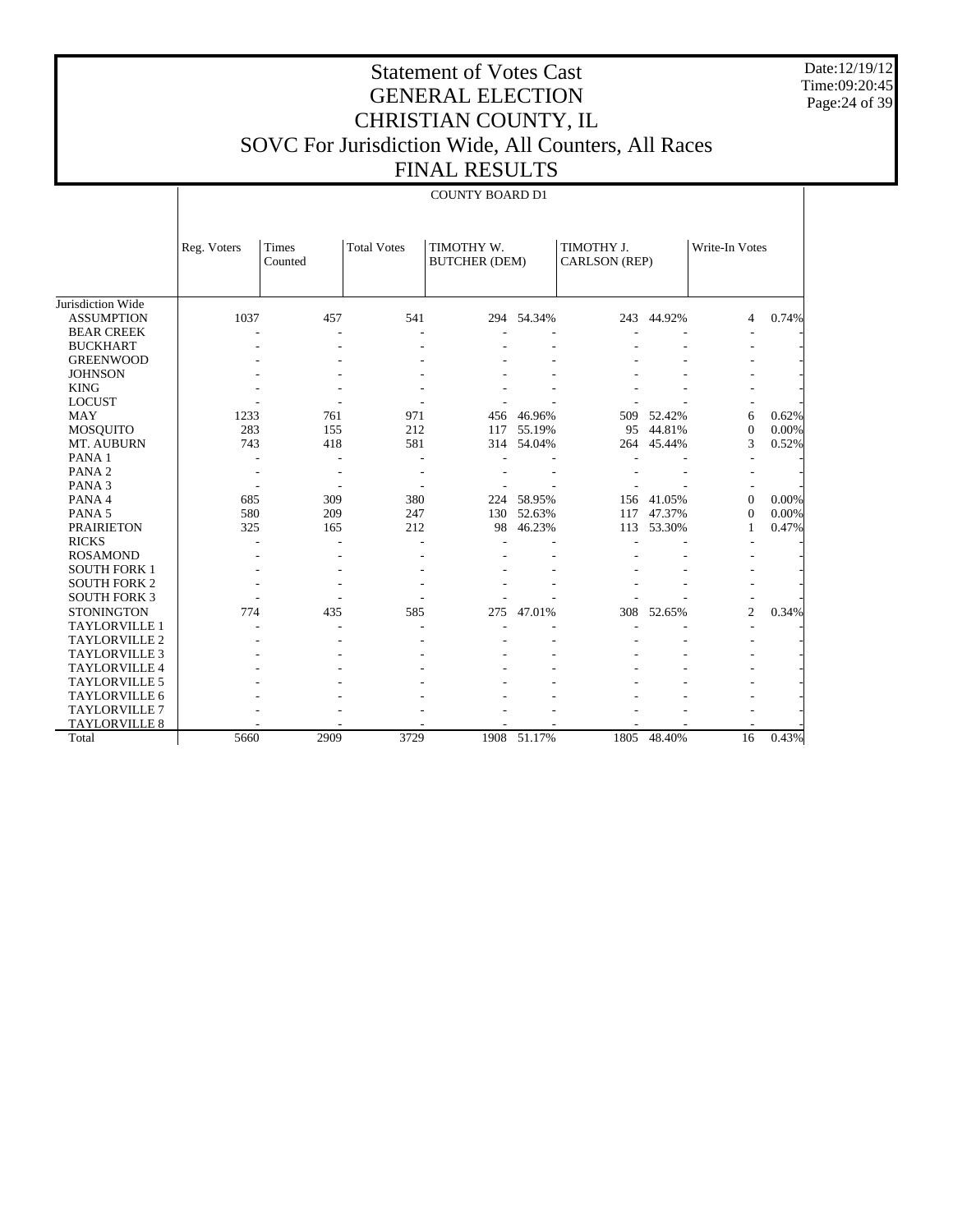Date:12/19/12 Time:09:20:45 Page:25 of 39

## Statement of Votes Cast GENERAL ELECTION CHRISTIAN COUNTY, IL SOVC For Jurisdiction Wide, All Counters, All Races FINAL RESULTS

COUNTY BOARD D2

|                      | Reg. Voters | Times<br>Counted | <b>Total Votes</b> | CAROL FOLI (DEM) |        | MICHAEL P. DREA<br>(DEM) |        | Write-In Votes |       |
|----------------------|-------------|------------------|--------------------|------------------|--------|--------------------------|--------|----------------|-------|
| Jurisdiction Wide    |             |                  |                    |                  |        |                          |        |                |       |
| <b>ASSUMPTION</b>    |             |                  |                    |                  |        |                          |        |                |       |
| <b>BEAR CREEK</b>    |             |                  |                    |                  |        |                          |        |                |       |
| <b>BUCKHART</b>      | 1359        | 729              | 1003               | 509              | 50.75% | 492                      | 49.05% | 2              | 0.20% |
| <b>GREENWOOD</b>     |             |                  |                    |                  |        |                          |        |                |       |
| <b>JOHNSON</b>       |             |                  |                    |                  |        |                          |        |                |       |
| <b>KING</b>          | 170         | 100              | 133                | 66               | 49.62% | 67                       | 50.38% | $\overline{0}$ | 0.00% |
| <b>LOCUST</b>        |             |                  |                    |                  |        |                          |        |                |       |
| MAY                  |             |                  |                    |                  |        |                          |        |                |       |
| MOSQUITO             |             |                  |                    |                  |        |                          |        |                |       |
| MT. AUBURN           |             |                  |                    |                  |        |                          |        |                |       |
| PANA <sub>1</sub>    |             |                  |                    |                  |        |                          |        |                |       |
| PANA <sub>2</sub>    |             |                  |                    |                  |        |                          |        |                |       |
| PANA <sub>3</sub>    |             |                  |                    |                  |        |                          |        |                |       |
| PANA 4               |             |                  |                    |                  |        |                          |        |                |       |
| PANA <sub>5</sub>    |             |                  |                    |                  |        |                          |        |                |       |
| <b>PRAIRIETON</b>    |             |                  |                    |                  |        |                          |        |                |       |
| <b>RICKS</b>         |             |                  |                    |                  |        |                          |        |                |       |
| <b>ROSAMOND</b>      |             |                  |                    |                  |        |                          |        |                |       |
| <b>SOUTH FORK 1</b>  | 1031        | 571              | 893                | 473              | 52.97% | 417                      | 46.70% | 3              | 0.34% |
| <b>SOUTH FORK 2</b>  | 474         | 263              | 348                | 188              | 54.02% | 159                      | 45.69% | 1              | 0.29% |
| <b>SOUTH FORK 3</b>  | 421         | 225              | 332                | 172              | 51.81% | 160                      | 48.19% | $\Omega$       | 0.00% |
| <b>STONINGTON</b>    |             |                  |                    |                  |        |                          |        |                |       |
| <b>TAYLORVILLE 1</b> |             |                  |                    |                  |        |                          |        |                |       |
| <b>TAYLORVILLE 2</b> |             |                  |                    |                  |        |                          |        |                |       |
| <b>TAYLORVILLE 3</b> |             |                  |                    |                  |        |                          |        |                |       |
| TAYLORVILLE 4        | 1339        | 661              | 917                | 446              | 48.64% | 471                      | 51.36% | 0              | 0.00% |
| TAYLORVILLE 5        | 1404        | 626              | 881                | 439              | 49.83% | 437                      | 49.60% | 5              | 0.57% |
| <b>TAYLORVILLE 6</b> |             |                  |                    |                  |        |                          |        |                |       |
| TAYLORVILLE 7        |             |                  |                    |                  |        |                          |        |                |       |
| <b>TAYLORVILLE 8</b> |             |                  |                    |                  |        |                          |        |                |       |
| Total                | 6198        | 3175             | 4507               | 2293             | 50.88% | 2203                     | 48.88% | 11             | 0.24% |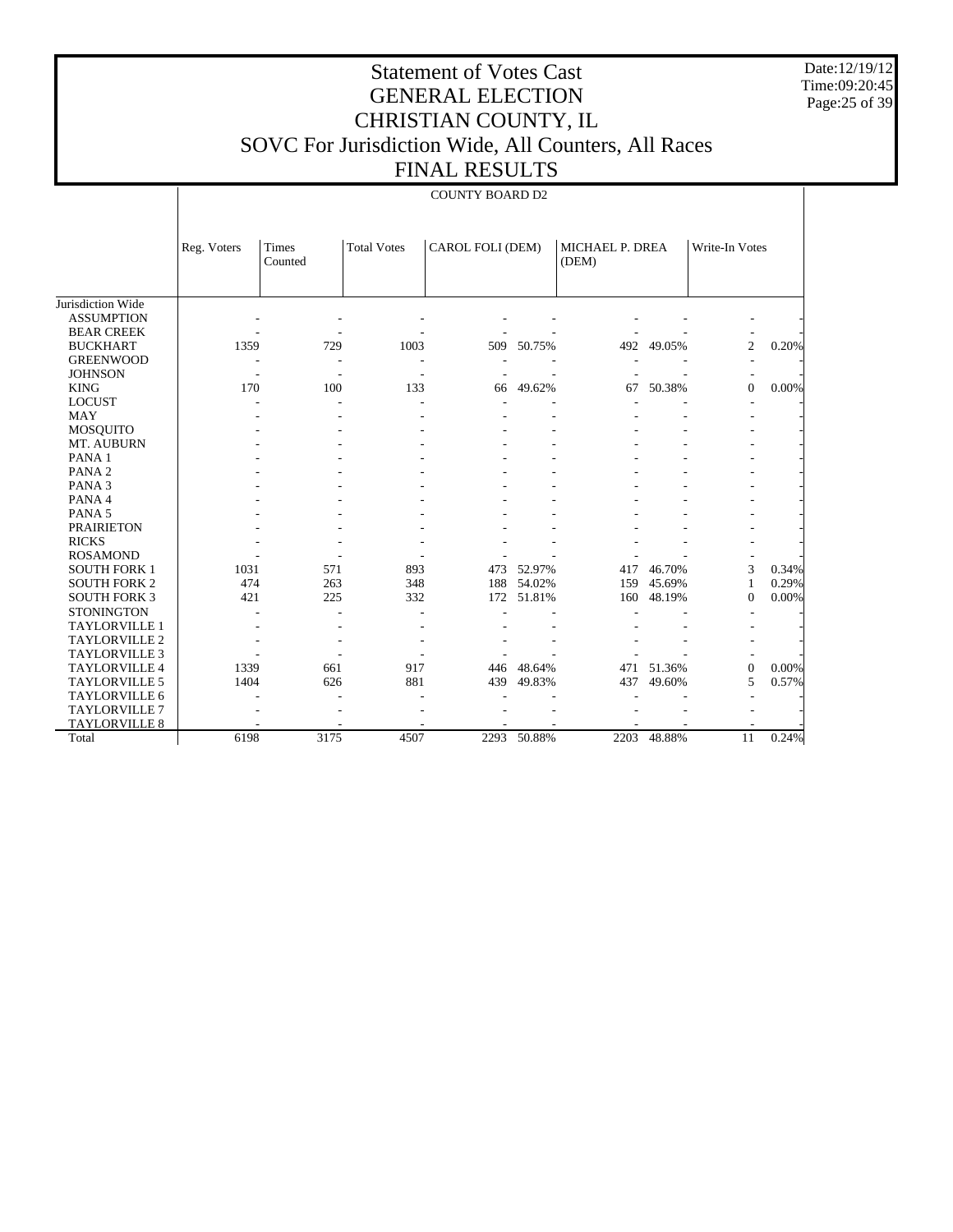Date:12/19/12 Time:09:20:45 Page:26 of 39

 $\overline{1}$ 

## Statement of Votes Cast GENERAL ELECTION CHRISTIAN COUNTY, IL SOVC For Jurisdiction Wide, All Counters, All Races FINAL RESULTS

|                      | Reg. Voters              | Times<br>Counted         | <b>Total Votes</b> | CHAD MICHEL<br>(DEM) |        | LEO THOMAS (REP) |            | Write-In Votes |       |
|----------------------|--------------------------|--------------------------|--------------------|----------------------|--------|------------------|------------|----------------|-------|
| Jurisdiction Wide    |                          |                          |                    |                      |        |                  |            |                |       |
| <b>ASSUMPTION</b>    |                          |                          |                    |                      |        |                  |            |                |       |
| <b>BEAR CREEK</b>    |                          |                          |                    |                      |        |                  |            |                |       |
| <b>BUCKHART</b>      | 1359                     | 729                      | 698                | 345                  | 49.43% | 353              | 50.57%     | $\overline{0}$ | 0.00% |
| <b>GREENWOOD</b>     |                          |                          |                    |                      |        |                  |            |                |       |
| <b>JOHNSON</b>       | $\overline{\phantom{a}}$ | $\overline{a}$           | ٠                  | ٠                    |        |                  |            |                |       |
| <b>KING</b>          | 170                      | 100                      | 88                 | 43                   | 48.86% | 45               | 51.14%     | $\overline{0}$ | 0.00% |
| <b>LOCUST</b>        |                          | $\overline{\phantom{a}}$ |                    |                      |        |                  |            |                |       |
| <b>MAY</b>           |                          |                          |                    |                      |        |                  |            |                |       |
| <b>MOSQUITO</b>      |                          |                          |                    |                      |        |                  |            |                |       |
| MT. AUBURN           |                          |                          |                    |                      |        |                  |            |                |       |
| PANA <sub>1</sub>    |                          |                          |                    |                      |        |                  |            |                |       |
| PANA <sub>2</sub>    |                          |                          |                    |                      |        |                  |            |                |       |
| PANA <sub>3</sub>    |                          |                          |                    |                      |        |                  |            |                |       |
| PANA 4               |                          |                          |                    |                      |        |                  |            |                |       |
| PANA <sub>5</sub>    |                          |                          |                    |                      |        |                  |            |                |       |
| <b>PRAIRIETON</b>    |                          |                          |                    |                      |        |                  |            |                |       |
| <b>RICKS</b>         |                          |                          |                    |                      |        |                  |            |                |       |
| <b>ROSAMOND</b>      |                          |                          |                    |                      |        |                  |            |                |       |
| <b>SOUTH FORK 1</b>  | 1031                     | 571                      | 555                | 287                  | 51.71% | 267              | 48.11%     | 1              | 0.18% |
| <b>SOUTH FORK 2</b>  | 474                      | 263                      | 252                | 140                  | 55.56% | 112              | 44.44%     | $\theta$       | 0.00% |
| <b>SOUTH FORK 3</b>  | 421                      | 225                      | 220                | 104                  | 47.27% |                  | 116 52.73% | $\Omega$       | 0.00% |
| <b>STONINGTON</b>    |                          |                          |                    |                      |        |                  |            |                |       |
| <b>TAYLORVILLE 1</b> |                          |                          |                    |                      |        |                  |            |                |       |
| TAYLORVILLE 2        |                          |                          |                    |                      |        |                  |            |                |       |
| <b>TAYLORVILLE 3</b> |                          |                          |                    |                      |        |                  |            |                |       |
| <b>TAYLORVILLE 4</b> | 1339                     | 661                      | 634                | 391                  | 61.67% | 243              | 38.33%     | $\mathbf{0}$   | 0.00% |
| <b>TAYLORVILLE 5</b> | 1404                     | 626                      | 582                | 340                  | 58.42% | 241              | 41.41%     | 1              | 0.17% |
| <b>TAYLORVILLE 6</b> |                          |                          |                    |                      |        |                  |            | ÷              |       |
| <b>TAYLORVILLE 7</b> |                          |                          |                    |                      |        |                  |            |                |       |
| <b>TAYLORVILLE 8</b> |                          |                          |                    |                      |        |                  |            |                |       |
| Total                | 6198                     | 3175                     | 3029               | 1650                 | 54.47% | 1377             | 45.46%     | $\overline{c}$ | 0.07% |

COUNTY BOARD D2 UNEXP

 $\overline{\phantom{a}}$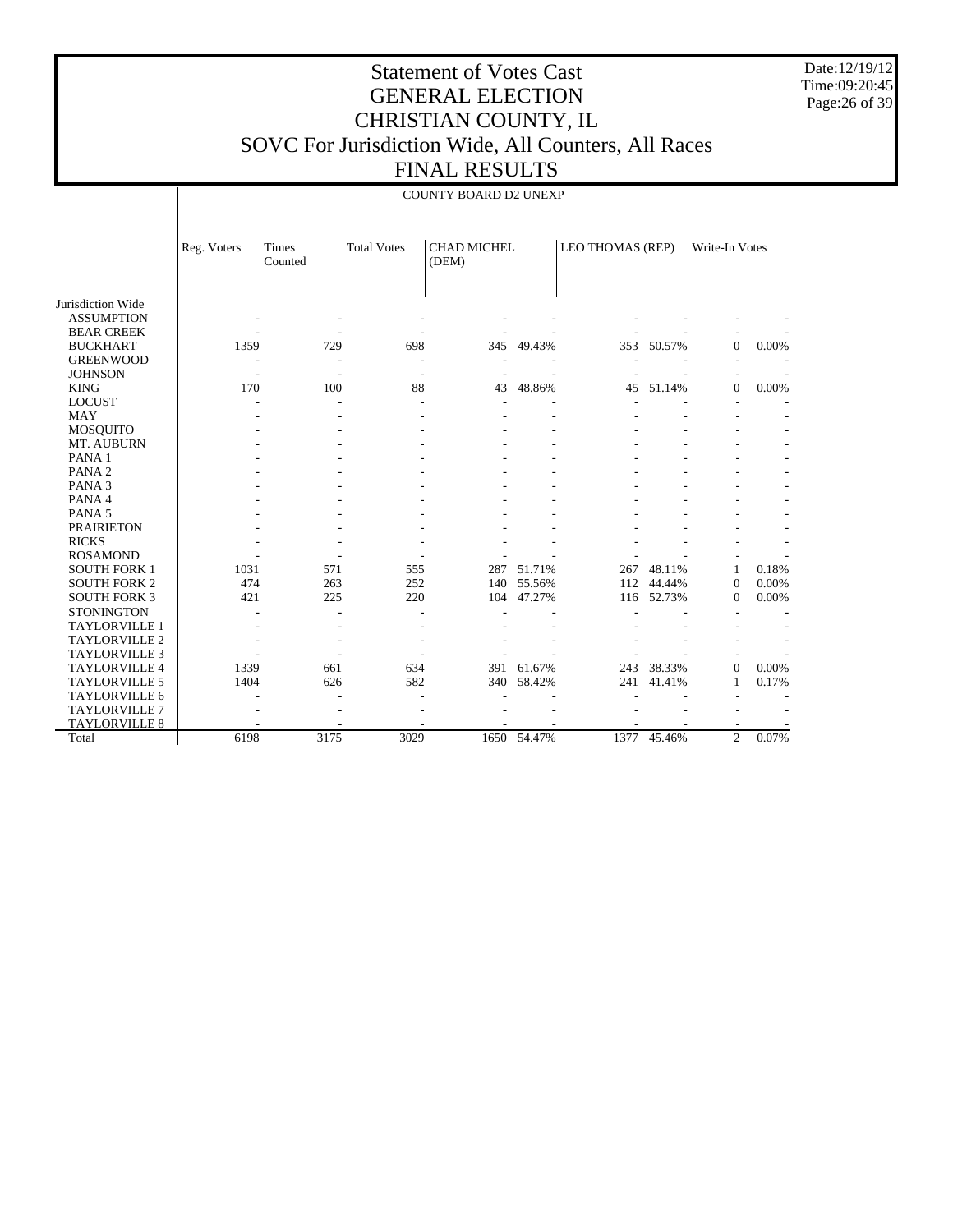Date:12/19/12 Time:09:20:45 Page:27 of 39

#### Statement of Votes Cast GENERAL ELECTION CHRISTIAN COUNTY, IL SOVC For Jurisdiction Wide, All Counters, All Races FINAL RESULTS

#### COUNTY BOARD D3

|                      | Reg. Voters | Times<br>Counted | <b>Total Votes</b> | <b>MIKE GLEASON</b><br>(DEM) |            | <b>DARRELL</b><br><b>ROBERTSON (DEM)</b> |            | Write-In Votes |       |
|----------------------|-------------|------------------|--------------------|------------------------------|------------|------------------------------------------|------------|----------------|-------|
|                      |             |                  |                    |                              |            |                                          |            |                |       |
|                      |             |                  |                    |                              |            |                                          |            |                |       |
| Jurisdiction Wide    |             |                  |                    |                              |            |                                          |            |                |       |
| <b>ASSUMPTION</b>    |             |                  |                    |                              |            |                                          |            |                |       |
| <b>BEAR CREEK</b>    |             |                  |                    |                              |            |                                          |            |                |       |
| <b>BUCKHART</b>      |             |                  |                    |                              |            |                                          |            |                |       |
| <b>GREENWOOD</b>     |             |                  |                    |                              |            |                                          |            |                |       |
| <b>JOHNSON</b>       |             |                  |                    |                              |            |                                          |            |                |       |
| <b>KING</b>          |             |                  |                    |                              |            |                                          |            |                |       |
| <b>LOCUST</b>        |             |                  |                    |                              |            |                                          |            |                |       |
| <b>MAY</b>           |             |                  |                    |                              |            |                                          |            |                |       |
| MOSQUITO             |             |                  |                    |                              |            |                                          |            |                |       |
| MT. AUBURN           |             |                  |                    |                              |            |                                          |            |                |       |
| PANA 1               |             |                  |                    |                              |            |                                          |            |                |       |
| PANA <sub>2</sub>    |             |                  |                    |                              |            |                                          |            |                |       |
| PANA <sub>3</sub>    |             |                  |                    |                              |            |                                          |            |                |       |
| PANA 4               |             |                  |                    |                              |            |                                          |            |                |       |
| PANA <sub>5</sub>    |             |                  |                    |                              |            |                                          |            |                |       |
| <b>PRAIRIETON</b>    |             |                  |                    |                              |            |                                          |            |                |       |
| <b>RICKS</b>         |             |                  |                    |                              |            |                                          |            |                |       |
| <b>ROSAMOND</b>      |             |                  |                    |                              |            |                                          |            |                |       |
| <b>SOUTH FORK 1</b>  |             |                  |                    |                              |            |                                          |            |                |       |
| <b>SOUTH FORK 2</b>  |             |                  |                    |                              |            |                                          |            |                |       |
| <b>SOUTH FORK 3</b>  |             |                  |                    |                              |            |                                          |            |                |       |
| <b>STONINGTON</b>    |             |                  |                    |                              |            |                                          |            |                |       |
| <b>TAYLORVILLE 1</b> | 1010        | 467              | 646                |                              | 349 54.02% |                                          | 294 45.51% | 3              | 0.46% |
| <b>TAYLORVILLE 2</b> | 928         | 461              | 626                |                              | 332 53.04% | 289                                      | 46.17%     | 5              | 0.80% |
| <b>TAYLORVILLE 3</b> | 915         | 510              | 654                |                              | 346 52.91% | 304                                      | 46.48%     | $\overline{4}$ | 0.61% |
| <b>TAYLORVILLE 4</b> |             |                  |                    |                              |            |                                          |            |                |       |
| <b>TAYLORVILLE 5</b> |             |                  |                    |                              |            |                                          |            |                |       |
| TAYLORVILLE 6        | 998         | 498              | 679                | 367                          | 54.05%     | 311                                      | 45.80%     |                | 0.15% |
| <b>TAYLORVILLE 7</b> | 948         | 410              | 594                |                              | 312 52.53% | 281                                      | 47.31%     | 1              | 0.17% |
| TAYLORVILLE 8        | 1019        | 474              | 637                | 341                          | 53.53%     | 294                                      | 46.15%     | 2              | 0.31% |
| Total                | 5818        | 2820             | 3836               | 2047                         | 53.36%     | 1773                                     | 46.22%     | 16             | 0.42% |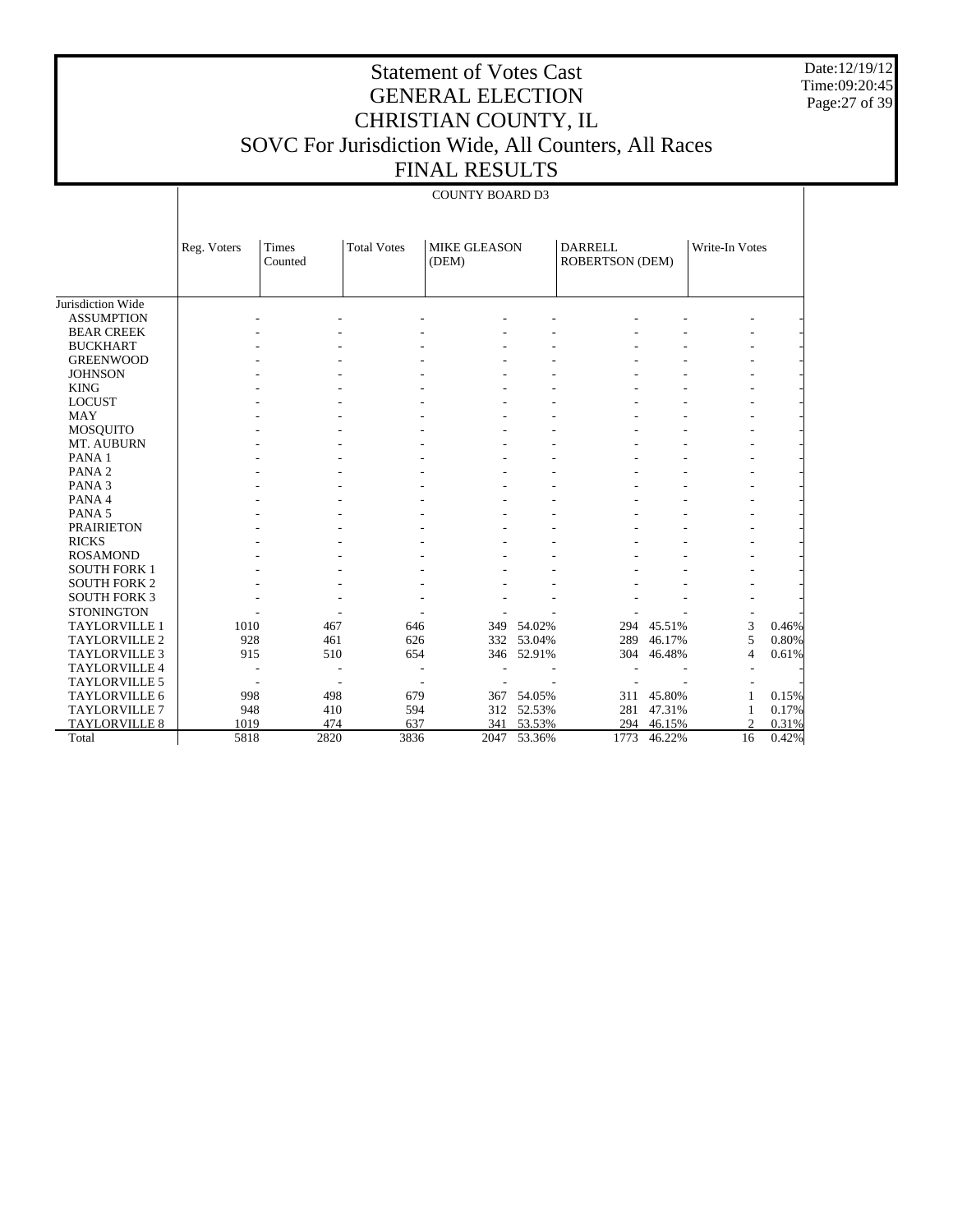Date:12/19/12 Time:09:20:45 Page:28 of 39

## Statement of Votes Cast GENERAL ELECTION CHRISTIAN COUNTY, IL SOVC For Jurisdiction Wide, All Counters, All Races FINAL RESULTS

|                      | Reg. Voters | Times<br>Counted | <b>Total Votes</b> | JOSEPH N. MARLEY<br>(DEM) |            | LLOYD <sub>S</sub> .<br><b>WASHBURN (REP)</b> |             | Write-In Votes |       |
|----------------------|-------------|------------------|--------------------|---------------------------|------------|-----------------------------------------------|-------------|----------------|-------|
| Jurisdiction Wide    |             |                  |                    |                           |            |                                               |             |                |       |
| <b>ASSUMPTION</b>    |             |                  |                    |                           |            |                                               |             |                |       |
| <b>BEAR CREEK</b>    | 378         | 219              | 259                |                           | 140 54.05% |                                               | 118 45.56%  | 1              | 0.39% |
| <b>BUCKHART</b>      |             |                  |                    |                           |            |                                               |             |                |       |
| <b>GREENWOOD</b>     | 163         | 97               | 118                | 50                        | 42.37%     | 67                                            | 56.78%      |                | 0.85% |
| <b>JOHNSON</b>       | 497         | 283              | 365                | 147                       | 40.27%     | 215                                           | 58.90%      | 3              | 0.82% |
| <b>KING</b>          |             |                  |                    |                           |            |                                               |             |                |       |
| <b>LOCUST</b>        | 477         | 279              | 348                | 170                       | 48.85%     | 175                                           | 50.29%      | 3              | 0.86% |
| <b>MAY</b>           |             |                  |                    |                           |            |                                               |             |                |       |
| MOSQUITO             |             |                  |                    |                           |            |                                               |             |                |       |
| MT. AUBURN           |             |                  |                    |                           |            |                                               |             |                |       |
| PANA <sub>1</sub>    | 728         | 366              | 454                | 228                       | 50.22%     | 224                                           | 49.34%      | 2              | 0.44% |
| PANA <sub>2</sub>    | 1378        | 702              | 876                | 446                       | 50.91%     | 427                                           | 48.74%      | 3              | 0.34% |
| PANA <sub>3</sub>    | 803         | 371              | 467                | 245                       | 52.46%     | 222                                           | 47.54%      | $\mathbf{0}$   | 0.00% |
| PANA 4               |             |                  |                    |                           |            |                                               |             |                |       |
| PANA <sub>5</sub>    |             |                  |                    |                           |            |                                               |             |                |       |
| <b>PRAIRIETON</b>    |             |                  |                    |                           |            |                                               |             |                |       |
| <b>RICKS</b>         | 951         | 509              | 639                | 306                       | 47.89%     | 329                                           | 51.49%      | $\overline{4}$ | 0.63% |
| <b>ROSAMOND</b>      | 278         | 158              | 192                | 84                        | 43.75%     | 95                                            | 49.48%      | 13             | 6.77% |
| <b>SOUTH FORK 1</b>  |             |                  |                    |                           |            |                                               |             |                |       |
| <b>SOUTH FORK 2</b>  |             |                  |                    |                           |            |                                               |             |                |       |
| <b>SOUTH FORK 3</b>  |             |                  |                    |                           |            |                                               |             |                |       |
| <b>STONINGTON</b>    |             |                  |                    |                           |            |                                               |             |                |       |
| <b>TAYLORVILLE 1</b> |             |                  |                    |                           |            |                                               |             |                |       |
| <b>TAYLORVILLE 2</b> |             |                  |                    |                           |            |                                               |             |                |       |
| <b>TAYLORVILLE 3</b> |             |                  |                    |                           |            |                                               |             |                |       |
| <b>TAYLORVILLE 4</b> |             |                  |                    |                           |            |                                               |             |                |       |
| <b>TAYLORVILLE 5</b> |             |                  |                    |                           |            |                                               |             |                |       |
| <b>TAYLORVILLE 6</b> |             |                  |                    |                           |            |                                               |             |                |       |
| <b>TAYLORVILLE 7</b> |             |                  |                    |                           |            |                                               |             |                |       |
| <b>TAYLORVILLE 8</b> |             |                  |                    |                           |            |                                               |             |                |       |
| Total                | 5653        | 2984             | 3718               | 1816                      | 48.84%     |                                               | 1872 50.35% | 30             | 0.81% |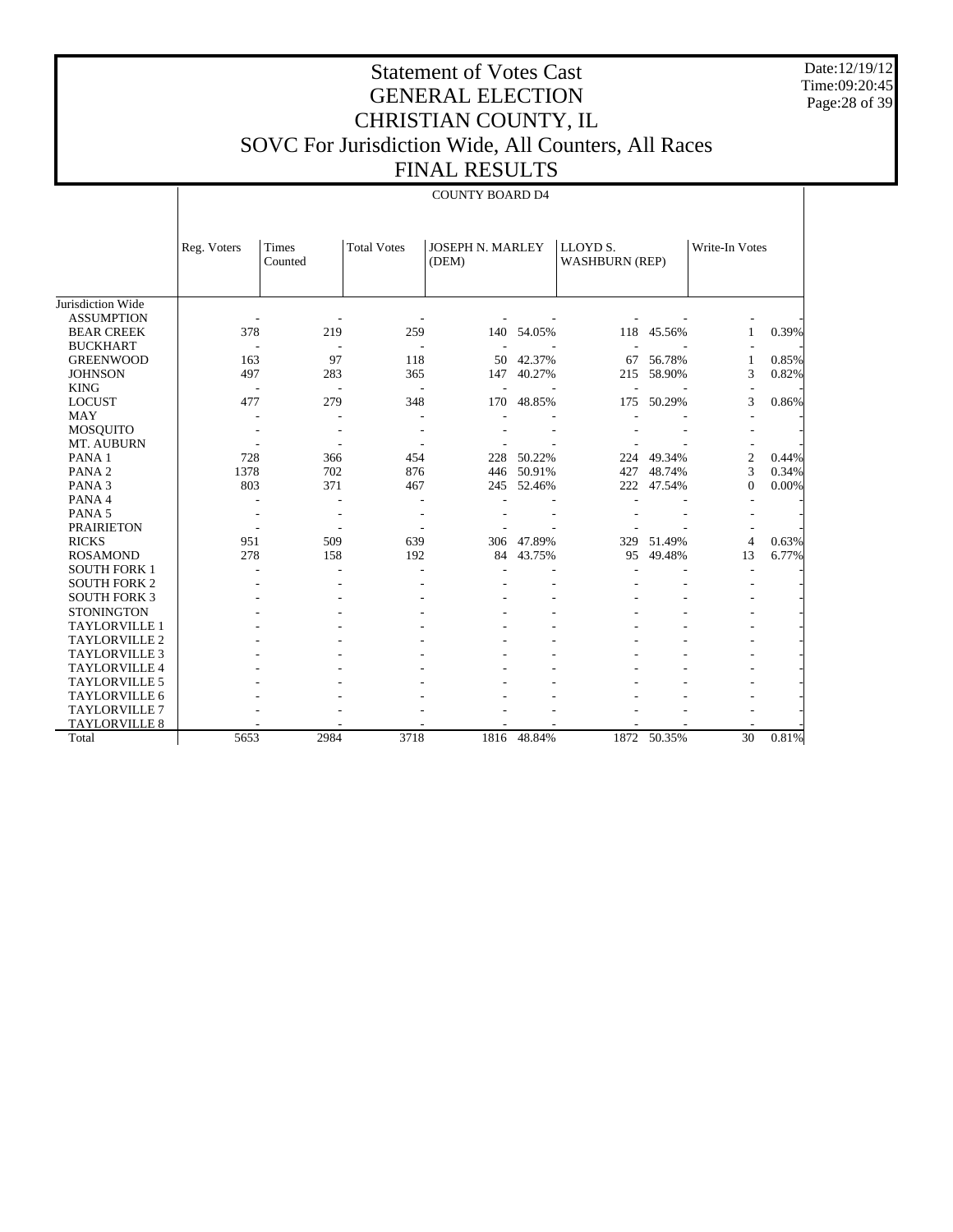Date:12/19/12 Time:09:20:45 Page:29 of 39

## Statement of Votes Cast GENERAL ELECTION CHRISTIAN COUNTY, IL SOVC For Jurisdiction Wide, All Counters, All Races FINAL RESULTS

5TH JDAP VAC (Maag)

|                      | Reg. Voters | <b>Times Counted</b> | <b>Total Votes</b> | <b>BRUCE STEWART</b><br>(DEM) |        | <b>STEPHEN P.</b><br>McGLYNN (REP) |        | Write-In Votes |       |
|----------------------|-------------|----------------------|--------------------|-------------------------------|--------|------------------------------------|--------|----------------|-------|
|                      |             |                      |                    |                               |        |                                    |        |                |       |
| Jurisdiction Wide    |             |                      |                    |                               |        |                                    |        |                |       |
| <b>ASSUMPTION</b>    | 1037        | 457                  | 416                | 228                           | 54.81% | 188                                | 45.19% | $\theta$       | 0.00% |
| <b>BEAR CREEK</b>    | 378         | 219                  | 202                | 127                           | 62.87% | 75                                 | 37.13% | $\theta$       | 0.00% |
| <b>BUCKHART</b>      | 1359        | 729                  | 674                | 274                           | 40.65% | 400                                | 59.35% | $\theta$       | 0.00% |
| <b>GREENWOOD</b>     | 163         | 97                   | 88                 | 35                            | 39.77% | 53                                 | 60.23% | $\theta$       | 0.00% |
| <b>JOHNSON</b>       | 497         | 283                  | 267                | 97                            | 36.33% | 170                                | 63.67% | $\theta$       | 0.00% |
| <b>KING</b>          | 170         | 100                  | 89                 | 36                            | 40.45% | 53                                 | 59.55% | $\theta$       | 0.00% |
| <b>LOCUST</b>        | 477         | 279                  | 252                | 133                           | 52.78% | 119                                | 47.22% | $\theta$       | 0.00% |
| <b>MAY</b>           | 1233        | 761                  | 721                | 342                           | 47.43% | 379                                | 52.57% | $\theta$       | 0.00% |
| <b>MOSQUITO</b>      | 283         | 155                  | 143                | 61                            | 42.66% | 81                                 | 56.64% | 1              | 0.70% |
| MT. AUBURN           | 743         | 418                  | 375                | 173                           | 46.13% | 202                                | 53.87% | $\theta$       | 0.00% |
| PANA <sub>1</sub>    | 728         | 366                  | 341                | 190                           | 55.72% | 151                                | 44.28% | $\theta$       | 0.00% |
| PANA <sub>2</sub>    | 1378        | 702                  | 666                | 369                           | 55.41% | 297                                | 44.59% | $\theta$       | 0.00% |
| PANA <sub>3</sub>    | 803         | 371                  | 344                | 206                           | 59.88% | 138                                | 40.12% | $\theta$       | 0.00% |
| PANA 4               | 685         | 309                  | 285                | 181                           | 63.51% | 104                                | 36.49% | $\Omega$       | 0.00% |
| PANA <sub>5</sub>    | 580         | 209                  | 198                | 109                           | 55.05% | 89                                 | 44.95% | $\Omega$       | 0.00% |
| <b>PRAIRIETON</b>    | 325         | 165                  | 152                | 70                            | 46.05% | 82                                 | 53.95% | $\Omega$       | 0.00% |
| <b>RICKS</b>         | 951         | 509                  | 461                | 221                           | 47.94% | 240                                | 52.06% | $\Omega$       | 0.00% |
| <b>ROSAMOND</b>      | 278         | 158                  | 149                | 73                            | 48.99% | 76                                 | 51.01% | $\Omega$       | 0.00% |
| <b>SOUTH FORK 1</b>  | 1031        | 571                  | 521                | 317                           | 60.84% | 203                                | 38.96% | 1              | 0.19% |
| <b>SOUTH FORK 2</b>  | 474         | 263                  | 233                | 135                           | 57.94% | 98                                 | 42.06% | $\theta$       | 0.00% |
| <b>SOUTH FORK 3</b>  | 421         | 225                  | 199                | 115                           | 57.79% | 84                                 | 42.21% | $\theta$       | 0.00% |
| <b>STONINGTON</b>    | 774         | 435                  | 391                | 215                           | 54.99% | 176                                | 45.01% | $\theta$       | 0.00% |
| <b>TAYLORVILLE 1</b> | 1010        | 467                  | 440                | 245                           | 55.68% | 195                                | 44.32% | $\Omega$       | 0.00% |
| <b>TAYLORVILLE 2</b> | 928         | 461                  | 426                | 241                           | 56.57% | 185                                | 43.43% | $\theta$       | 0.00% |
| <b>TAYLORVILLE 3</b> | 915         | 510                  | 458                | 240                           | 52.40% | 218                                | 47.60% | $\overline{0}$ | 0.00% |
| <b>TAYLORVILLE 4</b> | 1339        | 661                  | 623                | 361                           | 57.95% | 262                                | 42.05% | $\overline{0}$ | 0.00% |
| <b>TAYLORVILLE 5</b> | 1404        | 626                  | 572                | 326                           | 56.99% | 245                                | 42.83% | 1              | 0.17% |
| <b>TAYLORVILLE 6</b> | 998         | 498                  | 454                | 239                           | 52.64% | 214                                | 47.14% | 1              | 0.22% |
| <b>TAYLORVILLE 7</b> | 948         | 410                  | 375                | 208                           | 55.47% | 165                                | 44.00% | $\overline{2}$ | 0.53% |
| <b>TAYLORVILLE 8</b> | 1019        | 474                  | 442                | 220                           | 49.77% | 222                                | 50.23% | $\Omega$       | 0.00% |
| Total                | 23329       | 11888                | 10957              | 5787                          | 52.82% | 5164                               | 47.13% | 6              | 0.05% |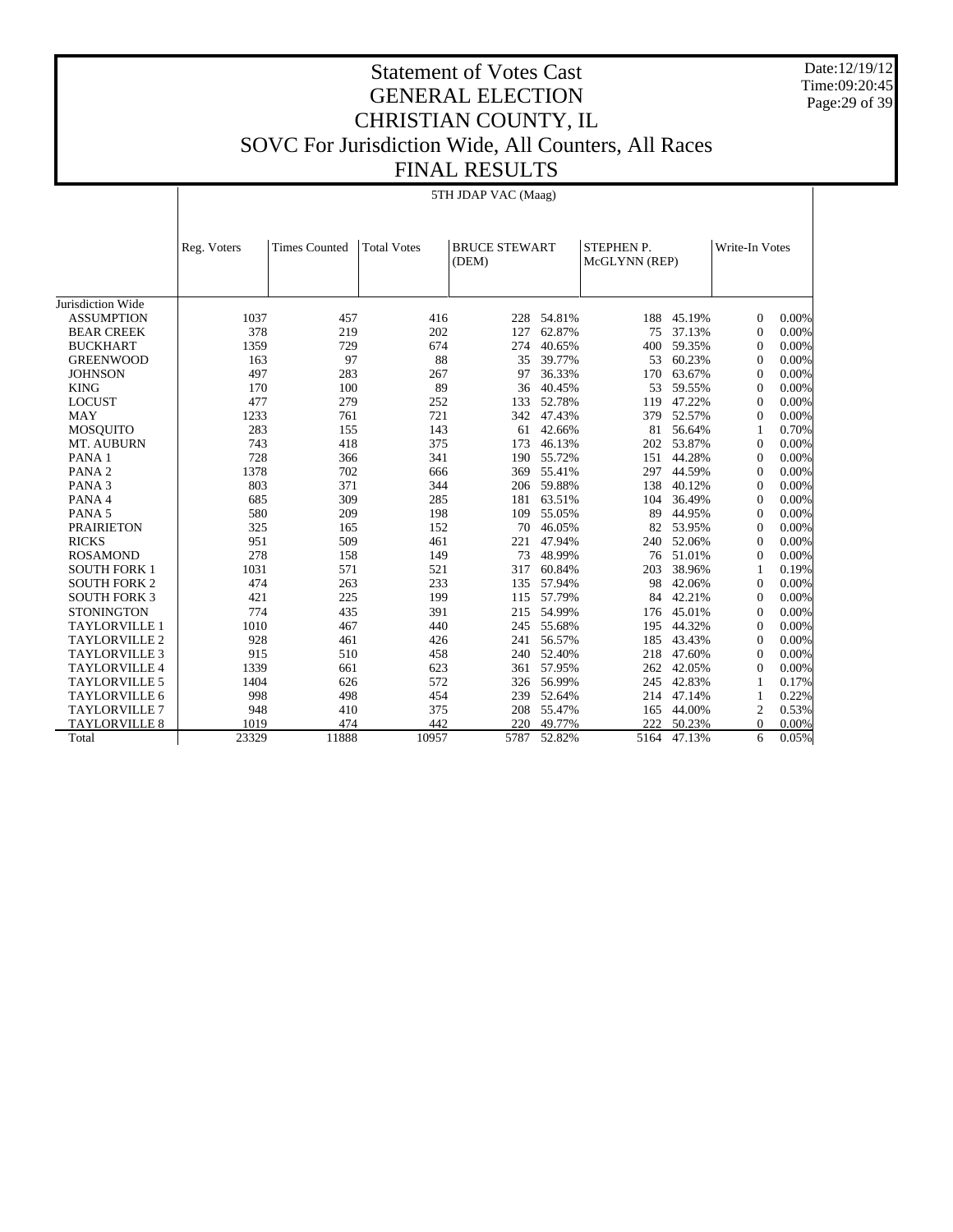Date:12/19/12 Time:09:20:45 Page:30 of 39

## Statement of Votes Cast GENERAL ELECTION CHRISTIAN COUNTY, IL SOVC For Jurisdiction Wide, All Counters, All Races FINAL RESULTS

RETAIN SAUER

|                      | Reg. Voters | <b>Times Counted</b> | <b>Total Votes</b> | <b>YES</b> |        | N <sub>O</sub> |        |
|----------------------|-------------|----------------------|--------------------|------------|--------|----------------|--------|
|                      |             |                      |                    |            |        |                |        |
|                      |             |                      |                    |            |        |                |        |
|                      |             |                      |                    |            |        |                |        |
| Jurisdiction Wide    |             |                      |                    |            |        |                |        |
| <b>ASSUMPTION</b>    | 1037        | 457                  | 360                | 298        | 82.78% | 62             | 17.22% |
| <b>BEAR CREEK</b>    | 378         | 219                  | 187                | 156        | 83.42% | 31             | 16.58% |
| <b>BUCKHART</b>      | 1359        | 729                  | 608                | 509        | 83.72% | 99             | 16.28% |
| <b>GREENWOOD</b>     | 163         | 97                   | 71                 | 54         | 76.06% | 17             | 23.94% |
| <b>JOHNSON</b>       | 497         | 283                  | 228                | 187        | 82.02% | 41             | 17.98% |
| <b>KING</b>          | 170         | 100                  | 82                 | 65         | 79.27% | 17             | 20.73% |
| <b>LOCUST</b>        | 477         | 279                  | 232                | 186        | 80.17% | 46             | 19.83% |
| <b>MAY</b>           | 1233        | 761                  | 635                | 523        | 82.36% | 112            | 17.64% |
| <b>MOSQUITO</b>      | 283         | 155                  | 126                | 102        | 80.95% | 24             | 19.05% |
| MT. AUBURN           | 743         | 418                  | 317                | 258        | 81.39% | 59             | 18.61% |
| PANA 1               | 728         | 366                  | 296                | 230        | 77.70% | 66             | 22.30% |
| PANA <sub>2</sub>    | 1378        | 702                  | 600                | 502        | 83.67% | 98             | 16.33% |
| PANA <sub>3</sub>    | 803         | 371                  | 308                | 244        | 79.22% | 64             | 20.78% |
| PANA 4               | 685         | 309                  | 266                | 229        | 86.09% | 37             | 13.91% |
| PANA <sub>5</sub>    | 580         | 209                  | 162                | 137        | 84.57% | 25             | 15.43% |
| <b>PRAIRIETON</b>    | 325         | 165                  | 130                | 103        | 79.23% | 27             | 20.77% |
| <b>RICKS</b>         | 951         | 509                  | 408                | 333        | 81.62% | 75             | 18.38% |
| <b>ROSAMOND</b>      | 278         | 158                  | 126                | 108        | 85.71% | 18             | 14.29% |
| <b>SOUTH FORK 1</b>  | 1031        | 571                  | 489                | 405        | 82.82% | 84             | 17.18% |
| <b>SOUTH FORK 2</b>  | 474         | 263                  | 208                | 161        | 77.40% | 47             | 22.60% |
| <b>SOUTH FORK 3</b>  | 421         | 225                  | 183                | 155        | 84.70% | 28             | 15.30% |
| <b>STONINGTON</b>    | 774         | 435                  | 344                | 306        | 88.95% | 38             | 11.05% |
| <b>TAYLORVILLE 1</b> | 1010        | 467                  | 397                | 323        | 81.36% | 74             | 18.64% |
| <b>TAYLORVILLE 2</b> | 928         | 461                  | 378                | 315        | 83.33% | 63             | 16.67% |
| <b>TAYLORVILLE 3</b> | 915         | 510                  | 415                | 334        | 80.48% | 81             | 19.52% |
| <b>TAYLORVILLE 4</b> | 1339        | 661                  | 568                | 476        | 83.80% | 92             | 16.20% |
| <b>TAYLORVILLE 5</b> | 1404        | 626                  | 518                | 428        | 82.63% | 90             | 17.37% |
| <b>TAYLORVILLE 6</b> | 998         | 498                  | 429                | 356        | 82.98% | 73             | 17.02% |
| <b>TAYLORVILLE 7</b> | 948         | 410                  | 349                | 288        | 82.52% | 61             | 17.48% |
| <b>TAYLORVILLE 8</b> | 1019        | 474                  | 396                | 336        | 84.85% | 60             | 15.15% |
| Total                | 23329       | 11888                | 9816               | 8107       | 82.59% | 1709           | 17.41% |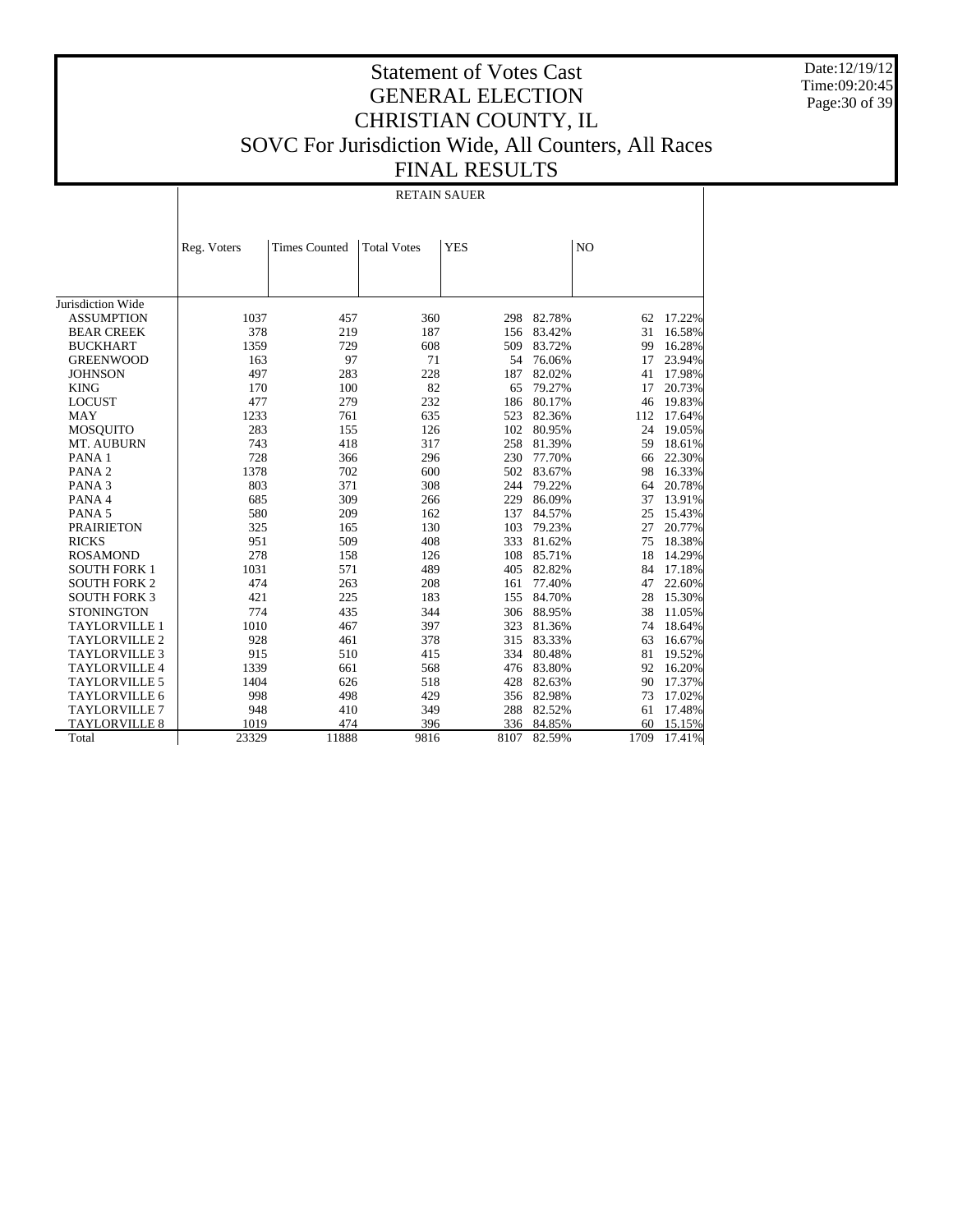Date:12/19/12 Time:09:20:46 Page:31 of 39

## Statement of Votes Cast GENERAL ELECTION CHRISTIAN COUNTY, IL SOVC For Jurisdiction Wide, All Counters, All Races FINAL RESULTS

RETAIN SPEARS

|                      | Reg. Voters | <b>Times Counted</b> | <b>Total Votes</b> | <b>YES</b> |        | N <sub>O</sub> |        |
|----------------------|-------------|----------------------|--------------------|------------|--------|----------------|--------|
|                      |             |                      |                    |            |        |                |        |
|                      |             |                      |                    |            |        |                |        |
|                      |             |                      |                    |            |        |                |        |
| Jurisdiction Wide    |             |                      |                    |            |        |                |        |
| <b>ASSUMPTION</b>    | 1037        | 457                  | 391                | 328        | 83.89% | 63             | 16.11% |
| <b>BEAR CREEK</b>    | 378         | 219                  | 208                | 185        | 88.94% | 23             | 11.06% |
| <b>BUCKHART</b>      | 1359        | 729                  | 678                | 580        | 85.55% | 98             | 14.45% |
| <b>GREENWOOD</b>     | 163         | 97                   | 88                 | 73         | 82.95% | 15             | 17.05% |
| <b>JOHNSON</b>       | 497         | 283                  | 270                | 228        | 84.44% | 42             | 15.56% |
| <b>KING</b>          | 170         | 100                  | 91                 | 73         | 80.22% | 18             | 19.78% |
| <b>LOCUST</b>        | 477         | 279                  | 255                | 221        | 86.67% | 34             | 13.33% |
| <b>MAY</b>           | 1233        | 761                  | 732                | 652        | 89.07% | 80             | 10.93% |
| <b>MOSQUITO</b>      | 283         | 155                  | 133                | 112        | 84.21% | 21             | 15.79% |
| MT. AUBURN           | 743         | 418                  | 350                | 295        | 84.29% | 55             | 15.71% |
| PANA 1               | 728         | 366                  | 310                | 263        | 84.84% | 47             | 15.16% |
| PANA <sub>2</sub>    | 1378        | 702                  | 636                | 541        | 85.06% | 95             | 14.94% |
| PANA <sub>3</sub>    | 803         | 371                  | 331                | 271        | 81.87% | 60             | 18.13% |
| PANA 4               | 685         | 309                  | 286                | 253        | 88.46% | 33             | 11.54% |
| PANA <sub>5</sub>    | 580         | 209                  | 184                | 162        | 88.04% | 22             | 11.96% |
| <b>PRAIRIETON</b>    | 325         | 165                  | 138                | 112        | 81.16% | 26             | 18.84% |
| <b>RICKS</b>         | 951         | 509                  | 458                | 396        | 86.46% | 62             | 13.54% |
| <b>ROSAMOND</b>      | 278         | 158                  | 138                | 120        | 86.96% | 18             | 13.04% |
| <b>SOUTH FORK 1</b>  | 1031        | 571                  | 532                | 451        | 84.77% | 81             | 15.23% |
| <b>SOUTH FORK 2</b>  | 474         | 263                  | 227                | 192        | 84.58% | 35             | 15.42% |
| <b>SOUTH FORK 3</b>  | 421         | 225                  | 203                | 181        | 89.16% | 22             | 10.84% |
| <b>STONINGTON</b>    | 774         | 435                  | 397                | 350        | 88.16% | 47             | 11.84% |
| <b>TAYLORVILLE 1</b> | 1010        | 467                  | 435                | 372        | 85.52% | 63             | 14.48% |
| <b>TAYLORVILLE 2</b> | 928         | 461                  | 436                | 391        | 89.68% | 45             | 10.32% |
| <b>TAYLORVILLE 3</b> | 915         | 510                  | 479                | 396        | 82.67% | 83             | 17.33% |
| <b>TAYLORVILLE 4</b> | 1339        | 661                  | 642                | 552        | 85.98% | 90             | 14.02% |
| <b>TAYLORVILLE 5</b> | 1404        | 626                  | 588                | 508        | 86.39% | 80             | 13.61% |
| <b>TAYLORVILLE 6</b> | 998         | 498                  | 471                | 410        | 87.05% | 61             | 12.95% |
| <b>TAYLORVILLE 7</b> | 948         | 410                  | 383                | 330        | 86.16% | 53             | 13.84% |
| <b>TAYLORVILLE 8</b> | 1019        | 474                  | 450                | 398        | 88.44% | 52             | 11.56% |
| Total                | 23329       | 11888                | 10920              | 9396       | 86.04% | 1524           | 13.96% |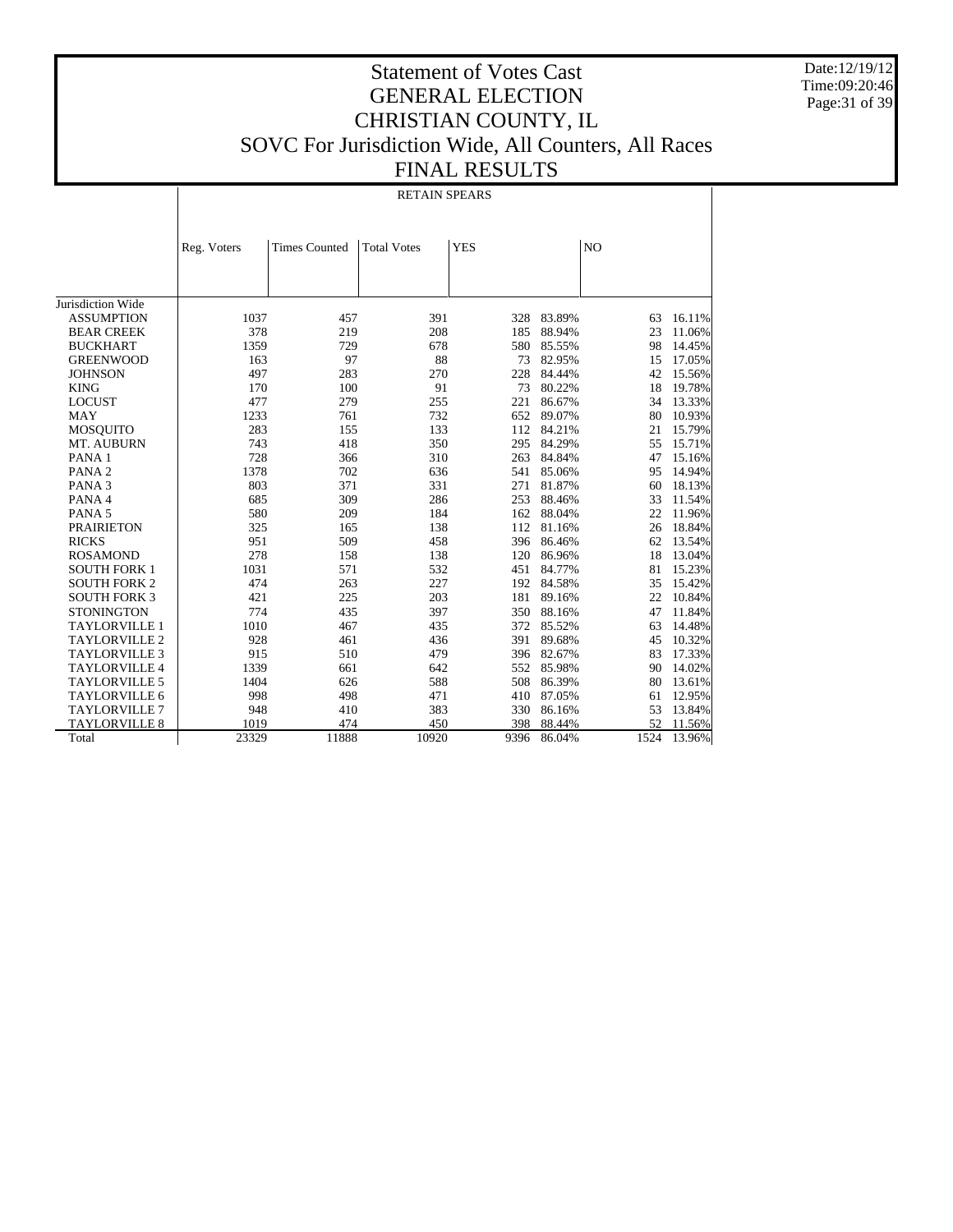Date:12/19/12 Time:09:20:46 Page:32 of 39

## Statement of Votes Cast GENERAL ELECTION CHRISTIAN COUNTY, IL SOVC For Jurisdiction Wide, All Counters, All Races FINAL RESULTS

RETAIN COADY

|                      | Reg. Voters | <b>Times Counted</b> | <b>Total Votes</b> | <b>YES</b> |        | N <sub>O</sub> |        |
|----------------------|-------------|----------------------|--------------------|------------|--------|----------------|--------|
|                      |             |                      |                    |            |        |                |        |
|                      |             |                      |                    |            |        |                |        |
| Jurisdiction Wide    |             |                      |                    |            |        |                |        |
| <b>ASSUMPTION</b>    | 1037        | 457                  | 387                | 321        | 82.95% | 66             | 17.05% |
| <b>BEAR CREEK</b>    | 378         | 219                  | 209                | 190        | 90.91% | 19             | 9.09%  |
| <b>BUCKHART</b>      | 1359        | 729                  | 663                | 578        | 87.18% | 85             | 12.82% |
| <b>GREENWOOD</b>     | 163         | 97                   | 91                 | 82         | 90.11% | 9              | 9.89%  |
| <b>JOHNSON</b>       | 497         | 283                  | 270                | 246        | 91.11% | 24             | 8.89%  |
| <b>KING</b>          | 170         | 100                  | 93                 | 82         | 88.17% | 11             | 11.83% |
| <b>LOCUST</b>        | 477         | 279                  | 260                | 232        | 89.23% | 28             | 10.77% |
| <b>MAY</b>           | 1233        | 761                  | 724                | 655        | 90.47% | 69             | 9.53%  |
| <b>MOSQUITO</b>      | 283         | 155                  | 134                | 114        | 85.07% | 20             | 14.93% |
| MT. AUBURN           | 743         | 418                  | 351                | 299        | 85.19% | 52             | 14.81% |
| PANA <sub>1</sub>    | 728         | 366                  | 326                | 274        | 84.05% | 52             | 15.95% |
| PANA <sub>2</sub>    | 1378        | 702                  | 650                | 577        | 88.77% | 73             | 11.23% |
| PANA <sub>3</sub>    | 803         | 371                  | 340                | 295        | 86.76% | 45             | 13.24% |
| PANA 4               | 685         | 309                  | 288                | 261        | 90.63% | 27             | 9.38%  |
| PANA <sub>5</sub>    | 580         | 209                  | 183                | 164        | 89.62% | 19             | 10.38% |
| <b>PRAIRIETON</b>    | 325         | 165                  | 141                | 116        | 82.27% | 25             | 17.73% |
| <b>RICKS</b>         | 951         | 509                  | 460                | 407        | 88.48% | 53             | 11.52% |
| <b>ROSAMOND</b>      | 278         | 158                  | 142                | 129        | 90.85% | 13             | 9.15%  |
| <b>SOUTH FORK 1</b>  | 1031        | 571                  | 526                | 452        | 85.93% | 74             | 14.07% |
| <b>SOUTH FORK 2</b>  | 474         | 263                  | 227                | 196        | 86.34% | 31             | 13.66% |
| <b>SOUTH FORK 3</b>  | 421         | 225                  | 202                | 183        | 90.59% | 19             | 9.41%  |
| <b>STONINGTON</b>    | 774         | 435                  | 407                | 374        | 91.89% | 33             | 8.11%  |
| <b>TAYLORVILLE 1</b> | 1010        | 467                  | 440                | 394        | 89.55% | 46             | 10.45% |
| <b>TAYLORVILLE 2</b> | 928         | 461                  | 429                | 402        | 93.71% | 27             | 6.29%  |
| <b>TAYLORVILLE 3</b> | 915         | 510                  | 480                | 426        | 88.75% | 54             | 11.25% |
| <b>TAYLORVILLE 4</b> | 1339        | 661                  | 637                | 569        | 89.32% | 68             | 10.68% |
| <b>TAYLORVILLE 5</b> | 1404        | 626                  | 585                | 513        | 87.69% | 72             | 12.31% |
| <b>TAYLORVILLE 6</b> | 998         | 498                  | 478                | 433        | 90.59% | 45             | 9.41%  |
| <b>TAYLORVILLE 7</b> | 948         | 410                  | 388                | 343        | 88.40% | 45             | 11.60% |
| <b>TAYLORVILLE 8</b> | 1019        | 474                  | 453                | 418        | 92.27% | 35             | 7.73%  |
| Total                | 23329       | 11888                | 10964              | 9725       | 88.70% | 1239           | 11.30% |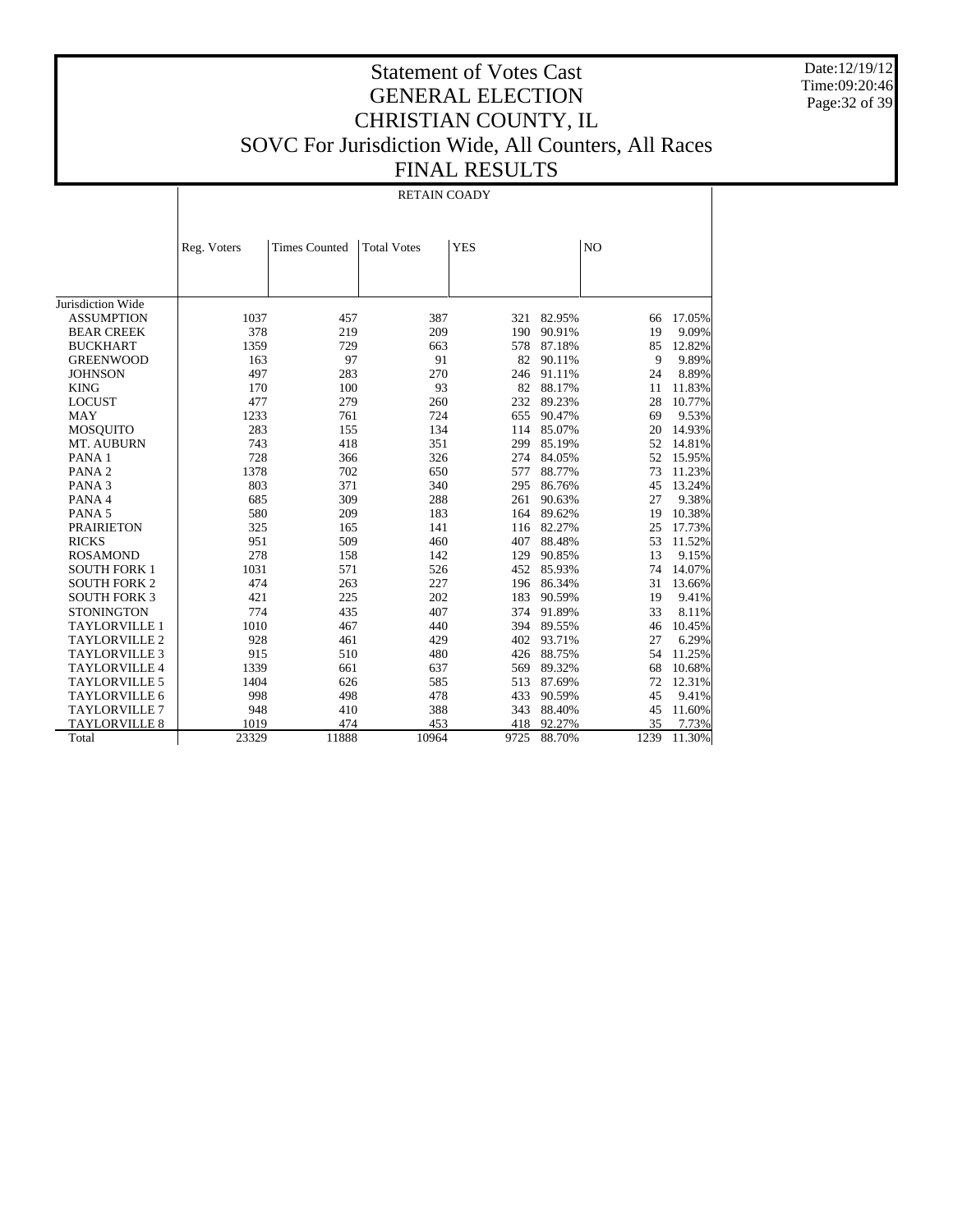Date:12/19/12 Time:09:20:46 Page:33 of 39

## Statement of Votes Cast GENERAL ELECTION CHRISTIAN COUNTY, IL SOVC For Jurisdiction Wide, All Counters, All Races FINAL RESULTS

RETAIN MORAN

|                      | Reg. Voters | <b>Times Counted</b> | <b>Total Votes</b> | <b>YES</b> |        | N <sub>O</sub> |        |
|----------------------|-------------|----------------------|--------------------|------------|--------|----------------|--------|
|                      |             |                      |                    |            |        |                |        |
|                      |             |                      |                    |            |        |                |        |
|                      |             |                      |                    |            |        |                |        |
| Jurisdiction Wide    |             |                      |                    |            |        |                |        |
| <b>ASSUMPTION</b>    | 1037        | 457                  | 364                | 308        | 84.62% | 56             | 15.38% |
| <b>BEAR CREEK</b>    | 378         | 219                  | 188                | 161        | 85.64% | 27             | 14.36% |
| <b>BUCKHART</b>      | 1359        | 729                  | 615                | 517        | 84.07% | 98             | 15.93% |
| <b>GREENWOOD</b>     | 163         | 97                   | 70                 | 54         | 77.14% | 16             | 22.86% |
| <b>JOHNSON</b>       | 497         | 283                  | 232                | 194        | 83.62% | 38             | 16.38% |
| <b>KING</b>          | 170         | 100                  | 80                 | 66         | 82.50% | 14             | 17.50% |
| <b>LOCUST</b>        | 477         | 279                  | 224                | 192        | 85.71% | 32             | 14.29% |
| <b>MAY</b>           | 1233        | 761                  | 625                | 510        | 81.60% | 115            | 18.40% |
| <b>MOSQUITO</b>      | 283         | 155                  | 126                | 101        | 80.16% | 25             | 19.84% |
| MT. AUBURN           | 743         | 418                  | 314                | 250        | 79.62% | 64             | 20.38% |
| PANA <sub>1</sub>    | 728         | 366                  | 298                | 242        | 81.21% | 56             | 18.79% |
| PANA <sub>2</sub>    | 1378        | 702                  | 604                | 507        | 83.94% | 97             | 16.06% |
| PANA <sub>3</sub>    | 803         | 371                  | 303                | 257        | 84.82% | 46             | 15.18% |
| PANA 4               | 685         | 309                  | 266                | 232        | 87.22% | 34             | 12.78% |
| PANA <sub>5</sub>    | 580         | 209                  | 167                | 141        | 84.43% | 26             | 15.57% |
| <b>PRAIRIETON</b>    | 325         | 165                  | 129                | 106        | 82.17% | 23             | 17.83% |
| <b>RICKS</b>         | 951         | 509                  | 415                | 349        | 84.10% | 66             | 15.90% |
| <b>ROSAMOND</b>      | 278         | 158                  | 129                | 107        | 82.95% | 22             | 17.05% |
| <b>SOUTH FORK 1</b>  | 1031        | 571                  | 482                | 403        | 83.61% | 79             | 16.39% |
| <b>SOUTH FORK 2</b>  | 474         | 263                  | 207                | 166        | 80.19% | 41             | 19.81% |
| <b>SOUTH FORK 3</b>  | 421         | 225                  | 176                | 146        | 82.95% | 30             | 17.05% |
| <b>STONINGTON</b>    | 774         | 435                  | 344                | 308        | 89.53% | 36             | 10.47% |
| <b>TAYLORVILLE 1</b> | 1010        | 467                  | 392                | 321        | 81.89% | 71             | 18.11% |
| <b>TAYLORVILLE 2</b> | 928         | 461                  | 379                | 330        | 87.07% | 49             | 12.93% |
| <b>TAYLORVILLE 3</b> | 915         | 510                  | 416                | 353        | 84.86% | 63             | 15.14% |
| <b>TAYLORVILLE 4</b> | 1339        | 661                  | 545                | 461        | 84.59% | 84             | 15.41% |
| <b>TAYLORVILLE 5</b> | 1404        | 626                  | 508                | 411        | 80.91% | 97             | 19.09% |
| <b>TAYLORVILLE 6</b> | 998         | 498                  | 400                | 336        | 84.00% | 64             | 16.00% |
| <b>TAYLORVILLE 7</b> | 948         | 410                  | 347                | 305        | 87.90% | 42             | 12.10% |
| <b>TAYLORVILLE 8</b> | 1019        | 474                  | 402                | 337        | 83.83% | 65             | 16.17% |
| Total                | 23329       | 11888                | 9747               | 8171       | 83.83% | 1576           | 16.17% |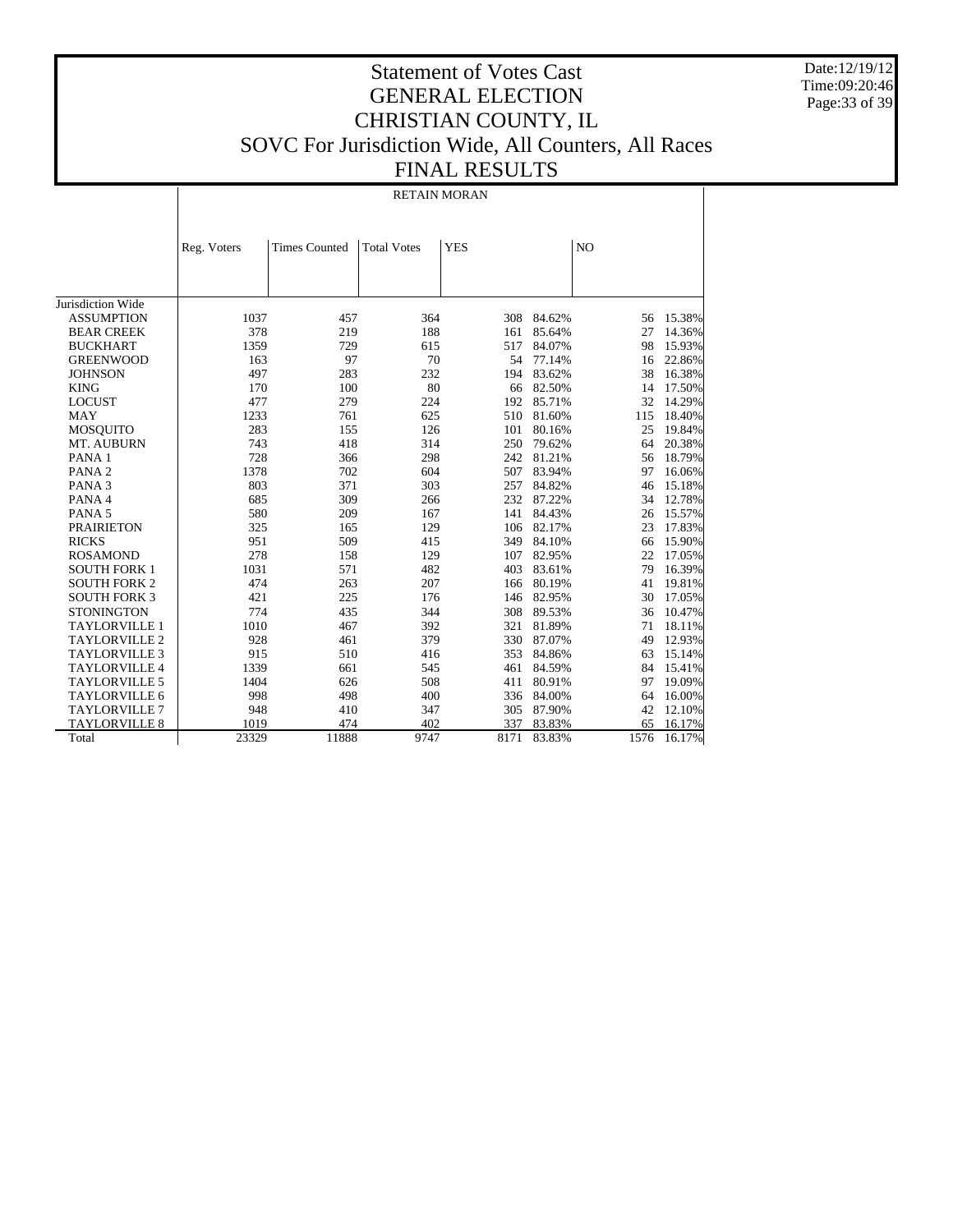Date:12/19/12 Time:09:20:46 Page:34 of 39

## Statement of Votes Cast GENERAL ELECTION CHRISTIAN COUNTY, IL SOVC For Jurisdiction Wide, All Counters, All Races FINAL RESULTS

RETAIN TUNGATE

|                      | Reg. Voters | <b>Times Counted</b> | <b>Total Votes</b> | <b>YES</b> |        | N <sub>O</sub> |        |
|----------------------|-------------|----------------------|--------------------|------------|--------|----------------|--------|
|                      |             |                      |                    |            |        |                |        |
|                      |             |                      |                    |            |        |                |        |
| Jurisdiction Wide    |             |                      |                    |            |        |                |        |
| <b>ASSUMPTION</b>    | 1037        | 457                  | 358                | 293        | 81.84% | 65             | 18.16% |
| <b>BEAR CREEK</b>    | 378         | 219                  | 188                | 158        | 84.04% | 30             | 15.96% |
| <b>BUCKHART</b>      | 1359        | 729                  | 612                | 514        | 83.99% | 98             | 16.01% |
| <b>GREENWOOD</b>     | 163         | 97                   | 69                 | 52         | 75.36% | 17             | 24.64% |
| <b>JOHNSON</b>       | 497         | 283                  | 230                | 189        | 82.17% | 41             | 17.83% |
| <b>KING</b>          | 170         | 100                  | 80                 | 64         | 80.00% | 16             | 20.00% |
| <b>LOCUST</b>        | 477         | 279                  | 220                | 190        | 86.36% | 30             | 13.64% |
| <b>MAY</b>           | 1233        | 761                  | 628                | 520        | 82.80% | 108            | 17.20% |
| <b>MOSQUITO</b>      | 283         | 155                  | 126                | 101        | 80.16% | 25             | 19.84% |
| MT. AUBURN           | 743         |                      | 312                | 248        | 79.49% | 64             | 20.51% |
|                      | 728         | 418                  |                    |            |        |                | 19.13% |
| PANA <sub>1</sub>    |             | 366                  | 298                | 241        | 80.87% | 57             |        |
| PANA <sub>2</sub>    | 1378        | 702                  | 597                | 496        | 83.08% | 101            | 16.92% |
| PANA <sub>3</sub>    | 803         | 371                  | 307                | 255        | 83.06% | 52             | 16.94% |
| PANA 4               | 685         | 309                  | 267                | 231        | 86.52% | 36             | 13.48% |
| PANA <sub>5</sub>    | 580         | 209                  | 166                | 137        | 82.53% | 29             | 17.47% |
| <b>PRAIRIETON</b>    | 325         | 165                  | 129                | 108        | 83.72% | 21             | 16.28% |
| <b>RICKS</b>         | 951         | 509                  | 413                | 340        | 82.32% | 73             | 17.68% |
| <b>ROSAMOND</b>      | 278         | 158                  | 127                | 99         | 77.95% | 28             | 22.05% |
| <b>SOUTH FORK 1</b>  | 1031        | 571                  | 481                | 399        | 82.95% | 82             | 17.05% |
| <b>SOUTH FORK 2</b>  | 474         | 263                  | 205                | 167        | 81.46% | 38             | 18.54% |
| <b>SOUTH FORK 3</b>  | 421         | 225                  | 176                | 145        | 82.39% | 31             | 17.61% |
| <b>STONINGTON</b>    | 774         | 435                  | 345                | 303        | 87.83% | 42             | 12.17% |
| <b>TAYLORVILLE 1</b> | 1010        | 467                  | 394                | 314        | 79.70% | 80             | 20.30% |
| <b>TAYLORVILLE 2</b> | 928         | 461                  | 379                | 325        | 85.75% | 54             | 14.25% |
| <b>TAYLORVILLE 3</b> | 915         | 510                  | 414                | 346        | 83.57% | 68             | 16.43% |
| <b>TAYLORVILLE 4</b> | 1339        | 661                  | 551                | 460        | 83.48% | 91             | 16.52% |
| <b>TAYLORVILLE 5</b> | 1404        | 626                  | 512                | 414        | 80.86% | 98             | 19.14% |
| <b>TAYLORVILLE 6</b> | 998         | 498                  | 398                | 330        | 82.91% | 68             | 17.09% |
| <b>TAYLORVILLE 7</b> | 948         | 410                  | 345                | 297        | 86.09% | 48             | 13.91% |
| <b>TAYLORVILLE 8</b> | 1019        | 474                  | 401                | 338        | 84.29% | 63             | 15.71% |
| Total                | 23329       | 11888                | 9728               | 8074       | 83.00% | 1654           | 17.00% |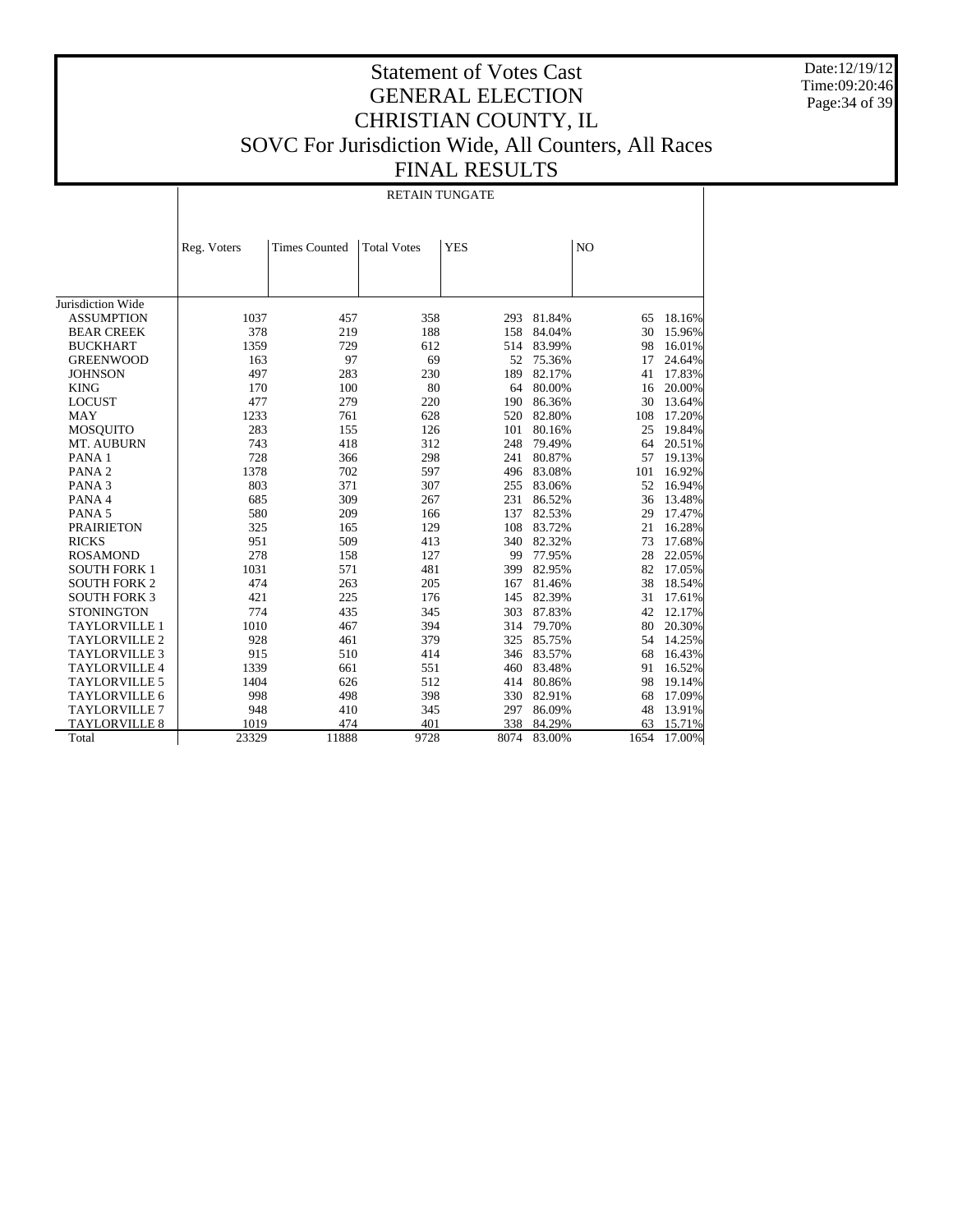Date:12/19/12 Time:09:20:46 Page:35 of 39

## Statement of Votes Cast GENERAL ELECTION CHRISTIAN COUNTY, IL SOVC For Jurisdiction Wide, All Counters, All Races FINAL RESULTS

MT AUBURN TWP - PRIMARY

|                      | Reg. Voters | Times   | <b>Total Votes</b> | <b>YES</b> |        | N <sub>O</sub> |        |
|----------------------|-------------|---------|--------------------|------------|--------|----------------|--------|
|                      |             | Counted |                    |            |        |                |        |
|                      |             |         |                    |            |        |                |        |
|                      |             |         |                    |            |        |                |        |
| Jurisdiction Wide    |             |         |                    |            |        |                |        |
| <b>ASSUMPTION</b>    |             |         |                    |            |        |                |        |
| <b>BEAR CREEK</b>    |             |         |                    |            |        |                |        |
| <b>BUCKHART</b>      |             |         |                    |            |        |                |        |
| <b>GREENWOOD</b>     |             |         |                    |            |        |                |        |
| <b>JOHNSON</b>       |             |         |                    |            |        |                |        |
| <b>KING</b>          |             |         |                    |            |        |                |        |
| <b>LOCUST</b>        |             |         |                    |            |        |                |        |
| <b>MAY</b>           |             |         |                    |            |        |                |        |
| <b>MOSQUITO</b>      |             |         |                    |            |        |                |        |
| MT. AUBURN           | 743         | 418     | 402                | 345        | 85.82% | 57             | 14.18% |
| PANA <sub>1</sub>    |             |         |                    |            |        |                |        |
| PANA <sub>2</sub>    |             |         |                    |            |        |                |        |
| PANA <sub>3</sub>    |             |         |                    |            |        |                |        |
| PANA 4               |             |         |                    |            |        |                |        |
| PANA <sub>5</sub>    |             |         |                    |            |        |                |        |
| <b>PRAIRIETON</b>    |             |         |                    |            |        |                |        |
| <b>RICKS</b>         |             |         |                    |            |        |                |        |
| <b>ROSAMOND</b>      |             |         |                    |            |        |                |        |
| <b>SOUTH FORK 1</b>  |             |         |                    |            |        |                |        |
| <b>SOUTH FORK 2</b>  |             |         |                    |            |        |                |        |
| <b>SOUTH FORK 3</b>  |             |         |                    |            |        |                |        |
| <b>STONINGTON</b>    |             |         |                    |            |        |                |        |
| <b>TAYLORVILLE 1</b> |             |         |                    |            |        |                |        |
| <b>TAYLORVILLE 2</b> |             |         |                    |            |        |                |        |
| <b>TAYLORVILLE 3</b> |             |         |                    |            |        |                |        |
| <b>TAYLORVILLE 4</b> |             |         |                    |            |        |                |        |
| <b>TAYLORVILLE 5</b> |             |         |                    |            |        |                |        |
| TAYLORVILLE 6        |             |         |                    |            |        |                |        |
| TAYLORVILLE 7        |             |         |                    |            |        |                |        |
| <b>TAYLORVILLE 8</b> |             |         |                    |            |        |                |        |
| Total                | 743         | 418     | 402                | 345        | 85.82% | 57             | 14.18% |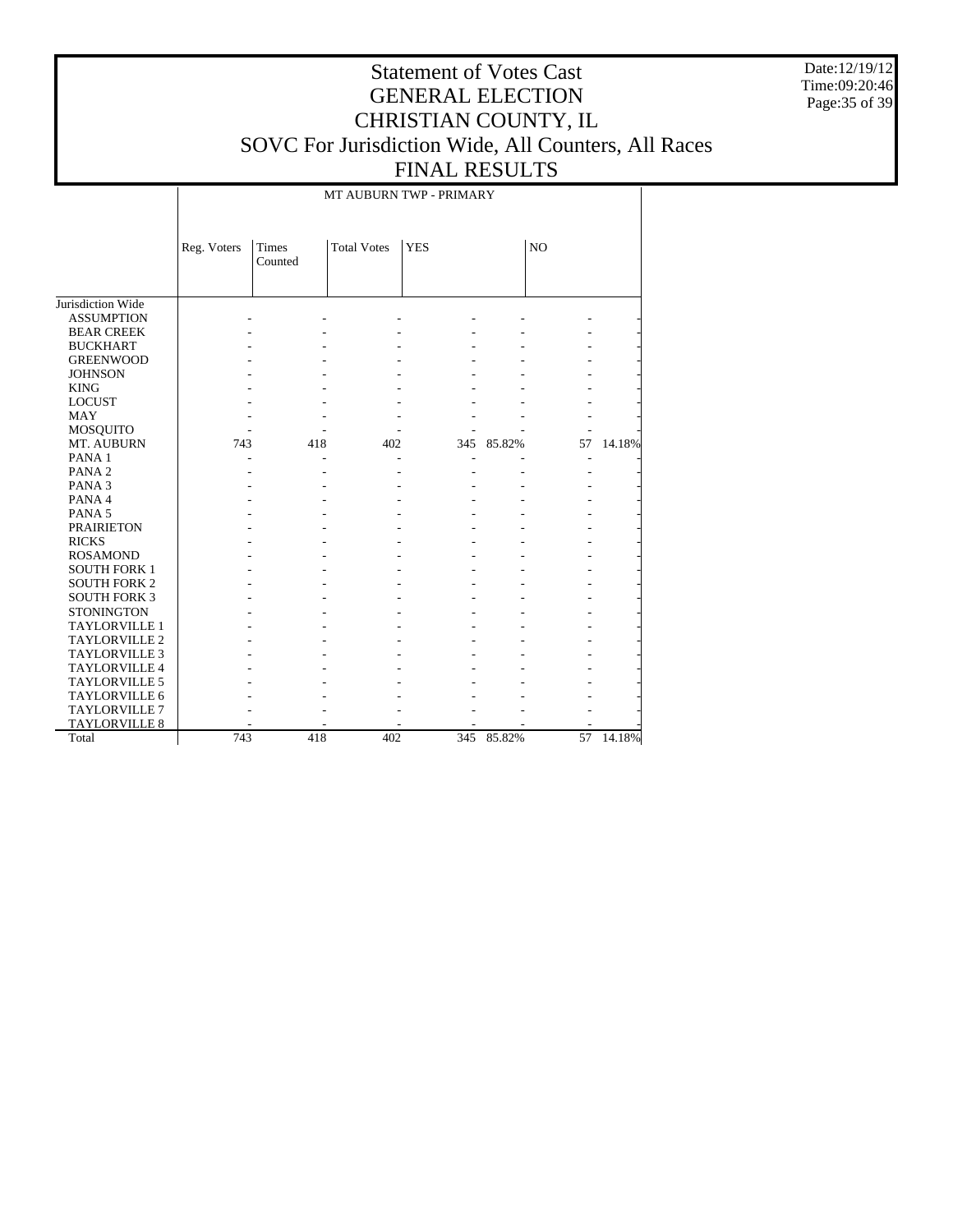Date:12/19/12 Time:09:20:46 Page:36 of 39

## Statement of Votes Cast GENERAL ELECTION CHRISTIAN COUNTY, IL SOVC For Jurisdiction Wide, All Counters, All Races FINAL RESULTS

V-OWANECO - LIQUOR

|                      | Reg. Voters | Times<br>Counted | <b>Total Votes</b> | <b>YES</b> |        | NO |        |
|----------------------|-------------|------------------|--------------------|------------|--------|----|--------|
| Jurisdiction Wide    |             |                  |                    |            |        |    |        |
| <b>ASSUMPTION</b>    |             |                  |                    |            |        |    |        |
| <b>BEAR CREEK</b>    |             |                  |                    |            |        |    |        |
| <b>BUCKHART</b>      |             |                  |                    |            |        |    |        |
| <b>GREENWOOD</b>     |             |                  |                    |            |        |    |        |
| <b>JOHNSON</b>       |             |                  |                    |            |        |    |        |
| <b>KING</b>          |             |                  |                    |            |        |    |        |
| <b>LOCUST</b>        | 151         | 104              | 102                | 64         | 62.75% | 38 | 37.25% |
| <b>MAY</b>           |             |                  |                    |            |        |    |        |
| <b>MOSQUITO</b>      |             |                  |                    |            |        |    |        |
| MT. AUBURN           |             |                  |                    |            |        |    |        |
| PANA <sub>1</sub>    |             |                  |                    |            |        |    |        |
| PANA <sub>2</sub>    |             |                  |                    |            |        |    |        |
| PANA <sub>3</sub>    |             |                  |                    |            |        |    |        |
| PANA 4               |             |                  |                    |            |        |    |        |
| PANA <sub>5</sub>    |             |                  |                    |            |        |    |        |
| <b>PRAIRIETON</b>    |             |                  |                    |            |        |    |        |
| <b>RICKS</b>         |             |                  |                    |            |        |    |        |
| <b>ROSAMOND</b>      |             |                  |                    |            |        |    |        |
| <b>SOUTH FORK 1</b>  |             |                  |                    |            |        |    |        |
| <b>SOUTH FORK 2</b>  |             |                  |                    |            |        |    |        |
| <b>SOUTH FORK 3</b>  |             |                  |                    |            |        |    |        |
| <b>STONINGTON</b>    |             |                  |                    |            |        |    |        |
| <b>TAYLORVILLE 1</b> |             |                  |                    |            |        |    |        |
| <b>TAYLORVILLE 2</b> |             |                  |                    |            |        |    |        |
| <b>TAYLORVILLE 3</b> |             |                  |                    |            |        |    |        |
| <b>TAYLORVILLE 4</b> |             |                  |                    |            |        |    |        |
| <b>TAYLORVILLE 5</b> |             |                  |                    |            |        |    |        |
| <b>TAYLORVILLE 6</b> |             |                  |                    |            |        |    |        |
| <b>TAYLORVILLE 7</b> |             |                  |                    |            |        |    |        |
| <b>TAYLORVILLE 8</b> |             |                  |                    |            |        |    |        |
| Total                | 151         | 104              | 102                | 64         | 62.75% | 38 | 37.25% |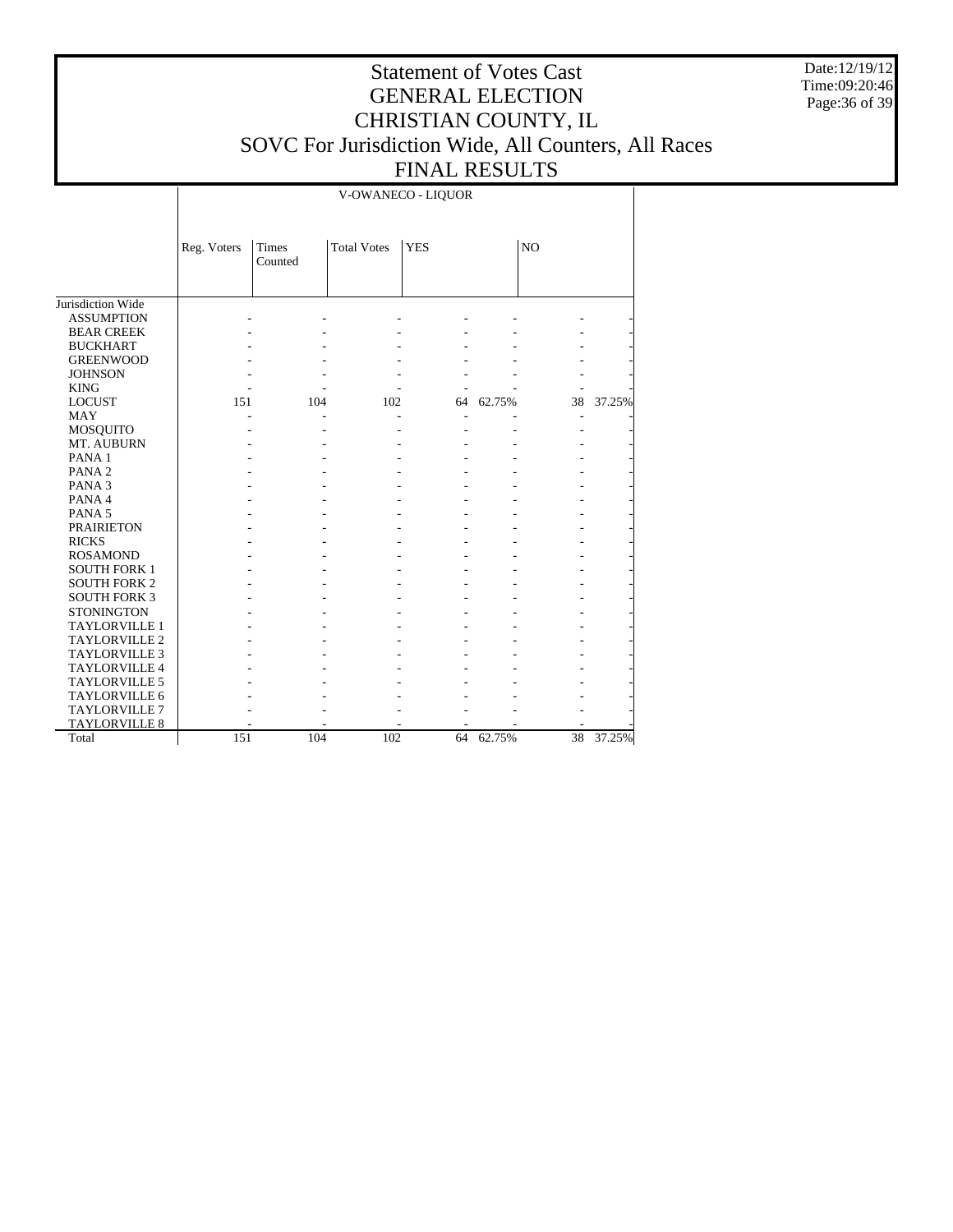Date:12/19/12 Time:09:20:46 Page:37 of 39

## Statement of Votes Cast GENERAL ELECTION CHRISTIAN COUNTY, IL SOVC For Jurisdiction Wide, All Counters, All Races FINAL RESULTS

SD 14 - BLDG BONDS

|                      | Reg. Voters | <b>Times</b><br>Counted | <b>Total Votes</b> | <b>YES</b> |           | NO           |        |
|----------------------|-------------|-------------------------|--------------------|------------|-----------|--------------|--------|
| Jurisdiction Wide    |             |                         |                    |            |           |              |        |
| <b>ASSUMPTION</b>    |             |                         |                    |            |           |              |        |
| <b>BEAR CREEK</b>    |             |                         |                    |            |           |              |        |
| <b>BUCKHART</b>      |             |                         |                    |            |           |              |        |
| <b>GREENWOOD</b>     |             |                         |                    |            |           |              |        |
| <b>JOHNSON</b>       |             |                         |                    |            |           |              |        |
| <b>KING</b>          |             |                         |                    |            |           |              |        |
| <b>LOCUST</b>        |             |                         |                    |            |           |              |        |
| <b>MAY</b>           |             |                         |                    |            |           |              |        |
| MOSQUITO             |             |                         |                    |            |           |              |        |
| MT. AUBURN           |             |                         |                    |            |           |              |        |
| PANA <sub>1</sub>    |             |                         |                    |            |           |              |        |
| PANA <sub>2</sub>    |             |                         |                    |            |           |              |        |
| PANA <sub>3</sub>    |             |                         |                    |            |           |              |        |
| PANA 4               |             |                         |                    |            |           |              |        |
| PANA <sub>5</sub>    |             |                         |                    |            |           |              |        |
| <b>PRAIRIETON</b>    |             |                         |                    |            |           |              |        |
| <b>RICKS</b>         |             |                         |                    |            |           |              |        |
| <b>ROSAMOND</b>      |             |                         |                    |            |           |              |        |
| <b>SOUTH FORK 1</b>  | 1031        | 571                     | 567                | 490        | 86.42%    | 77           | 13.58% |
| <b>SOUTH FORK 2</b>  | 359         | 200                     | 195                | 153        | 78.46%    | 42           | 21.54% |
| <b>SOUTH FORK 3</b>  | 313         | 173                     | 172                | 140        | 81.40%    | 32           | 18.60% |
| <b>STONINGTON</b>    |             |                         |                    |            |           |              |        |
| <b>TAYLORVILLE 1</b> |             |                         |                    |            |           |              |        |
| <b>TAYLORVILLE 2</b> |             |                         |                    |            |           |              |        |
| <b>TAYLORVILLE 3</b> |             |                         |                    |            |           |              |        |
| <b>TAYLORVILLE 4</b> |             |                         | 1                  |            | 1 100.00% | $\mathbf{0}$ | 0.00%  |
| <b>TAYLORVILLE 5</b> |             |                         |                    |            |           |              |        |
| TAYLORVILLE 6        |             |                         |                    |            |           |              |        |
| <b>TAYLORVILLE 7</b> |             |                         |                    |            |           |              |        |
| <b>TAYLORVILLE 8</b> |             |                         |                    |            |           |              |        |
| Total                | 1704        | 945                     | 935                | 784        | 83.85%    | 151          | 16.15% |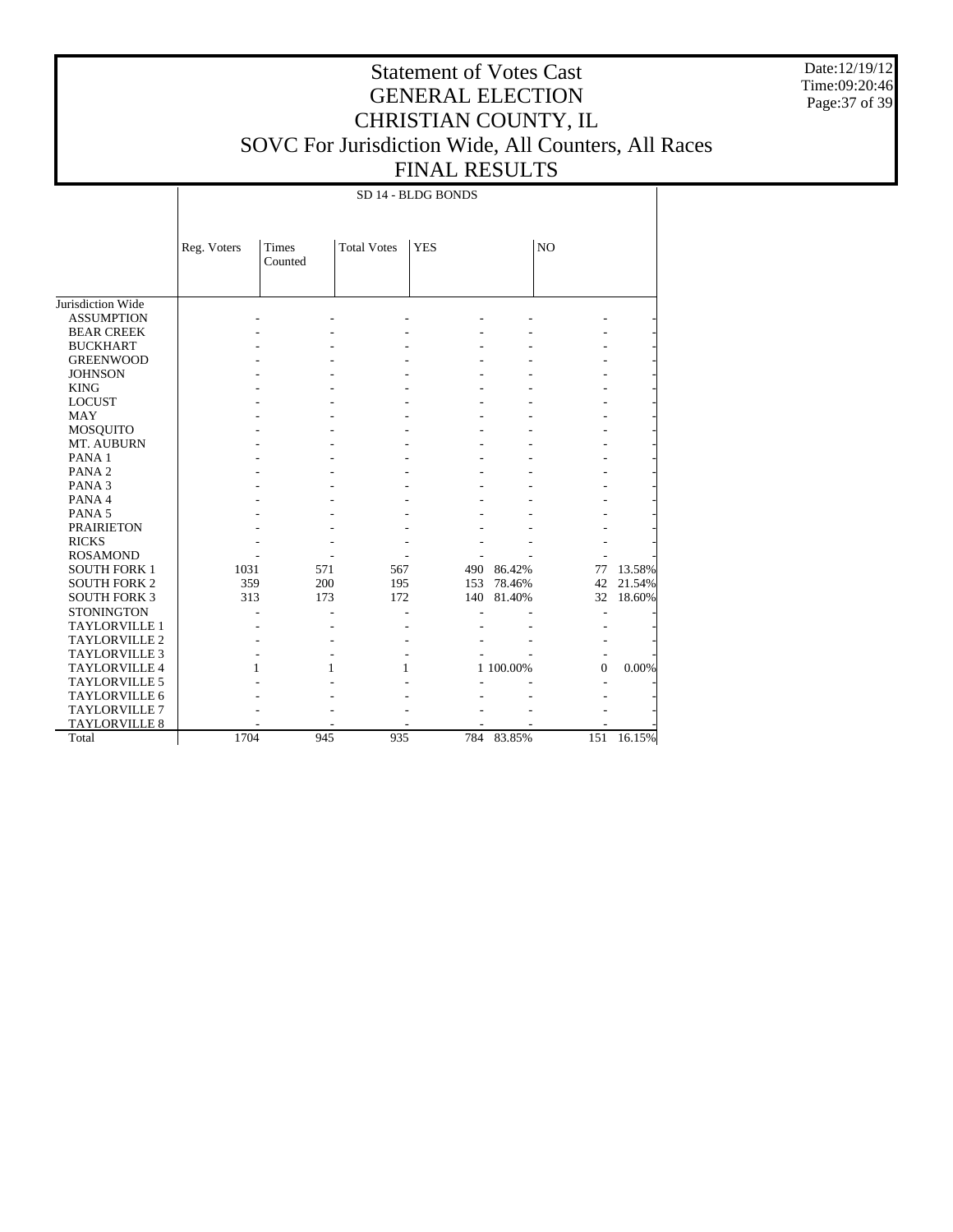Date:12/19/12 Time:09:20:46 Page:38 of 39

## Statement of Votes Cast GENERAL ELECTION CHRISTIAN COUNTY, IL SOVC For Jurisdiction Wide, All Counters, All Races FINAL RESULTS

ROCHESTER FD INCR TAX RATE

|                      | Reg.<br>Voters | Times<br>Counted | Total<br>Votes | <b>YES</b> |           | N <sub>O</sub> |       |
|----------------------|----------------|------------------|----------------|------------|-----------|----------------|-------|
|                      |                |                  |                |            |           |                |       |
| Jurisdiction Wide    |                |                  |                |            |           |                |       |
| <b>ASSUMPTION</b>    |                |                  |                |            |           |                |       |
| <b>BEAR CREEK</b>    |                |                  |                |            |           |                |       |
| <b>BUCKHART</b>      | 2              | $\mathfrak{D}$   | $\mathfrak{D}$ |            | 2 100.00% | $\Omega$       | 0.00% |
| <b>GREENWOOD</b>     |                |                  |                |            |           |                |       |
| <b>JOHNSON</b>       |                |                  |                |            |           |                |       |
| <b>KING</b>          |                |                  |                |            |           |                |       |
| <b>LOCUST</b>        |                |                  |                |            |           |                |       |
| <b>MAY</b>           |                |                  |                |            |           |                |       |
| MOSQUITO             |                |                  |                |            |           |                |       |
| MT. AUBURN           |                |                  |                |            |           |                |       |
| PANA <sub>1</sub>    |                |                  |                |            |           |                |       |
| PANA <sub>2</sub>    |                |                  |                |            |           |                |       |
| PANA <sub>3</sub>    |                |                  |                |            |           |                |       |
| PANA 4               |                |                  |                |            |           |                |       |
| PANA <sub>5</sub>    |                |                  |                |            |           |                |       |
| <b>PRAIRIETON</b>    |                |                  |                |            |           |                |       |
| <b>RICKS</b>         |                |                  |                |            |           |                |       |
| <b>ROSAMOND</b>      |                |                  |                |            |           |                |       |
| <b>SOUTH FORK 1</b>  |                |                  |                |            |           |                |       |
| <b>SOUTH FORK 2</b>  |                |                  |                |            |           |                |       |
| <b>SOUTH FORK 3</b>  |                |                  |                |            |           |                |       |
| <b>STONINGTON</b>    |                |                  |                |            |           |                |       |
| <b>TAYLORVILLE 1</b> |                |                  |                |            |           |                |       |
| <b>TAYLORVILLE 2</b> |                |                  |                |            |           |                |       |
| <b>TAYLORVILLE 3</b> |                |                  |                |            |           |                |       |
| <b>TAYLORVILLE 4</b> |                |                  |                |            |           |                |       |
| <b>TAYLORVILLE 5</b> |                |                  |                |            |           |                |       |
| <b>TAYLORVILLE 6</b> |                |                  |                |            |           |                |       |
| <b>TAYLORVILLE 7</b> |                |                  |                |            |           |                |       |
| <b>TAYLORVILLE 8</b> |                |                  |                |            |           |                |       |
| Total                | $\overline{c}$ | $\mathfrak{D}$   | $\overline{c}$ |            | 2 100.00% | $\overline{0}$ | 0.00% |